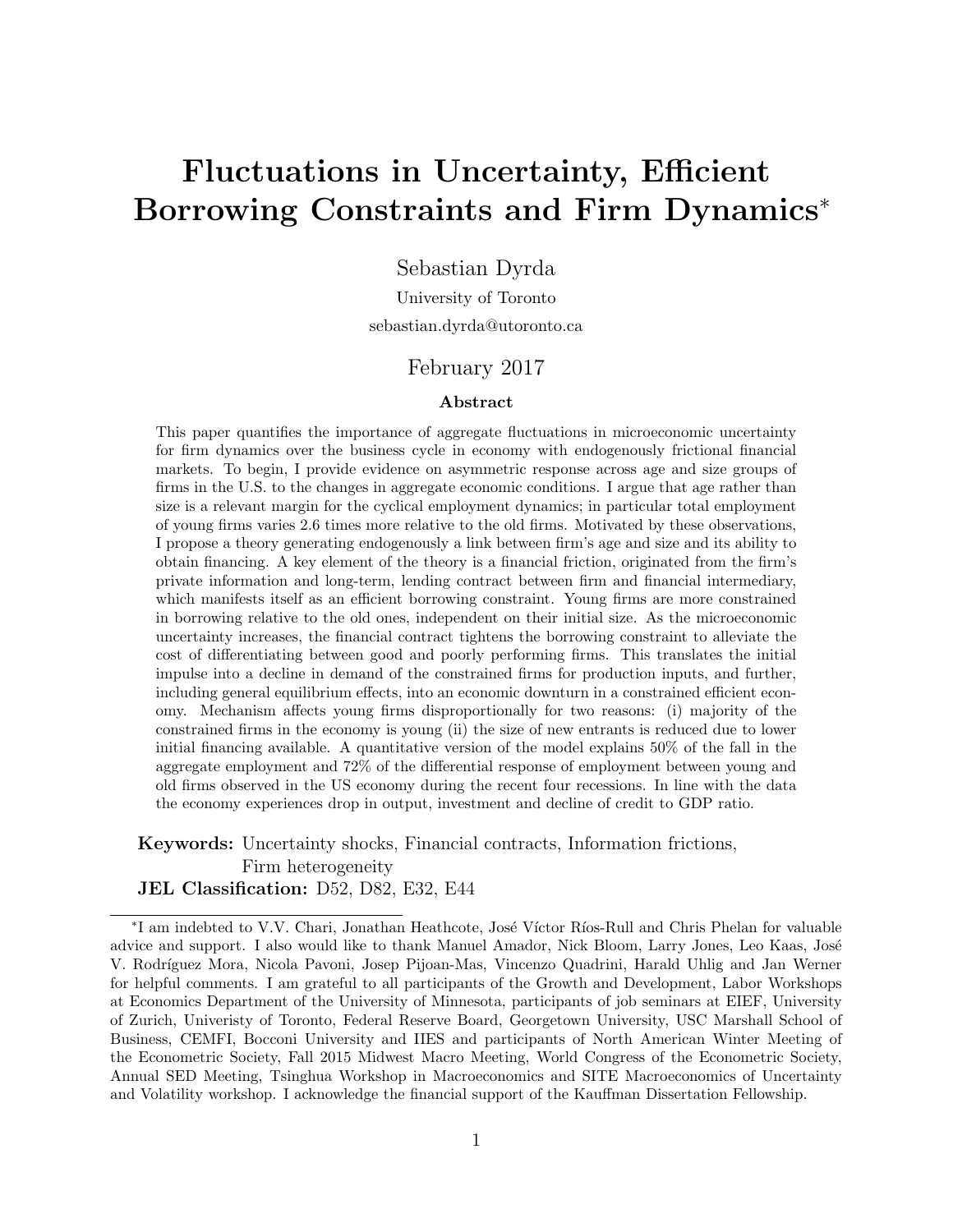# 1 Introduction

Disruptions in the financial markets have been viewed to play an important role in shaping aggregate fluctuations and firm dynamics over the business cycle. In particular, a conventional belief is that small firms are more sensitive to the business cycle due to a limited access to credit markets<sup>[1](#page-1-0)</sup>. Contrary to this belief, this paper documents a key observation that age of the firm rather than its size is a determinant of the cyclical employment volatility. Next, I look at this observation through the lens of theory of endogenously frictional financial markets and develop a general equilibrium model of firm dynamics reflecting two ubiquitous features of the credit markets: relevance of past performance and long-term nature of financial arrangements. Using the model as a measurement device I quantify the contribution of the aggregate shocks to microeconomic uncertainty to macroeconomic aggregates and to asymmetric employment dynamics across firms of different age and size.

The main empirical finding of the paper is that age of the firm rather than it's size determines the asymmetric response to changes in the aggregate economic conditions. The standard deviation of the cyclical component of employment of young firms is 2.6 times larger relative to the standard deviation of the cyclical component of employment of the old firms, whereas the small and large firms differ with this regards at most by 30 percent. Groups of firms that are similar along certain dimensions (share in total employment, average number of employees) but differ in age exhibit entirely different employment dynamics at the business cycle frequency. I argue that these differences are not driven by the entry of new firms to the group of young businesses, since relative volatilities remain almost unchanged after I remove start-ups from the set of young firms. Therefore cyclical volatility at the entry margin does not shape the asymmetry. I further validate my main finding by looking at employment dynamics inside different size groups of firms. I found that, conditional on size, cyclical employment volatility declines with age. Whereas controlling for age, the cyclical employment volatility increases, however mildly, with size. Thus, the least volatile group is small, old firms, which constitute a sizeable fraction of the US businesses measured both in terms of number of firms and share of total employment. The existence of this group challenges the conventional belief about small firms being particularly sensitive to the aggregate conditions. Using the most recent observations from the Business Dynamics Statistics data, I document that the asymmetry of employment dynamics between young and old firms was particularly strong in the 2007-2009 recession and following recovery. Young firms reduced their employment stock by 24.2 percent between the beginning of recession and the last observation in 2012, accounting largely for jobless recovery. This is in a sharp contrast with the old firms which by 2012 fully recovered to their pre-recession employment levels.

Motivated by these facts I develop a theory of economic downturns and asymmetric cyclical employment dynamics across firms. I write down a general equilibrium model of firm

<span id="page-1-0"></span><sup>&</sup>lt;sup>1</sup>One of the numerous examples of such belief is the speech of Ben Bernanke at the Federal Reserve Meeting Series: ["Addressing the Financing Needs of Small Businesses".](http://www.federalreserve.gov/newsevents/speech/bernanke20100712a.htm)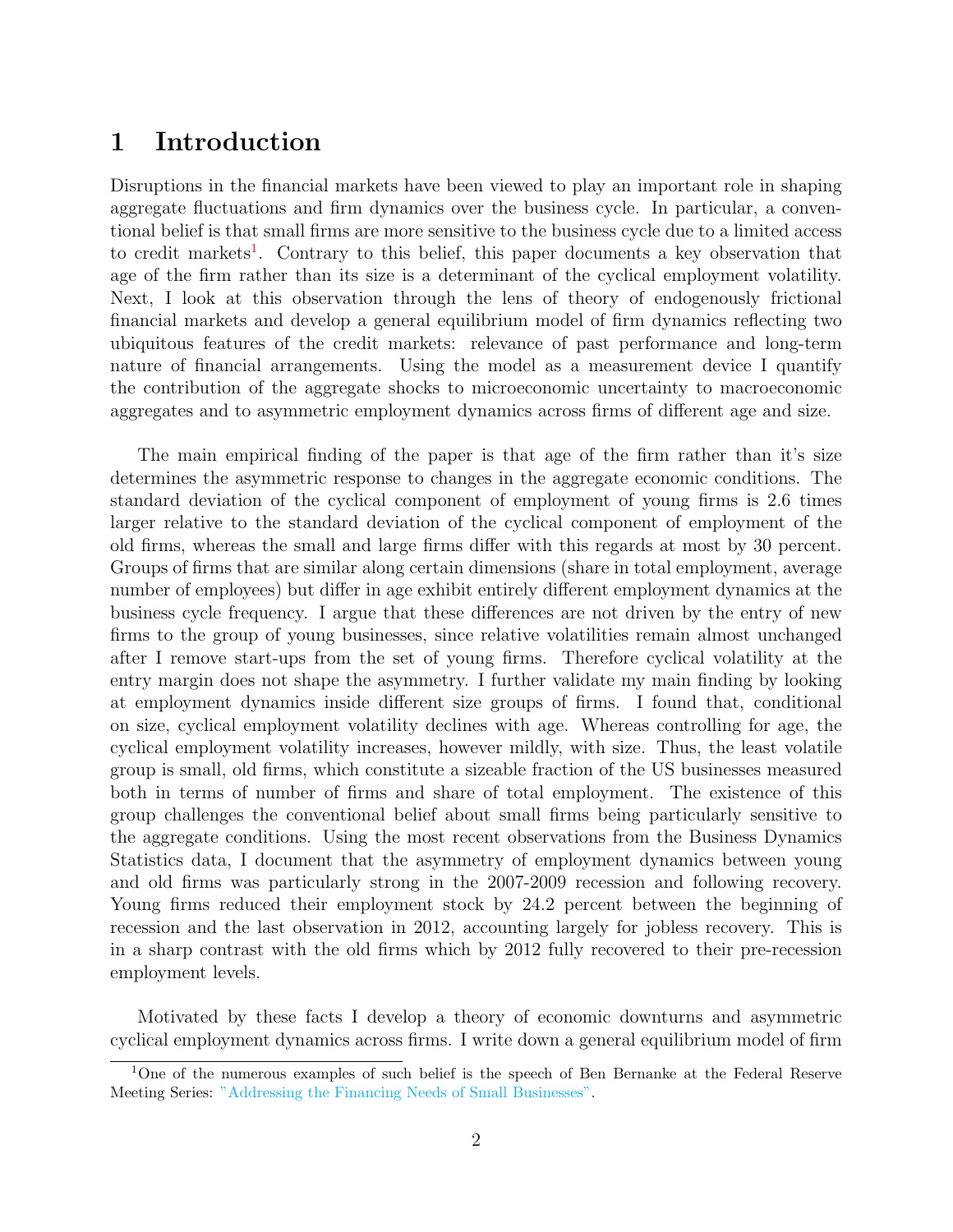dynamics with endogenously frictional financial markets. Key ingredients of my theory are existence of private information on the side of the firm and an efficient, long-term, lending arrangement between an individual firm and financial intermediary. Financial friction originates from these two ingredients and manifests itself as an endogenous borrowing constraint. A key contribution of my theory is an endogenously generated link between firm's age and size and it's ability to obtain financing over the business cycle. Each firm is run by a risk-averse entrepreneur who seeks to maximize the stream of profits from the investment project. Every period a return on a project is subject to privately observed idiosyncratic shock, which I interpret as demand shock as it occurs after the production takes place. Moreover, firms differ in terms of average demand and therefore in terms of the expected return on the project. The firm's operation is financed through the loan from the financial intermediaries. The combination of the history of idiosyncratic shocks, which can be interpreted in the model as proxy for performance, together with the differences in the mean returns on projects lead to rich age/size distribution of firms in equilibrium. To begin I show that, for any given expected return, an optimal contract imposes an endogenous borrowing constraint on a new firm, i.e. it is unable to obtain a level of financing it would achieve under full information. I provide sufficient conditions under which as firm ages the incentive problem vanishes and firm moves towards unconstrained level of financing. Then, I characterize the structure of consumptions and payments, conditional on the realizations of the idiosyncratic shocks, over the firm's life cycle. Further, I show that an increasing relationship between firm average demand and access to financing which holds in the full information economy is preserved in the environment with private information. As a result firms with larger optimal scale of operation (size) are able to borrow more relative to firms with lower average demand even though they still may be constrained relative to their own efficient financing level. Finally, I show the existence of a stationary distribution of firms and further the existence of a recursive, stationary equilibrium.

In the quantitative part of the paper I exploit the dependence of the access to financing on firm's size and age to investigate the effects of the aggregate fluctuations in microeconomic uncertainty for individual contract policy, distribution of firms and hence macroeconomic aggregates by studying transitional dynamics of the economy. My findings in this part are twofold: (i) an increase of microeconomic uncertainty triggers recession even though contracts are complete and the economy is constraint efficient (ii) recession is characterized by an asymmetric response of employment across different groups of firms. I find that for a realistically calibrated economy an unanticipated increase in microeconomic uncertainty, disciplined by the data on cross-sectional distribution of firm level TFP over the last four recessions, reduces aggregate output by 1.54 percent and aggregate employment by 1.35 percent, causing a sizeable recession. Moreover, an economic downturn in my model, in line with the data, is characterized by a fall of credit to GDP ratio, drop of investment and labor productivity. Furthermore, employment stock of young firms falls 6.1 times more relative to the employment of the old accounting for 71.5 percent of the average difference in the pre-2007 recessions. At the same time small firms reduce employment by 15.6 percent less relative to the large ones accounting for 60.2 percent of the data. These results are in a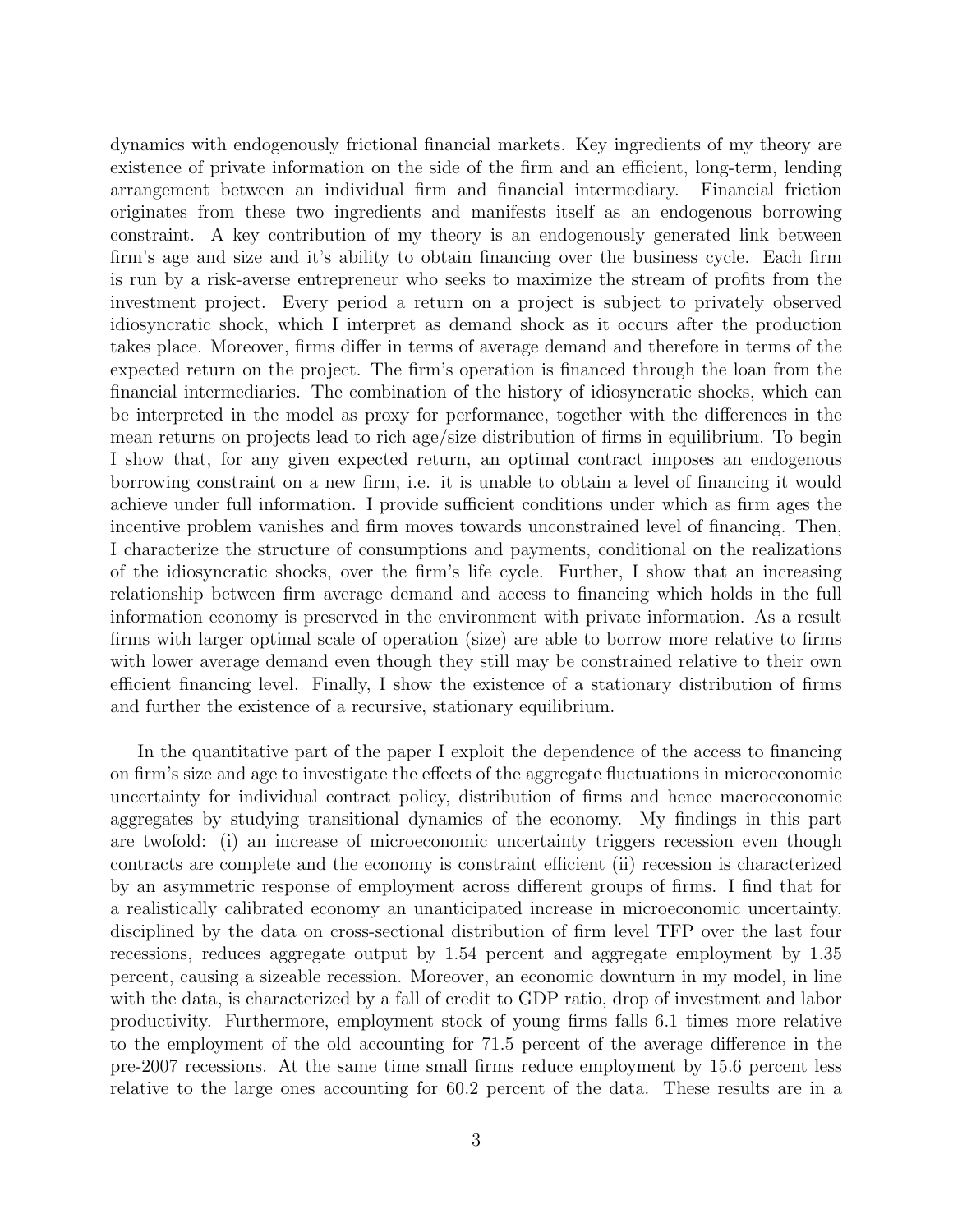stark contrast with two natural benchmarks I consider: aggregate shock to microeconomic uncertainty operating in the economy with the full information and aggregate productivity shock as a source of fluctuations. In a frictionless economy an aggregate shock to micro uncertainty has absolutely no effects, i.e. an economy remains in the initial equilibrium. The reason is that with full information only the expected return on the firm's project matters for the lending, consumption and payments of the entrepreneur and there are no incentive considerations. Therefore efficient level of lending can be sustained every period in line with perfect insurance against idiosyncratic risk. Since the aggregate shock to micro uncertainty is mean preserving it has no effects on allocations and prices. If instead productivity shock drives the fluctuations, the economy falls into recession regardless of the presence of the informational friction. However, the economic downturn in this case is characterized by a symmetric fall of employment, investment and output across all firms in a stark contrast with the data. Since the aggregate productivity shock implies a symmetric reduction of the expected return to the project and the contract policy functions are monotone with respect to the return, the shock affects all firms the same way regardless of age and size. Quantitative results indicate that a combination of aggregate fluctuations in microeconomic uncertainty and private information is crucial to account *jointly* for a decline of main macroeconomic aggregates and asymmetric response of employment across various groups of firms observed in the US recessions.

To shed more light on the economics of the model consider first an individual contracting problem between entrepreneur (firm) and financial intermediary. Entrepreneur, who has access to a decreasing returns to scale technology, is risk averse and lender (financial intermediary) is risk neutral. In the initial period of operation firm draws a type (perfectly observable) determining it's average demand and hence an average return on the project. Every period demand is subject to idiosyncratic shock, that is privately observed by the entrepreneur. Before the shock is realized production inputs need to be paid and production takes place. Since entrepreneur (firm) has no wealth at the beginning of the operation it enters into a mutually beneficial, efficient, long-term lending relationship with the financial intermediary that allows for financing the production process every period.

Absent informational friction, within considered environment, the lender would completely insure the borrower and would provide a statically efficient level of financing in every period, which equalizes marginal benefit from additional investment with it's marginal cost. Entrepreneur would receive, independent of the realization of the demand shock, a constant stream of consumption. Moreover, the realization of the shock would have no effect on the continuation of the contract and every firm would start operating at it's own optimal scale. Private information in the financial market paired with an efficient, dynamic contract between entrepreneur and lender introduces a tradeoff between production efficiency, providing insurance and maintaining proper intertemporal incentives. Financial intermediary no longer provides efficient level of financing to the firm, thus informational asymmetry generates financial friction which manifests itself as an endogenous borrowing constraint. After demand is realized and observed by entrepreneur, an efficient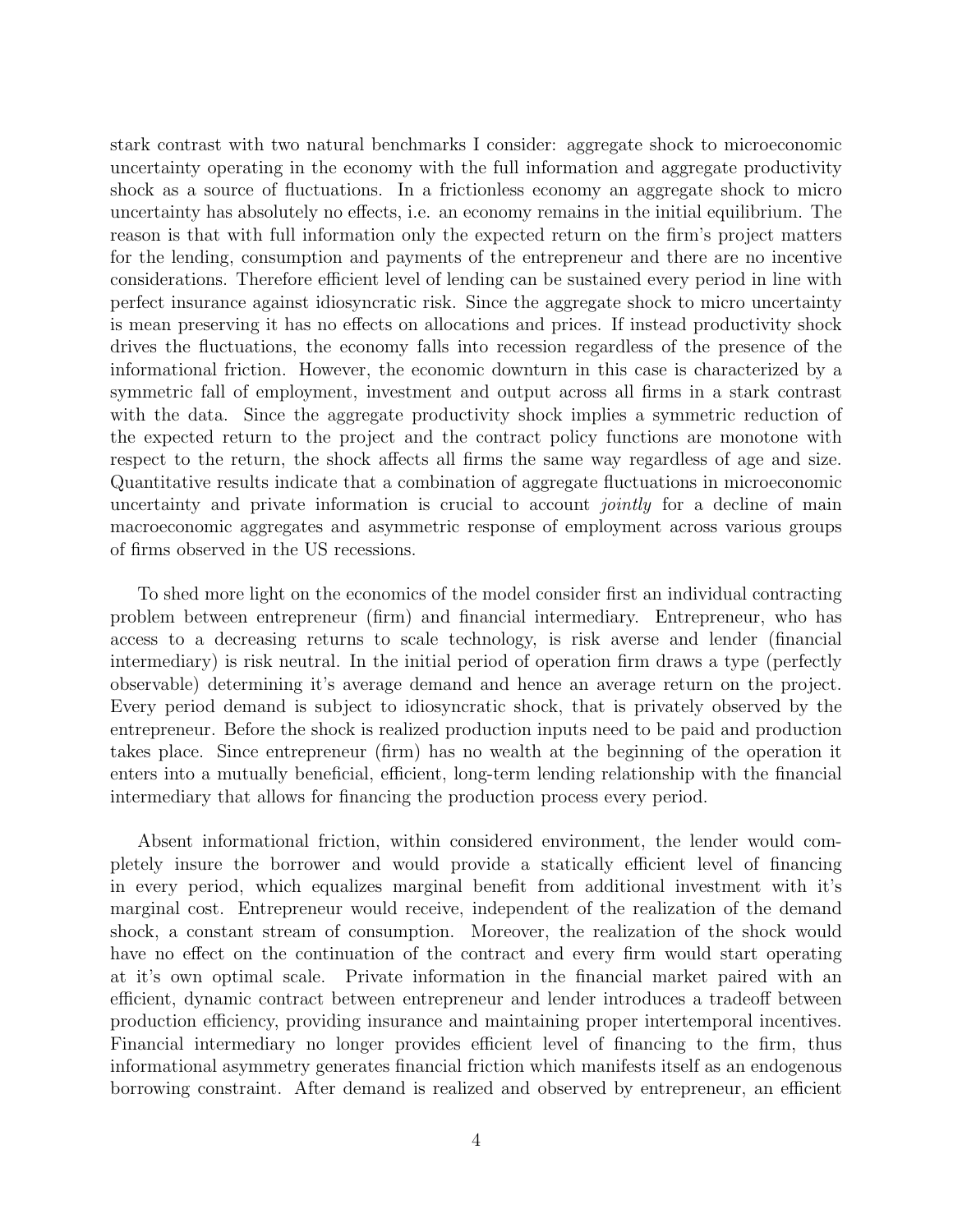arrangement imposes revealing true realizations through the combination of payments to the financial intermediary and continuation utilities that are contingent on the realization of the idiosyncratic shock. Following low demand realization financial intermediary requires low repayment, but also delivers low continuation value. After high realization of demand shock intermediary requires high repayment, but also delivers high continuation value for the entrepreneur. This way financial contract provides some insurance against idiosyncratic risk, albeit imperfect. Such patterns of lending, payments and continuation values together with equilibrium interest rate level induce firm is growing with age towards it's optimal size determined by initially drawn type and production technology. Conditional on receiving a long enough sequence of high demand realizations, which can be interpreted as a proxy for good performance, the endogenous borrowing constraint relaxes with age.

A combination of lending dynamics over the firm's lifetime and initial type of the firm leads to a non-degenerate age/size distribution of firms in equilibrium of the model. A key element disciplining a quantitative exercise is to match the data counterpart of this distribution. In the calibrated model, in line with the data, most of the firms are small but not necessarily young. Moreover, I target employment shares among age and size groups. Matching joint age/size distribution of firms and employment is crucial for the analysis of the effects of aggregate shocks to microeconomic uncertainty. As idiosyncratic uncertainty increases, a dispersion of demand realizations rises, which induces larger incentives for the entrepreneur to misreport his type and consume the additional output. In order to separate the types (provide incentives) and prevent misreporting the financial intermediary spreads away the continuation values, which is costly due to strict concavity of the contract value function. Thus, facing tradeoffs introduced by private information intermediary balances this cost with reduction of insurance and more importantly with tightening of the endogenous borrowing constraint. In a calibrated version of the model mostly young firms, irrespective of their initially drawn type, are constrained in borrowing. Hence, they reduce their demand for labor and capital as constraint gets tighter. Old firms, again regardless of size, are on average less constrained in borrowing, in particular there exists a fraction of them which already achieved their optimal size. Thus due to the composition effect young firms, as a group, reduce demand for labor inputs stronger relative to the old ones, regardless of the size determined by the initially drawn type, over the deterministic transition following the uncertainty shock. Moreover, in the calibrated equilibrium of the model more firms which drew a low average demand (small firms) are unconstrained relative to the group with high average demand. As a result employment of small firms in the economy is less responsive relative to the employment of the large ones, in line with the data. Reduction of demand for labor input leads to a decline in wage rate. This downward pressure tends to raise capital and labor demand, as well as output of unconstrained firms. This group consists almost entirely of old firms, irrespective of their size. Thus general equilibrium effect counters the initial effect of the uncertainty shock. In the quantitative exercise the initial impulse dominates the decline in wage rate and economy falls into a recession. Economic downturn in the model resembles actual recessions observed in the US data. Output, employment and investment fall. More importantly credit to GDP declines. Finally, an economy in recession exhibits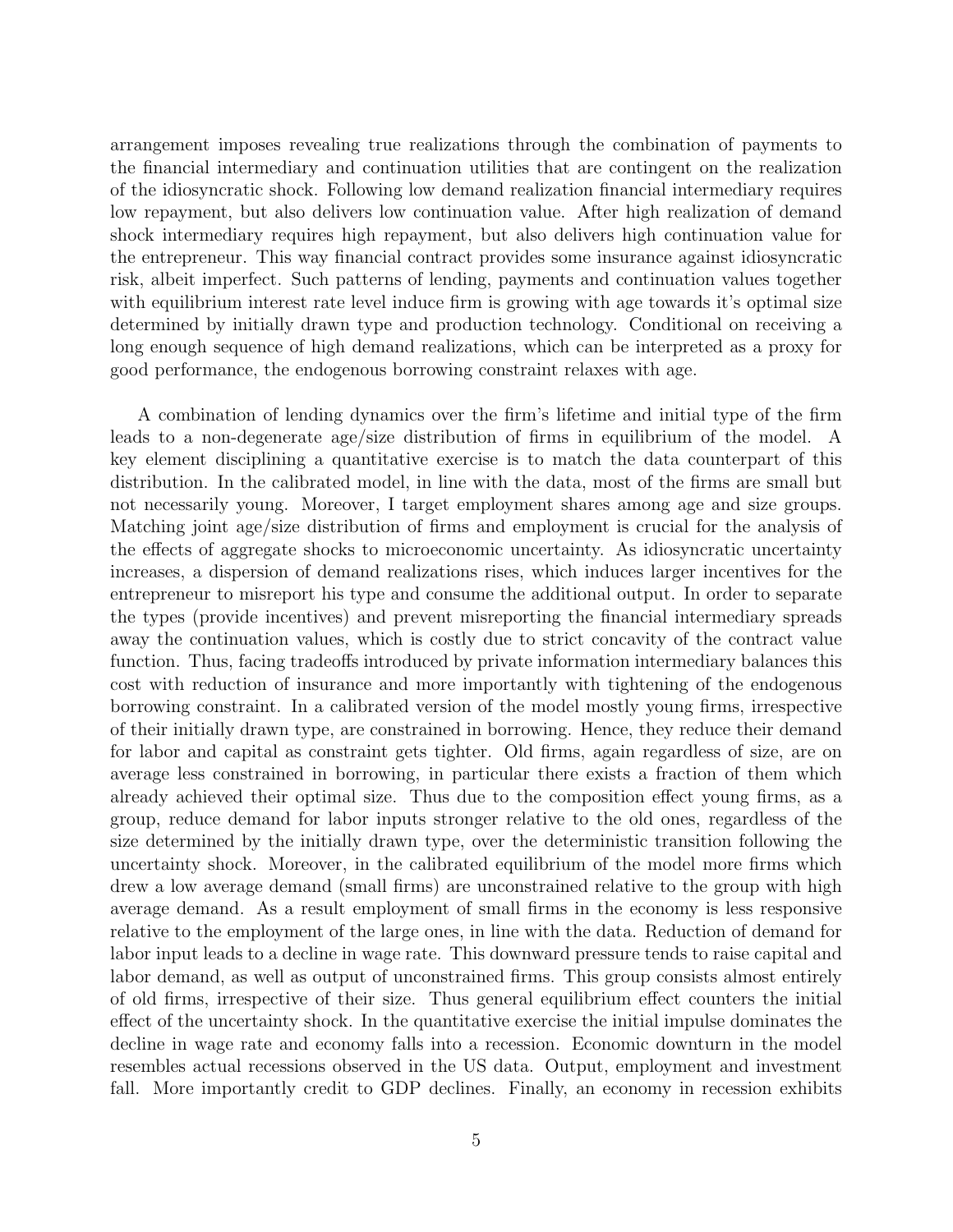asymmetric employment patterns across various groups of firms, in particular young firms are more volatile than old ones and small vary less than large ones.

# Related literature

This paper contributes to several strands of literature. First, it corresponds to the empirical literature on firm dynamics over the business cycle. Thus far most of this literature has focused on the role of firm size and the cycle [\(Gertler and Gilchrist](#page-59-0) [\(1994\)](#page-59-0), [Chari, Christiano,](#page-59-1) [and Kehoe](#page-59-1) [\(2008\)](#page-59-1), [Moscarini and Postel-Vinay](#page-60-0) [\(2012\)](#page-60-0)). The main conclusion from the existing studies is that large firms are more responsive to the NBER recessions, whereas small firms tend to respond more to credit market tightening. Recently, [Fort, Haltiwanger,](#page-59-2) [Jarmin, and Miranda](#page-59-2) [\(2013\)](#page-59-2) explore the role of local housing market and aggregate financial conditions for the dynamics of the net growth rate in the business cycle context. They find innovation to the state-specific cyclical indicator associated with a downturn (e.g., a rise in the state unemployment rate) reduces the differential in the net job creation rate between young/small and large/mature businesses and that the effect persists for a number of years. In other words net growth rate of young/small businesses falls more in contractions than does the net growth rate of large/mature businesses. They interpret this as evidence that young/small businesses are more vulnerable to business cycle shocks. Also they find that a decline in housing prices in the state yields a further reduction in the differential in the net job creation rate between young/small and large/mature businesses. The approach in this paper is somehow different. Firstly, my focus is on the employment stock, rather than the growth rates, of different group of firms. I extract cyclical components of the employment time series among different groups and report their properties. Unlike [Fort et al.](#page-59-2) [\(2013\)](#page-59-2), I compare the cyclical dynamics among groups of firms that share certain characteristics (share in total employment, average number of employees) but differ in age and argue the latter is a key determinant of asymmetric patterns of employment. Secondly, I document entry margin does not contribute to the observed differences, the fact that is not highlighted by [Fort et al.](#page-59-2) [\(2013\)](#page-59-2). Finally, I provide a decomposition quantifying the contribution of the extensive margin to the employment volatility of size and age groups. I view my analysis and findings as complementary to those by [Fort et al.](#page-59-2) [\(2013\)](#page-59-2).

Secondly, this paper contributes to the large literature on financial frictions. They are viewed to play central role in a propagation of aggregate fluctuations and they have been extensively explored in the economic literature [\(Bernanke and Gertler](#page-58-0) [\(1989\)](#page-58-0), [Carlstrom](#page-58-1) [and Fuerst](#page-58-1) [\(1997\)](#page-58-1), [Bernanke, Gertler, and Gilchrist](#page-58-2) [\(1999\)](#page-58-2), [Kocherlakota](#page-60-1) [\(2000\)](#page-60-1) and also [Quadrini](#page-60-2) [\(2011\)](#page-60-2), [Brunnermeier, Eisenbach, and Sannikov](#page-58-3) [\(2012\)](#page-58-3) for recent surveys). A common assumption in this literature is that markets are exogenously incomplete and firms utilize one period debt contracts to overcome the incompleteness. When borrowers and lenders are able to form long-term lending relationship, which are contingent on all public information (complete contracts), the macroeconomic consequences might be quite different. Though, the role of long-term financial contracts in shaping dynamics of macroeconomic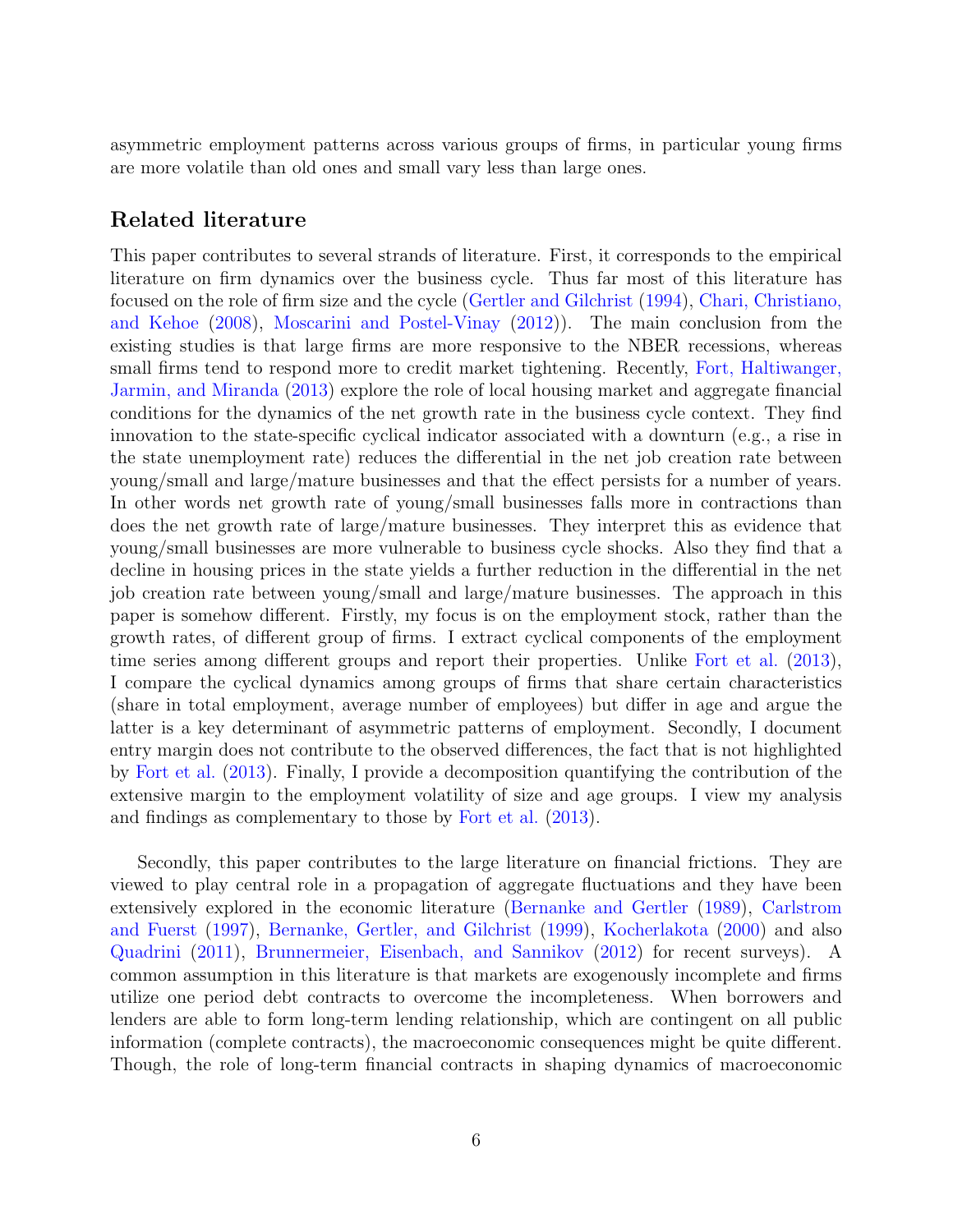aggregates remains largely unexplored<sup>[2](#page-6-0)</sup> and this paper provides some new insights to this issue. I propose an environment in which financial friction originates from the presence of the private information and efficient, long term financial contract between a firm and a financial intermediary and manifests itself as an endogenous borrowing constraint. Moreover, in a quantitative literature on financial frictions the severity of the distortion is determined by exogenous shocks (for example shocks to the value of the collateral like in [Zetlin-Jones](#page-60-3) [and Shourideh](#page-60-3) [\(2012\)](#page-60-3) or [Buera and Shin](#page-58-4) [\(2013\)](#page-58-4)). I develop a model in which credit frictions fluctuate endogenously and I link these fluctuations to changes in microeconomic uncertainty, which are disciplined by the data on cross sectional distribution of firm level TFP and sales.

The latter links my paper to the strand of the literature on the fluctuations in idiosyncratic uncertainty. The main conclusion from this literature is that at the micro level, the recessions have been accompanied by large increases in the cross-section dispersion of TFP and sales [\(Bachmann and Bayer](#page-58-5) [\(2009\)](#page-58-5), [Bloom, Floetotto, Jaimovich, Saporta-Eksten, and](#page-58-6) [Terry](#page-58-6) [\(2014\)](#page-58-6), [Bloom](#page-58-7) [\(2014\)](#page-58-7)). [Stock and Watson](#page-60-4) [\(2012\)](#page-60-4) document role of the heightened uncertainty was particularly large in the recent recession. [Bloom et al.](#page-58-6) [\(2014\)](#page-58-6), motivated by these regularities, build a general equilibrium model with heterogeneous firms where fluctuations of micro uncertainty are the source of the aggregate shocks. In their model the micro uncertainty and real economic activity nexus operates through the existence of the adjustment costs preventing firms from actions in times of heightened uncertainty. Alternatively, uncertainty can also increase the probability of default, by expanding the size of the left-tail default outcomes, raising the default premium and the aggregate deadweight cost of bankruptcy. This role of uncertainty in raising borrowing costs can reduce micro and macro growth, as emphasized in papers on the impact of uncertainty in the presence of financial constraints [\(Arellano, Bai, and Kehoe](#page-58-8) [\(2012\)](#page-58-8), [Christiano, Motto, and Rostagno](#page-59-3) [\(2014\)](#page-59-3), [Gilchrist, Sim, and Zakrajsek](#page-59-4) [\(2014\)](#page-59-4)). All these papers though hinge on the incomplete markets assumption and one period debt contracts. My main contribution relative to this strand of the literature is to propose and quantify a novel mechanism where uncertainty shocks, within a complete contract environment, are endogenously translated into movements in the borrowing constraints and further cause real effects. Moreover, my model generates asymmetric response to aggregate shocks across firms of different size and age, which this literature is silent about.

Finally this paper contributes to the dynamic contracting literature with private information. It relates to two branches of existing literature. The first branch studies the optimal consumption insurance among risk-averse agents when individual endowments or efforts are unobservable [\(Green](#page-59-5) [\(1987\)](#page-59-5), [Thomas and Worrall](#page-60-5) [\(1990\)](#page-60-5), [Atkeson and Lucas](#page-58-9) [\(1992\)](#page-58-9), [Atkeson and Lucas](#page-58-10) [\(1995\)](#page-58-10)). [Smith and Wang](#page-60-6) [\(2006\)](#page-60-6) embody this insurance problem into a stationary recursive equilibrium and find in a comparative statics exercise that

<span id="page-6-0"></span><sup>2</sup>Notable exceptions are [Cooley, Marimon, and Quadrini](#page-59-6) [\(2004\)](#page-59-6) and [Verani](#page-60-7) [\(2013\)](#page-60-7) who study the role of limited commitment and private information respectively in a general equilibrium, business cycle models subject to technology shock.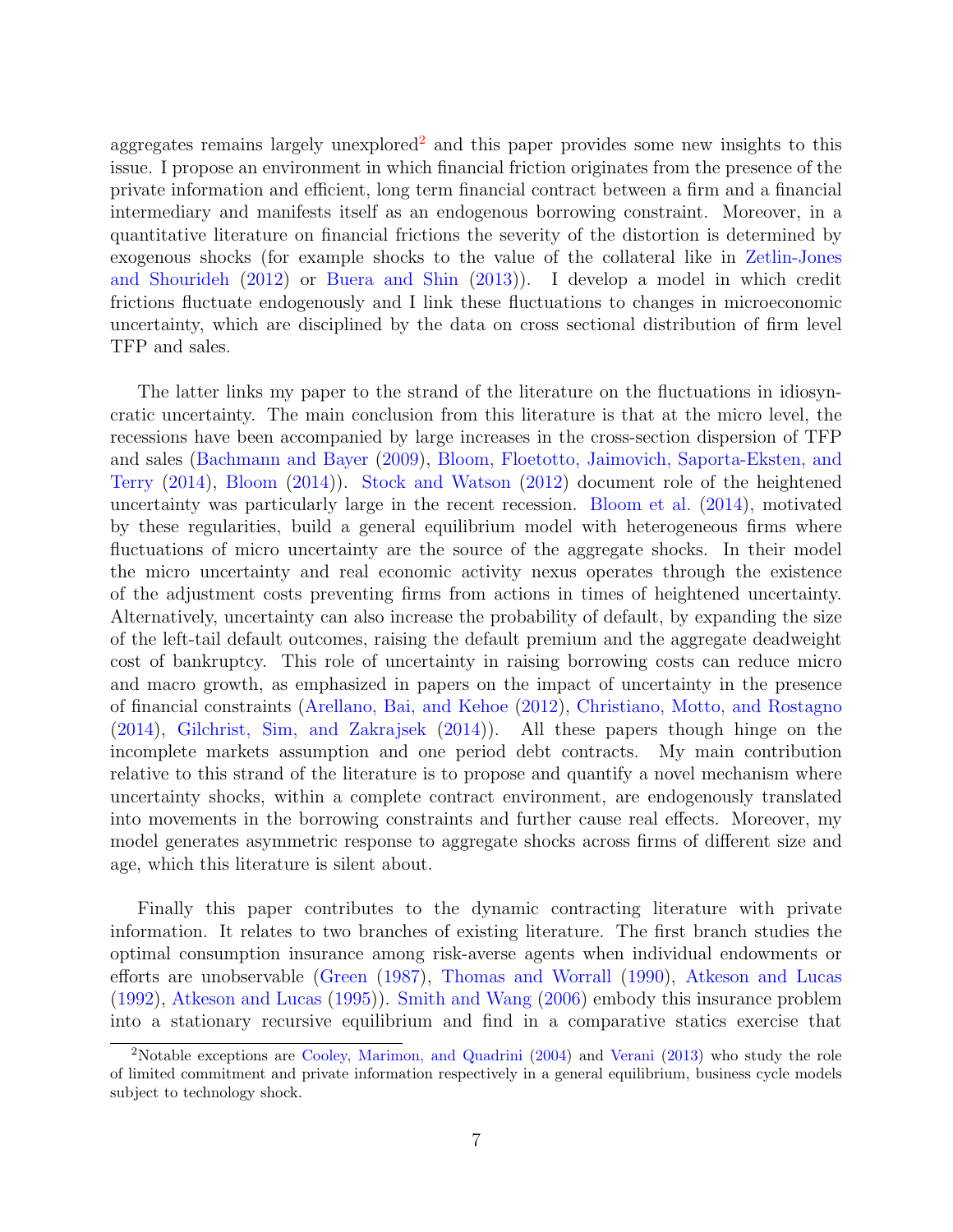changes in microeconomic uncertainty have negligible effects on aggregates. The second branch assumes risk-neutral agents and studies the optimal investment schedule maximizing the resources generated by the firm [\(Quadrini](#page-60-8) [\(2004\)](#page-60-8)[,Clementi and Hopenhayn](#page-59-7) [\(2006\)](#page-59-7), [DeMarzo and Fishman](#page-59-8) [\(2007\)](#page-59-8)). The general equilibrium version of this environment subject to technology shocks is studied by [Verani](#page-60-7) [\(2013\)](#page-60-7). The current paper combines the main features of these two branches and the contract solves the trade-off between the optimal consumption insurance - as entrepreneurs are risk averse - and the optimal investment schedule - as resources depend on investment. It embodies the contracting problem into a general equilibrium framework with heterogenous firms and studies an impact of aggregate shocks to microeconomic uncertainty.

The rest of the paper is organized as follows. Section [2](#page-7-0) presents facts on firm dynamics over the business cycle. Next, in Section [3](#page-14-0) I present a dynamic model of firms with asymmetric response to uncertainty shocks. Further, in Section [4](#page-22-0) I provide a theoretical results characterizing my environment, in particular an access to exogenous financing as a function of size and age. Then, in Section [5](#page-30-0) I present calibration and quantitative results of my paper. Finally, Section 6 concludes.

# <span id="page-7-0"></span>2 Business cycle facts on firm dynamics

In this section I document facts about the firm dynamics over the business cycle among different group of firms. I provide evidence to support the following facts:

- 1. Standard deviation of employment of the young firms is 2.6 larger than the standard deviation of employment of the old firms at the business cycle frequency. The least volatile group of firms are small and old ones.
- 2. Movements in the number of firms (extensive margin) account for 34% of the aggregate employment variance. This contribution varies between different groups of firms: it is positive for young and negative for old.
- 3. Since 2007 employment of the young firms went down by 24.5% and in 2012 it was at the historically lowest level.

# 2.1 Data

Data source. The primary data source I use is the Business Dynamics Statistics (BDS). It contains data on employment and job flows of establishments and firms by their characteristics for practically total non-agricultural sector of the US economy. I use the data on a large cross section of firms from 1982 to 2012, to construct the detrended series. I argue BDS is a useful and reliable source of information, compared to the most commonly used like Current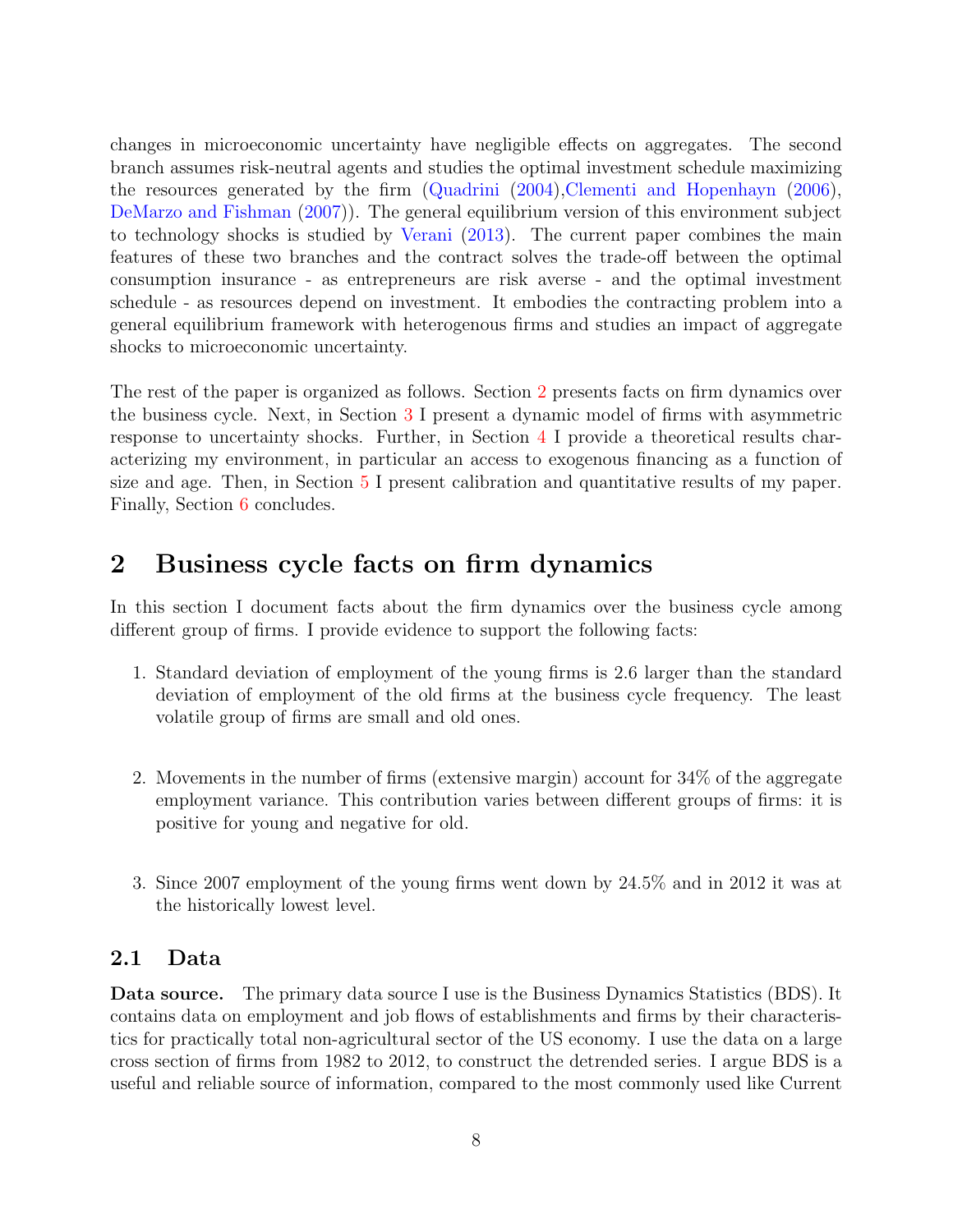Population Survey and Establishment Survey, about the cyclical movements of the aggregate employment in the US and as such can be used to quantify the contributions of different groups of firms and margins into the aggregate employment fluctuations (Appendix  $A.1$ ). While working with the BDS data some complications arise. Firstly, while the benefit of the BDS is its large coverage its the main drawback is that it is a cross-sectional data. Thus, one can only track the employment and job flows of the particular group of firms, without knowing which firms are growing and which are contracting. To observe the latter one would need panel data. Secondly, there have been significant low-frequency secular trends in the number of firms, age and size structure over the period that the data covers. To remove the systematic changes I detrend the data using a Hodrick-Prescott filter.

Definitions. To document business cycle regularities among different groups of firms I consider three ways of partitioning the total population of the firms in the BDS. First, I consider young vs. old firms division, where I define young firms to be five years old and less and old firms to be six years and older. Secondly, I consider the small vs. large firms partition, where I define small firms to have less than 20 employees and large firms to have 20 and more employees. The third way of partitioning the sample is to divide it into small firms with less than 100 employees and large firms which have 100 and more employees. I chose the employment cutoff in the second and third partition to create groups that are comparable with the young firms with regards to the share in the total employment and the average number of employees. In the following sections, I use these three definitions to illustrate my main empirical findings.

## 2.2 Age rather than size matters.

I start by examining the differences in volatility of the employment stock between certain groups of firms at the business cycle frequency. Table [1](#page-9-0) summarizes my findings. Young firms in the US economy account for 16.0% of the aggregate employment and hire on average 8.1 employees. Old firms account for 84.0% of the aggregate employment and hire on average 31.6 employees. The first group of small firms, with less than 20 employees, accounts for 19.7% of total employment, a number comparable to the share of the young firms, and the average number of employees is 4.9 in this group. The second group, firms with less than 100 employees, accounts for 37.7% of total employment and the average number of employees is 8.4 in this group, which is a similar figure to the average for young firms. Third column of the table reports the standard deviation of the logged, HP-filtered time series of employment time series for all three divisions of the BDS sample. It illustrates the main point of this section, i.e. age rather than size is a determinant of the asymmetric response of employment across different groups of firms to the cyclical changes in the aggregate economic conditions. The standard deviation of employment of young firms is 2.6 times larger relative to the standard deviation of the old firms. It is also 3.2 times larger relative to the small firms with less than 20 employees (2.5 times larger for the second definition of the small firms). The groups of firms that are similar along certain dimension (share in total employment, average number of employees) exhibit entirely different em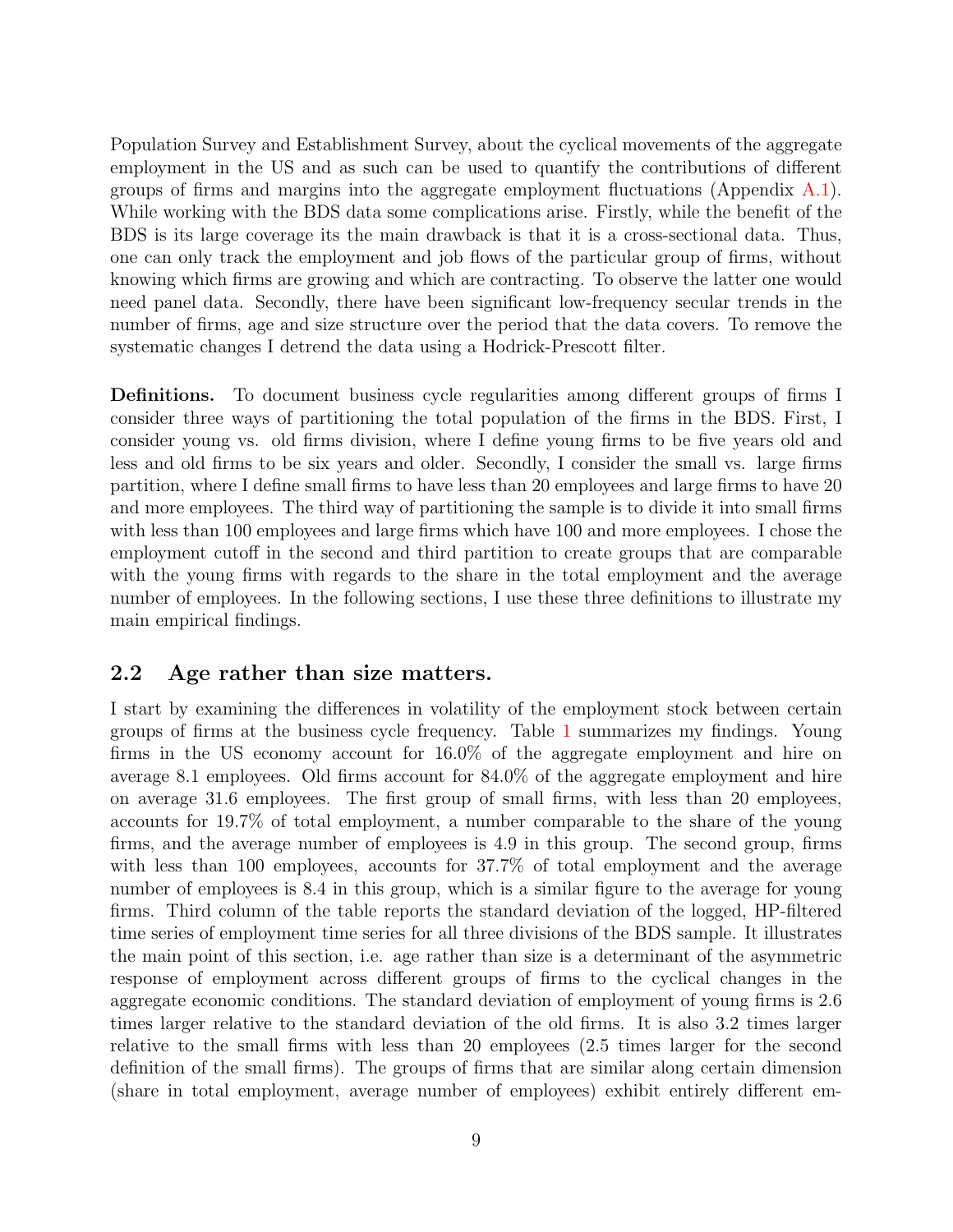<span id="page-9-0"></span>ployment dynamics at the business cycle frequency. These differences are not driven by the entry of new firms to the group of young ones. Relative standard deviations remain almost unchanged after I restrict the definition of young firms to those at age between 1 and 5 years.

|                         | Share of   | Average      | Standard deviation |
|-------------------------|------------|--------------|--------------------|
|                         | total      | number       | of employment      |
|                         | employment | of employees |                    |
| All firms               | 100        | 21.8         | 1.47               |
| Young $(0-5)$           | 16.0       | 8.1          | 3.20               |
| Old $(5+)$              | 84.0       | 31.6         | 1.25               |
| Young, no entry $(1-5)$ | 13.0       | 8.8          | 3.32               |
| Small $(0-19)$          | 19.7       | 4.9          | 1.04               |
| Large $(20+)$           | 80.3       | 149.2        | 1.64               |
| Small $(0-99)$          | 37.7       | 8.4          | 1.31               |
| Large $(100+)$          | 62.3       | 695.4        | 1.67               |

Table 1: Employment volatility for different groups of firms.

Notes: Employment series are logged and HP filtered with parameter  $\lambda = 6.25$ . Share of total employment and average number of employees are average values. Annual data, 1982-2012. Source: Business Dynamics Statistics (BDS).

The fact that age is a major determinant of employment volatility can be further validated by looking at the employment dynamics inside the size groups of firms. Table [2](#page-10-0) presents volatility of employment across subgroups in the age/size distribution of the population of firms<sup>[3](#page-9-1)</sup>. Left panel documents standard deviations of employment for the size threshold of 20 employees, whereas the right panel for the size threshold of 100 employees. Regardless of the size threshold employment volatility declines with age and increases with size. Put differently even inside size groups young firms are more volatile than old ones in terms of employment. This robust finding strengthens the main message of the empirical section of my paper: age of the firm is the relevant margin if one seeks for the volatility differences. Table [2](#page-10-0) also documents an existence of a group of small old firms that are the least volatile of all groups. For the size threshold of 20 employees this groups accounts for 49.9% of all firms (for 100 employees threshold the number is 56%) and for 11.9% of the total employment (25.1% for 100 employees threshold). The existence of such groups of firms challenges the conventional view that small firms are those who reduce their employment the most in recessions and highlights the key role of firm's age for response to changes in the aggregate economic conditions. Table [1](#page-9-0) and Table [2](#page-10-0) document differences between firms of various size and age in terms of

employment volatility. They are however silent on the comovement over the cycle of these

<span id="page-9-1"></span> ${}^{3}$ In the Appendix  $A.2$  I provide companion tables documenting firms distribution, employment shares and volatilities after restricting definition of young firms to those between 1 and 5 years old for presented age/size categories.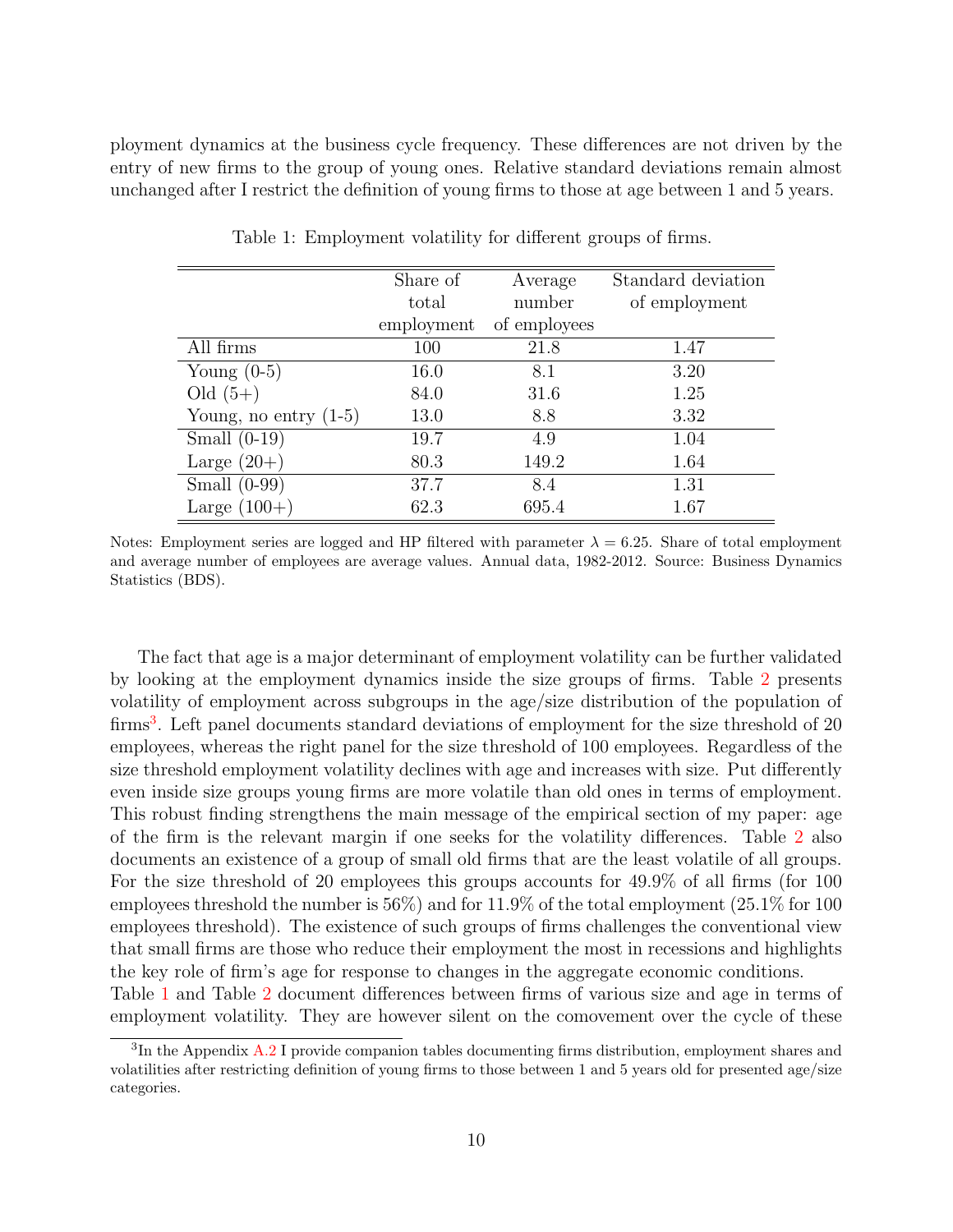<span id="page-10-0"></span>

|                             | Small<br>$(0-19)$ | Large<br>$(20+)$ | All sizes    |                             | Small<br>$(0-99)$ | Large<br>$(100+)$ | All sizes    |
|-----------------------------|-------------------|------------------|--------------|-----------------------------|-------------------|-------------------|--------------|
| Young $(0-5)$<br>Old $(6+)$ | 1.96<br>0.85      | 4.93<br>1.40     | 3.20<br>1.25 | Young $(0-5)$<br>Old $(6+)$ | 2.37<br>1.02      | 7.66<br>1.50      | 3.20<br>1.25 |
| All ages                    | 1.04              | 1.64             | 1.47         | All ages                    | 1.31              | 1.67              | 1.47         |

Table 2: Standard deviation of employment over age and size distribution.

Notes: Employment series are logged and HP filtered with parameter  $\lambda = 6.25$ . Source: Own calculations. Business Dynamics Statistics, 1982-2012.

groups and GDP. Figure [1](#page-11-0) presents the time series of logged, filtered employment used to compute the standard deviations in Table [1.](#page-9-0) Apart from illustrating the main point about the role of age rather than size in determining the asymmetric cyclical behavior it reveals two additional features of the data. Firstly, the employment time series for all groups of firms are positively correlated with each other with the correlation coefficient ranging between 0.71 and 0.99. Secondly, all groups exhibit positive contemporanous correlation with the cyclical component of GDP with the correlation coefficient varying between 0.45 and 0.67. I report all contemporanous correlations in Table  $12$  in the Appendix [A.3.](#page-40-1) In fact, also the phase shifts of employment and GDP for different groups of firms look alike, which I document in Figure [7](#page-41-1) in Appendix [A.3.](#page-40-1) The bottom line is that the magnitude of the response to the changes in the aggregate conditions is a factor differentiating the young from the old firms (also the young from small), while the timing of the response is similar across different groups of firms.

### 2.3 The role of the extensive margin

Large differences between various groups of firms are driven by the movements in employment per firm (intensive margin) as well as by the movements in the number of firms by itself (extensive margin). In this section I document that contribution of each margin differs largely across age groups but is almost identical for size groups. One way to quantify the role of extensive margin for the changes in employment over the business cycle is to consider the following simple decomposition. Let employment within a group of firms j be denoted by  $E_j$  and the number of firms by  $F_j$ . Then the following identity holds

$$
E_j = \frac{E_j}{F_j} \times F_j
$$

This decomposition says one can write the employment as a product of employment per firm and the number of firms within group  $j$ . Then taking logs and variances yields

$$
V\left(\log\left(E_j\right)\right) = V\left(\log\left(\frac{E_j}{F_j}\right)\right) + V\left(\log\left(F_j\right)\right) + 2Cov\left(\log\left(\frac{E_j}{F_j}\right), \log\left(F_j\right)\right)
$$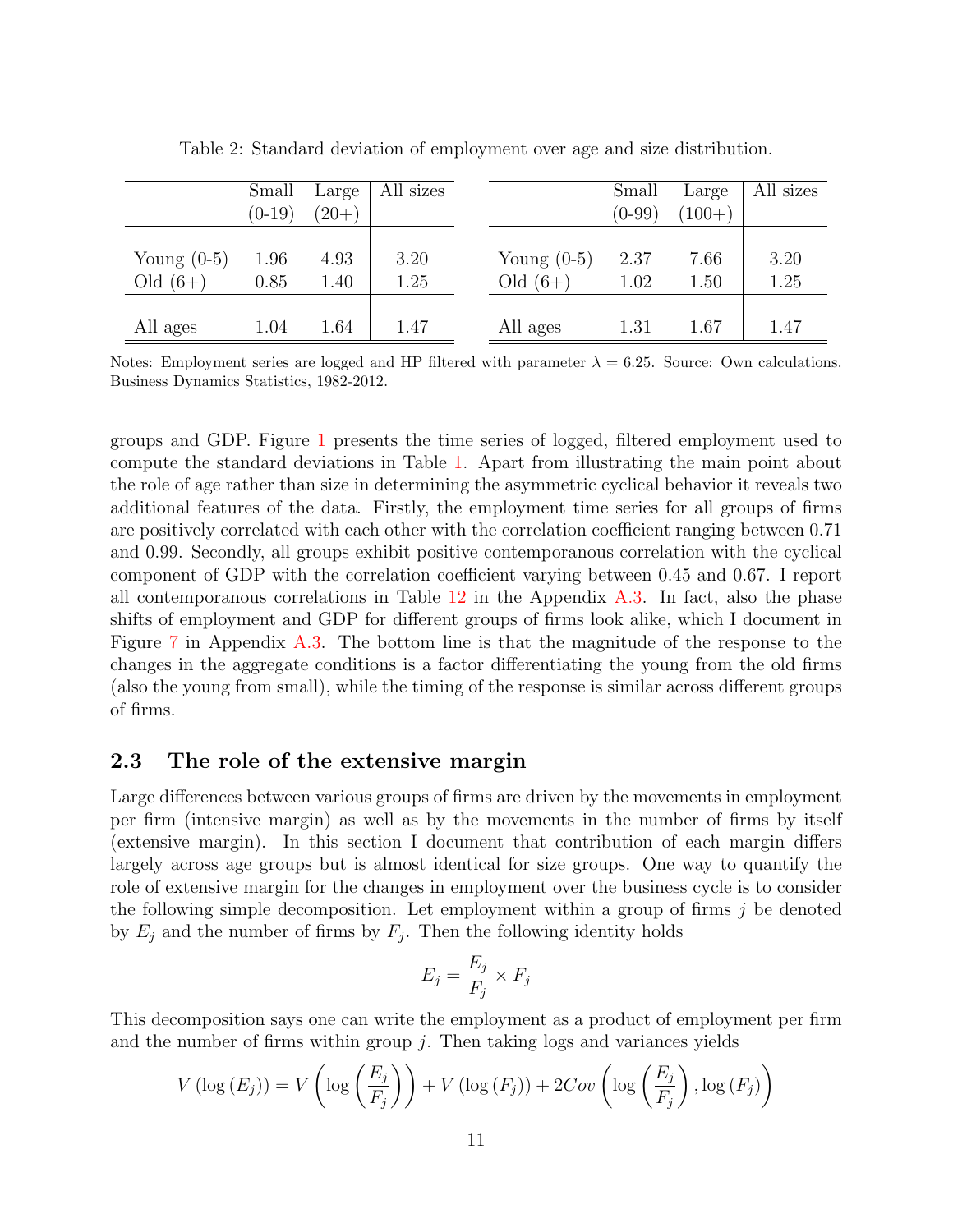<span id="page-11-0"></span>

Figure 1: Cyclical component of employment for different group of firms.

Notes: Shaded areas are NBER recessions. Employment series are logged and HP filtered with parameter  $\lambda = 6.25$ . Source: Own calculations. Business Dynamics Statistics, 1982-2012

Table [3](#page-12-0) reports the result of this decomposition across different groups of firms. Movements in the extensive margin account for 34.1% of total employment variance (all firms) at the business cycle frequency. This contribution however differs significantly as one looks at the first partition of the sample i.e. young vs. old firms. An extensive margin accounts for 55.7% of the young firms employment variance. Thus, more than half of the cyclical employment movements in this group of firms is due to the entry and exit. This is in stark contrast with the group of old firms, where the extensive margin contributes negatively to the cyclical movements of employment and it dampens its variance. The movements in the extensive margin for the old firms reduces by  $28.7\%$  the variance of the employment per firm<sup>[4](#page-11-1)</sup>. Such difference suggests that the role extensive margin is another factor that distinguishes young and old firms. As I report in Table [3](#page-12-0) this is not the case for the small vs. large firms partition. The role of extensive margin is virtually the same for both groups. The movements in the number of firms and covariance term account for more than half of the cyclical employment movements of these two groups of firms.

<span id="page-11-1"></span><sup>&</sup>lt;sup>4</sup>It is important to highlight this decomposition does not attribute life time employment patterns to the variance of employment. Since the data set is a repeated cross section of the firms thus employment time series tracks employment over time within a particular group with the use of the same definition over the whole time period. Therefore the variance of employment can be thought of as the cyclical movements of the employment life cycle patterns.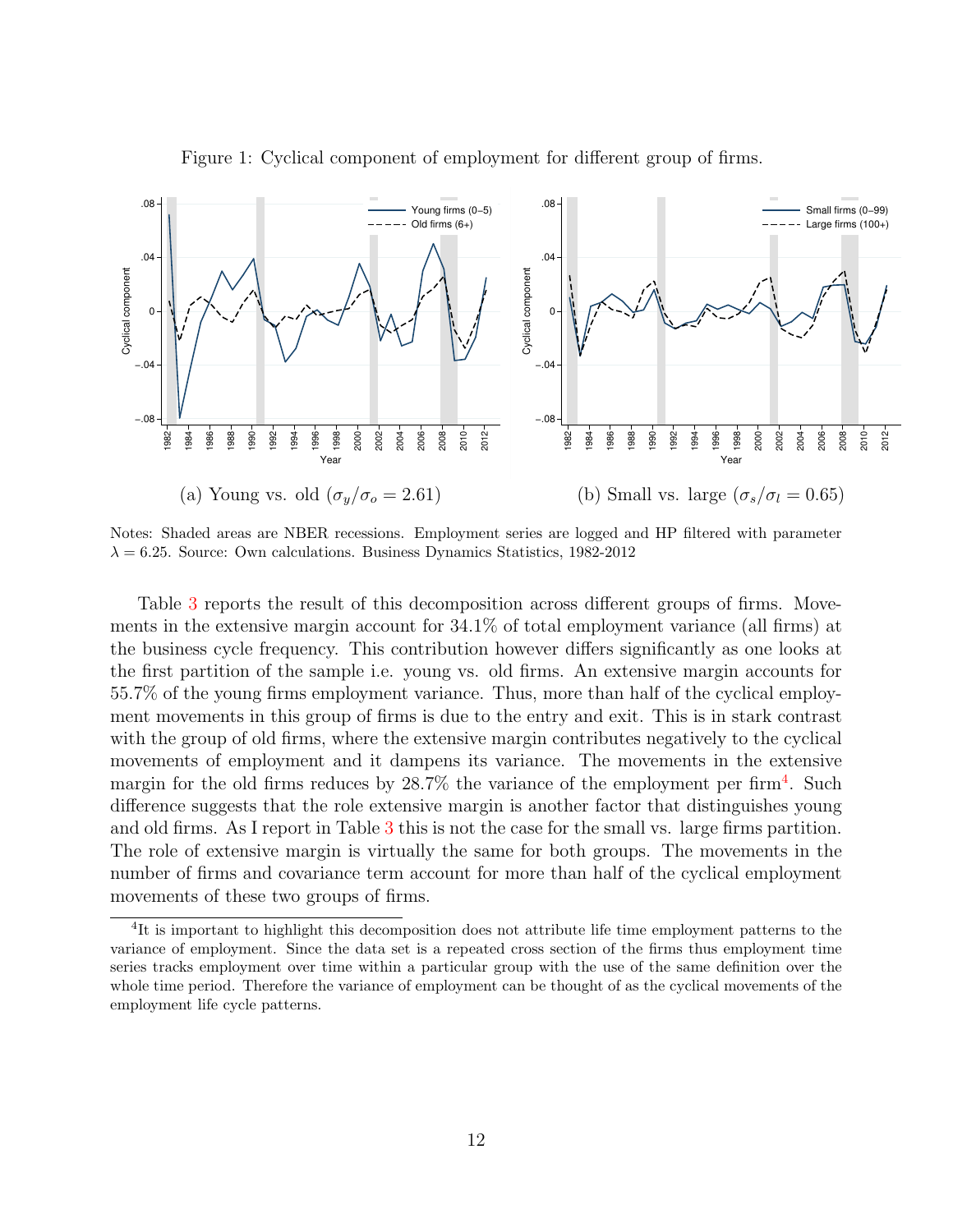<span id="page-12-0"></span>

|                                                                                                                     | All firms | Young $(0-5)$ | Old $(5+)$ | Small $(0-19)$                       | Large $(20+)$ |
|---------------------------------------------------------------------------------------------------------------------|-----------|---------------|------------|--------------------------------------|---------------|
| $V\left(\log\left(\frac{E_j}{F_j}\right)\right)$                                                                    | 65.9      | 44.3          | 128.8      | 45.6                                 | 42.3          |
|                                                                                                                     |           |               |            | Contribution of the extensive margin |               |
|                                                                                                                     | 34.1      | 55.7          | $-28.7$    | 54.3                                 | 57.6          |
|                                                                                                                     |           |               |            |                                      |               |
|                                                                                                                     | 27.8      | 28.6          | 49.5       | 55.9                                 | 68.2          |
| V $\left(\log\left(F_j\right)\right)$<br>2Cov $\left(\log\left(\frac{E_j}{F_j}\right), \log\left(F_j\right)\right)$ | 6.3       | 27.1          | $-78.5$    | $-1.6$                               | $-10.6$       |

Table 3: Decomposition of employment variance for different group of firms

Notes: Series are logged and HP filtered with parameter  $\lambda = 6.25$ . Annual data, 1982-2012. Source: Own calculations. Business Dynamics Statistics (BDS).

# <span id="page-12-1"></span>2.4 The Great Recession and it's aftermath

The 2007-2009 recession was extraordinary, relative to previous recessions, not only in terms of depth and length when measured with the standard macroeconomic aggregates, but also in terms of the response across different group of firms. Two empirical findings that differentiate the recent downturn and following recovery from the previous business cycle episodes are: (i) between 2007 and 2012 young firms reduced employment by 24.2 percent, whereas in previous episodes young firms recovered to their initial employment level after 5 years (ii) in pre-2007 downturns large firms reduced their employment more relative to the small ones. During the last recession this pattern was reversed - small firms reduced employment more. Figure [2](#page-13-0) illustrates these facts.

The asymmetric employment patterns of young and old firms between 2007 and 2012 consists of two phases. Firstly, the drop in employment of young firms during the actual recession (2007-2009) time was larger than in any pre-2007 recessions, which reflected the depth of the recent downturn. Secondly, and more importantly, since 2009 young firms did not recover and reduced the employment even more, so that the cumulative employment fall amounts to 24.5 percent by 2012. As a result in March 2012 the employment level of the young firms was on the historically lowest level since 1982, the first data point in the BDS for which the employment of young firms can be computed. Table [4](#page-14-1) sheds more light on the sources of this un-precedential fall. It reports the number of young firms, entering firms (firms of age 0) and old firms in 2007, 2011 and pre-2007 period. Note, that the sum of young and old firms amounts to the total number of firms in the BDS. The number of old firms is growing since the sample of firms in the BDS is getting older, i.e. there is a secular trend due to change in the demographic structure of the data set. The number of young firm however is not subject to this issue and it reflects more accurately the role of extensive margin in the Great Recession. In 2011 the number of young firms in the US economy was the lowest since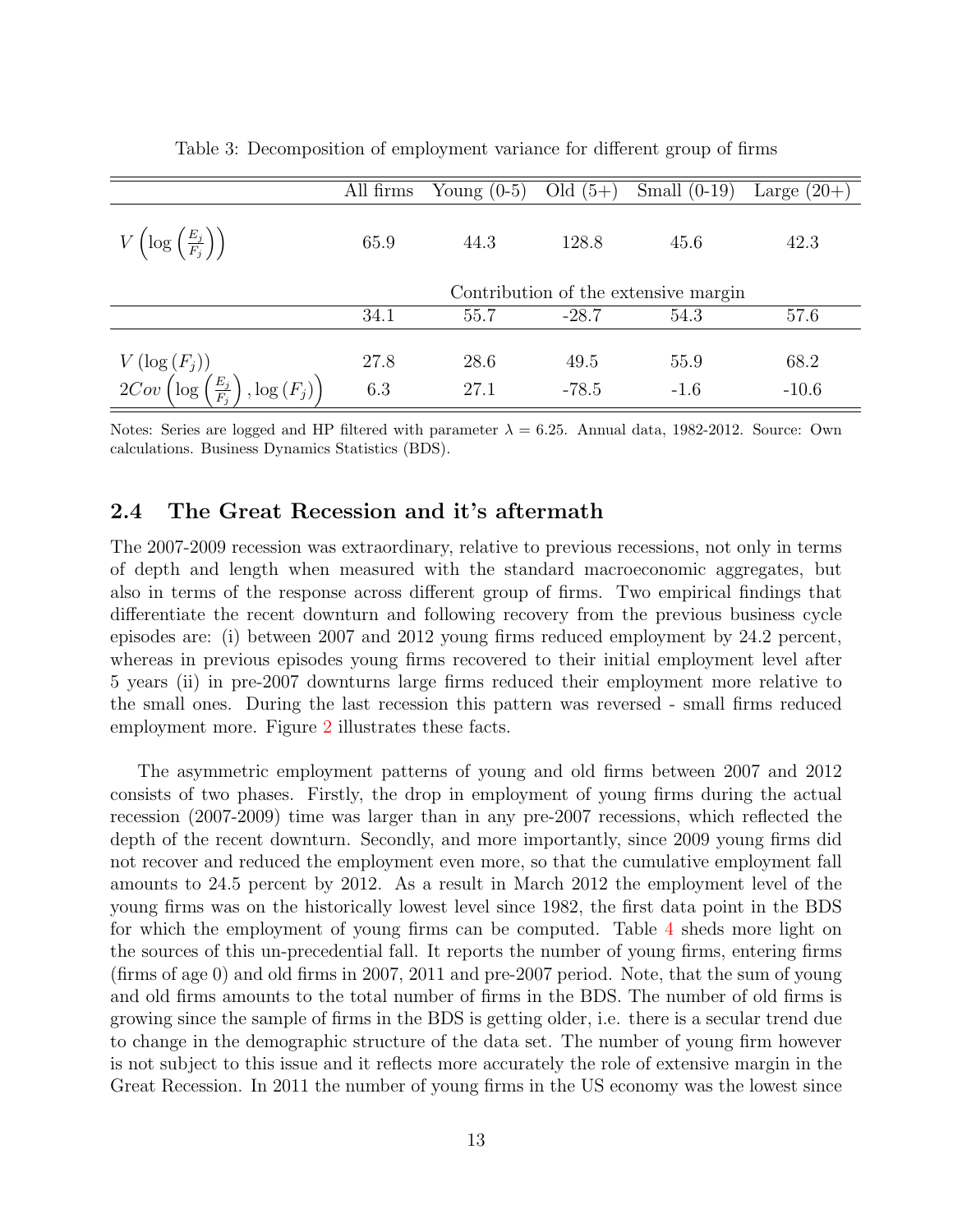1982. To put the size of changes into perspective, note the US economy lost 389.1 thousands of young firms between 2007 and 2011, which amounts to 18.5% of their number before the Great Recession. To large extent this change was driven by the historically small number of new businesses. In 2010 and 2011, the inflows of newly born firm to the US economy were two lowest since 1982.

<span id="page-13-0"></span>



Notes: Employment normalized at the year of NBER recession start to 100. Pre-2007 recessions are the downturns starting in 1981, 1990, and 2001. Source: Business Dynamic Statistics (BDS).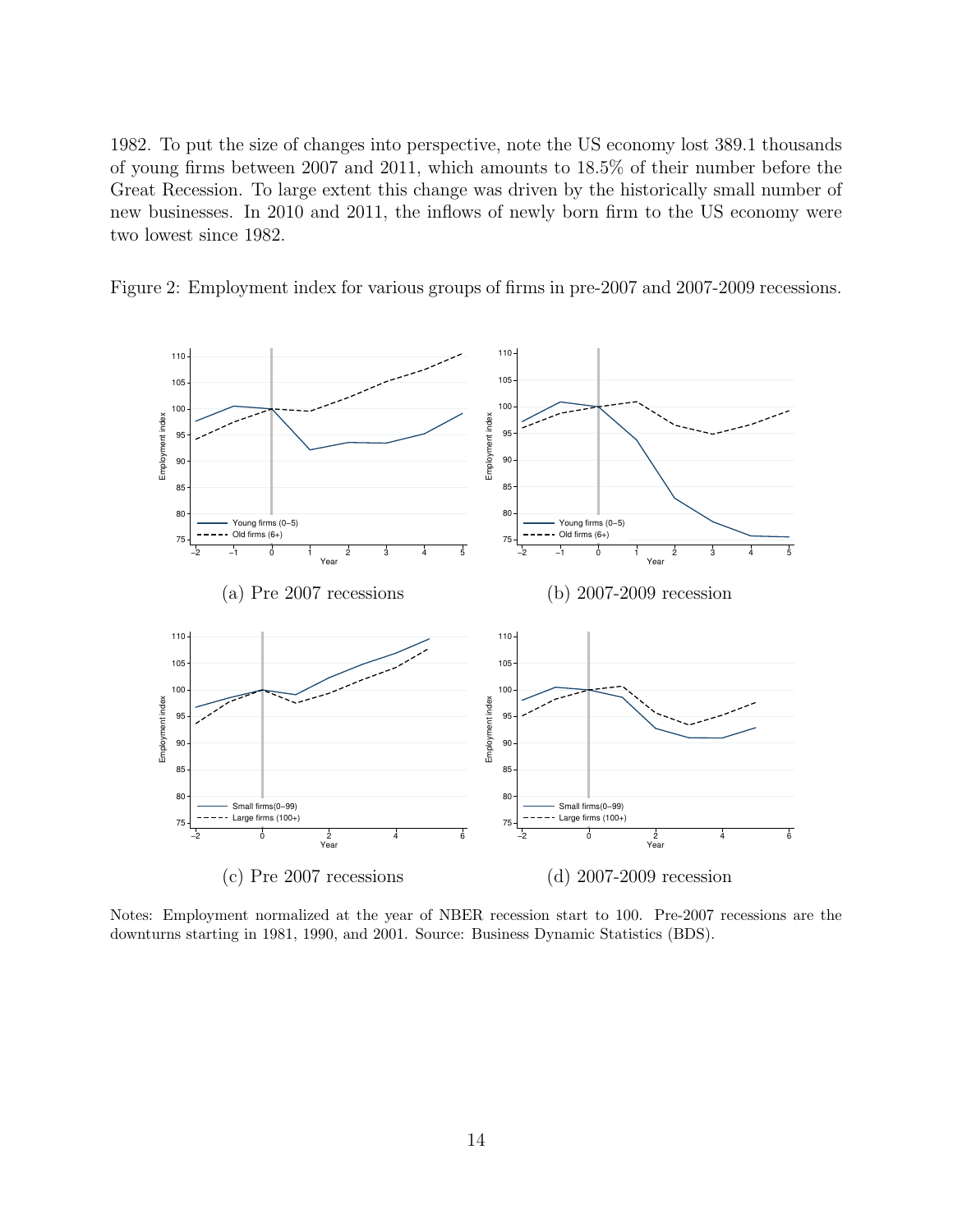<span id="page-14-1"></span>

|                          |         | Young firms Entering firms Old firms |         |
|--------------------------|---------|--------------------------------------|---------|
|                          |         |                                      |         |
| Lowest level before 2007 | 1,748.5 | 411.8                                | 1,801.1 |
| 2007                     | 2,109.5 | 529.2                                | 3,189.0 |
| 2011                     | 1,720.4 | 409.0                                | 3,260.3 |

Table 4: Number of firms in pre- and post-2007 period.

Source: Own calculations. Business Dynamic Statistics (BDS).

# <span id="page-14-0"></span>3 Model of firm dynamics with asymmetric response to uncertainty shocks

In this section I develop a dynamic model with heterogenous firms and define a recursive stationary equilibrium. Each firm is run by an entrepreneur. Firms have private information about their demand and enter into a long-term lending relationship in order to finance their operation. These two features generate endogenously a borrowing constraint that is binding for a fraction of firms in the economy and are crucial to account for asymmetric employment patterns over business cycles documented in the data. One can view my model as incorporating jointly features of model of a firm dynamics with variable investment [\(Clementi and](#page-59-7) [Hopenhayn](#page-59-7) [\(2006\)](#page-59-7), [DeMarzo and Fishman](#page-59-8) [\(2007\)](#page-59-8)) and dynamic insurance problem [\(Thomas](#page-60-5) [and Worrall](#page-60-5) [\(1990\)](#page-60-5), [Atkeson and Lucas](#page-58-9) [\(1992\)](#page-58-9)) under private information into a general equilibrium framework suited for a quantitative work.

# 3.1 Environment

Time is discrete, lasts forever and is indexed by  $t = 0, 1, \dots$  There are three types of agents in the economy: a large number of homogenous workers, a large number of firms (entrepreneurs), and a large number of financial intermediaries (lenders). There is a single consumption good in the economy. Each firm draws a permanent type  $s$  from the finite set of types  $S$  in the first period of operation, which determines the average demand of the firm. The source of idiosyncratic uncertainty is a shock to the demand of the firm,  $\theta_s \in \Theta_S$ . Let  $\theta_{st}$  be the realization of this shock at any time  $t$  for the firm of type  $s$  and denote the individual history by  $\theta_s^t = (\theta_{sj}, \theta_{sj+1}, ..., \theta_{st})$  of the firm starting to operate at time  $j \leq t$ .

**Timing.** The timing of the events within a period can be summarized as follows:

- 1. New firms are born and draw type s.
- 2. Financial intermediaries lend resources to the firms.
- 3. Production inputs are hired and production takes place.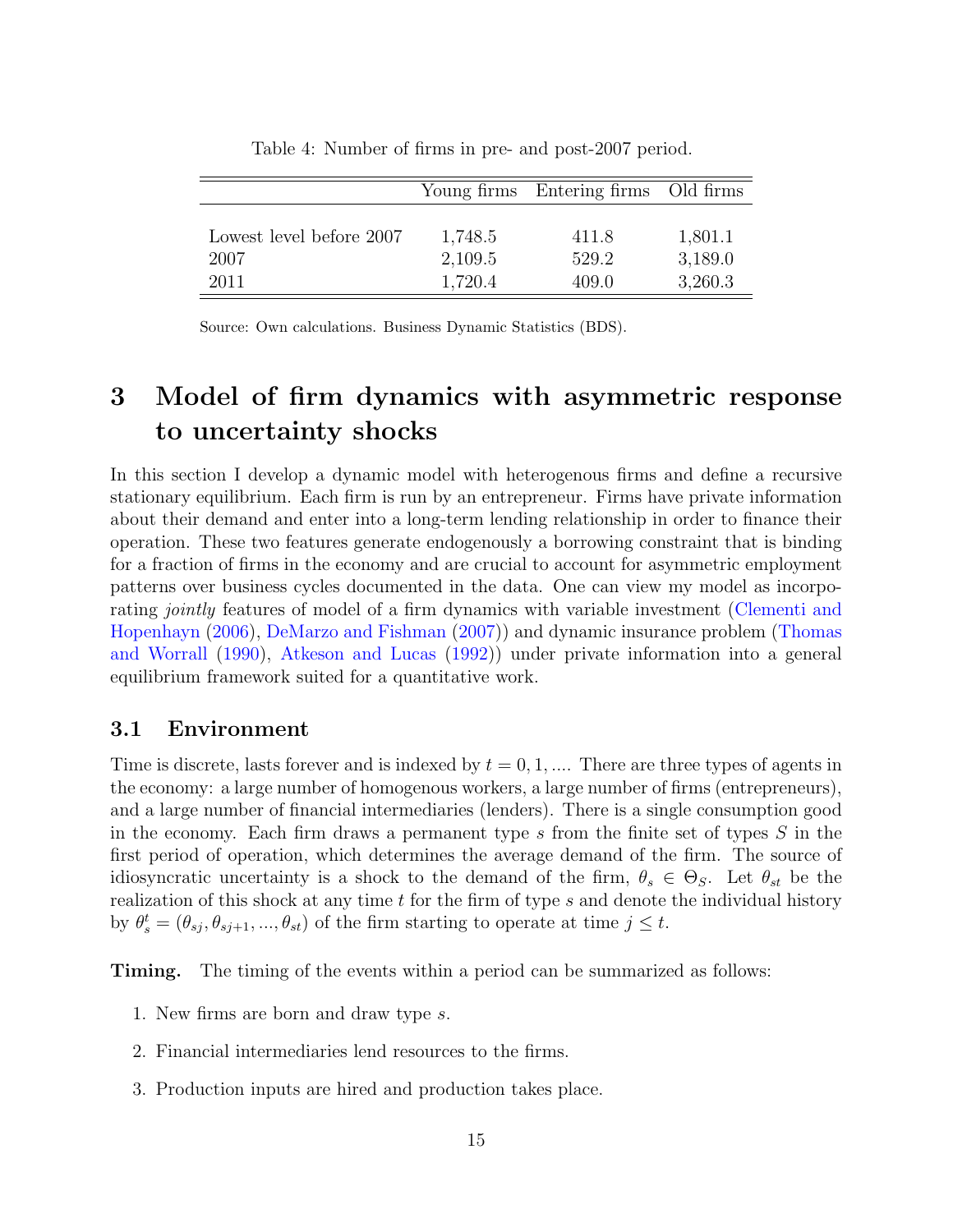- 4. Idiosyncratic shock  $\theta_{st}$  is realized.
- 5. Consumption and payments take place. Firms exit exogenously.

Information. Financial intermediaries observe the amount of lending to the firms and payments received from the firms. Moreover, the initially drawn type s is public information. Intermediaries can not observe the realization of the idiosyncratic shock  $\theta_{st}$  and entrepreneur's consumption.

#### 3.2 Firms

Preferences. I assume the ownership of the firms is concentrated, i.e. a firm is associated with an entrepreneur. Each firm faces a time-invariant probability  $\zeta < 1$  of surviving into the next period. The total measure of firms in the economy is equal to one. Newly born firm draws a type  $s \in S$  according to the probability distribution  $\Gamma$ , that assigns a probability  $\Gamma_s$  to each type. Type determines an expected demand and hence expected revenue from the project. Firm of type  $s$  that starts operating in period  $j$ , values a stochastic sequence of consumption good  $\{c(\theta_s^t)\}_{t=1}^{\infty}$  $\sum_{t=j}^{\infty}$  through the lens of the entrepreneur's preferences, i.e.

$$
\sum_{t=j}^{\infty} \sum_{\theta_{s}^{t}} \left(\beta \zeta\right)^{t-j} \Pr\left(\theta_{s}^{t}\right) U\left(c\left(\theta_{s}^{t}\right)\right)
$$

where the period utility function  $U$  is strictly increasing, strictly concave, and satisfies standards conditions,  $Pr(\theta_s^t)$  is a probability of a particular history  $\theta_s^t$  and  $\beta < 1$  is a discount factor.

Technology. Each firm of type s operates a long-lived project that produces output in each period of life of the firm. Every period project requires capital input,  $k$ , and labor input,  $n$ , which need to be purchased in advance, i.e. before the production is sold and the idiosyncratic shock is realized. Each entrepreneur is born without wealth. Therefore every period in order to finance the project he must borrow resources l in the credit market to operate a project. Firm has an access to a decreasing returns to scale production technology  $f : \mathbb{R}_+^2 \to \mathbb{R}$  which satisfies standard conditions listed in Assumption [1.](#page-16-0) Denote  $\gamma$  to be a degree of returns to scale. Technology transforms the capital and labor inputs into a consumption good. Produced output is subject to a idiosyncratic demand shock  $\theta_{st} \in \Theta_s = {\theta_{s1}, ..., \theta_{sN}}$  with  $N < \infty$ , with the fixed probability distribution  $\Pi_s$  that assigns positive probability  $\pi(\theta_s)$ to all  $\theta_{st}$  values and can potentially depend on initially drawn type  $s \in S$ . Without loss of generality, let  $\theta_m < \theta_n$  if  $m < n$ . Demand shock  $\theta$  is i.i.d. over time. Thus every period the following feasibility constraint has to hold

<span id="page-15-0"></span>
$$
c\left(\theta_s^t\right) + m\left(\theta_s^t\right) \leq \theta_{st}^{1-\gamma} f\left(k\left(\theta_s^{t-1}\right), n\left(\theta_s^{t-1}\right)\right) \quad \forall \theta_s^t, \ \theta_s^{t-1} \tag{1}
$$

where  $m$  denotes the repayment from the firm to the financial intermediary. From [1](#page-15-0) it becomes clear that given that financial intermediary can not observe consumption and demand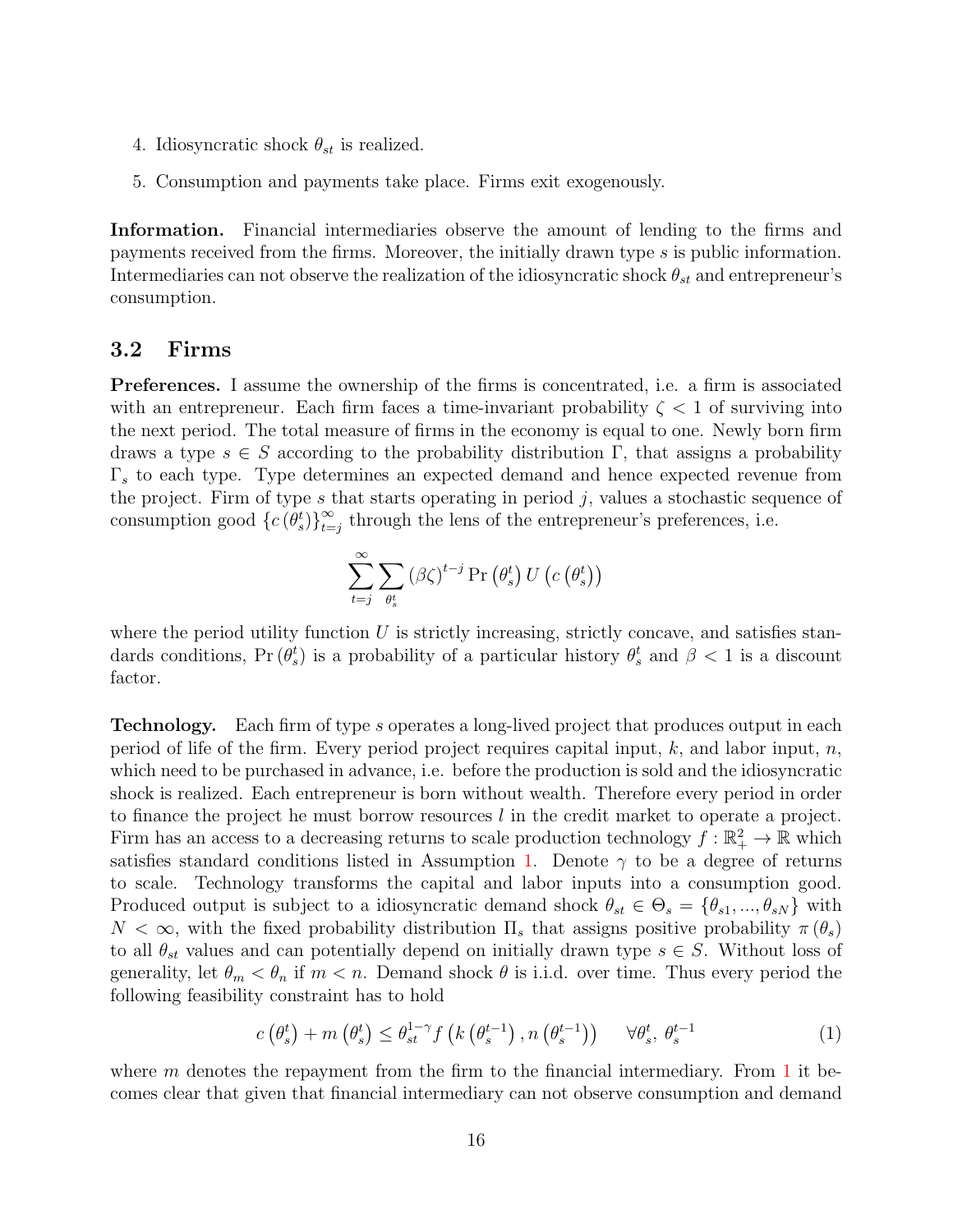shock it is unable to figure out the actual realization of the demand. Denote  $w_t$  to be the wage rate,  $r_t$  to be the interest rate and  $\delta$  be a depreciation of capital. Firm operates under the constraint that both wage bill  $w_t n$   $(\theta_s^{t-1})$  and cost of renting capital  $(r_t + \delta) k$   $(\theta_s^{t-1})$  are covered by the loan  $l$ , i.e.

<span id="page-16-1"></span><span id="page-16-0"></span>
$$
w_t n\left(\theta_s^{t-1}\right) + \left(r_t + \delta\right) k\left(\theta_s^{t-1}\right) \le l\left(\theta_s^{t-1}\right) \quad \forall \theta_s^{t-1} \tag{2}
$$

I assume that the primitives of the entrepreneur's satisfy the following assumptions

**Assumption 1** U :  $(0, \infty) \to \mathbb{R}$  is  $C^2$ , strictly increasing, strictly concave function and it satisfies  $\lim_{c\to 0} U'(c) = \infty$ ,  $\lim_{c\to\infty} U'(c) = 0$  and  $\sup U(c) < \infty$ . The production technology  $f: \mathbb{R}_+^2 \to \mathbb{R}_+$  is  $C^2$ , strictly increasing, has decreasing returns to scale of degree  $\gamma$ .

Firm's problem. Entrepreneur seeks to maximize the life time utility from consumption subject to the technological constraints [\(1\)](#page-15-0) and [\(2\)](#page-16-1) and given the loan l and repayment m. Thus, the problem of the firm is

<span id="page-16-2"></span>
$$
\max_{c(\cdot),n(\cdot),k(\cdot)}\sum_{t=j}^{\infty}\sum_{\theta_{s}^{t}}\left(\beta\zeta\right)^{t-j}\Pr\left(\theta_{s}^{t}\right)U\left(c\left(\theta_{s}^{t}\right)\right) \tag{3}
$$

subject to

$$
c(\theta_s^t) + m(\theta_s^t) \le \theta_{st}^{1-\gamma} f\left(k(\theta_s^{t-1}), n(\theta_s^{t-1})\right) \quad \forall \theta_{st}, \theta_s^{t-1}
$$
  

$$
w_t n(\theta_s^{t-1}) + (r_t + \delta) k(\theta_s^{t-1}) \le l(\theta_s^{t-1}) \quad \forall \theta_s^{t-1}
$$

To economize on notation let the maximized output given the loan be  $F(l)$ , i.e.

<span id="page-16-3"></span>
$$
F\left(l\left(\theta_s^{t-1}\right)\right) \equiv \max_{k(\cdot),n(\cdot)} f\left(k\left(\theta_s^{t-1}\right),n\left(\theta_s^{t-1}\right)\right) \qquad (4)
$$
\n
$$
\text{subject to}
$$
\n
$$
w_t n\left(\theta_s^{t-1}\right) + \left(r_t + \delta\right) k\left(\theta_s^{t-1}\right) \le l\left(\theta_s^{t-1}\right)
$$

Then, as I argue in the Appendix ... if the dynamic contract specifies lending and repayments the feasibility constraint pins down the consumption of the entrepreneur, which solves the problem [\(3\)](#page-16-2).

# 3.3 Credit market and Financial Intermediation

Financial intermediaries (lenders) arise as institutions participating in the long-term credit market in which they provide funds to firms in the exchange for payments. They are risk neutral and value a stream of consumption good. They discount future with the inverse of the real interest rate  $\frac{1}{(1+r)}$ . A project of an individual firm is long-lived and it's returns are private information, therefore it is optimal for financial intermediaries and firms to enter the long-term dynamic, lending relationships. A detailed specification of the contract will be discussed in the next section. There is free entry into the financial intermediation industry. Thus, in equilibrium all financial intermediaries make zero profits and hence their ownership is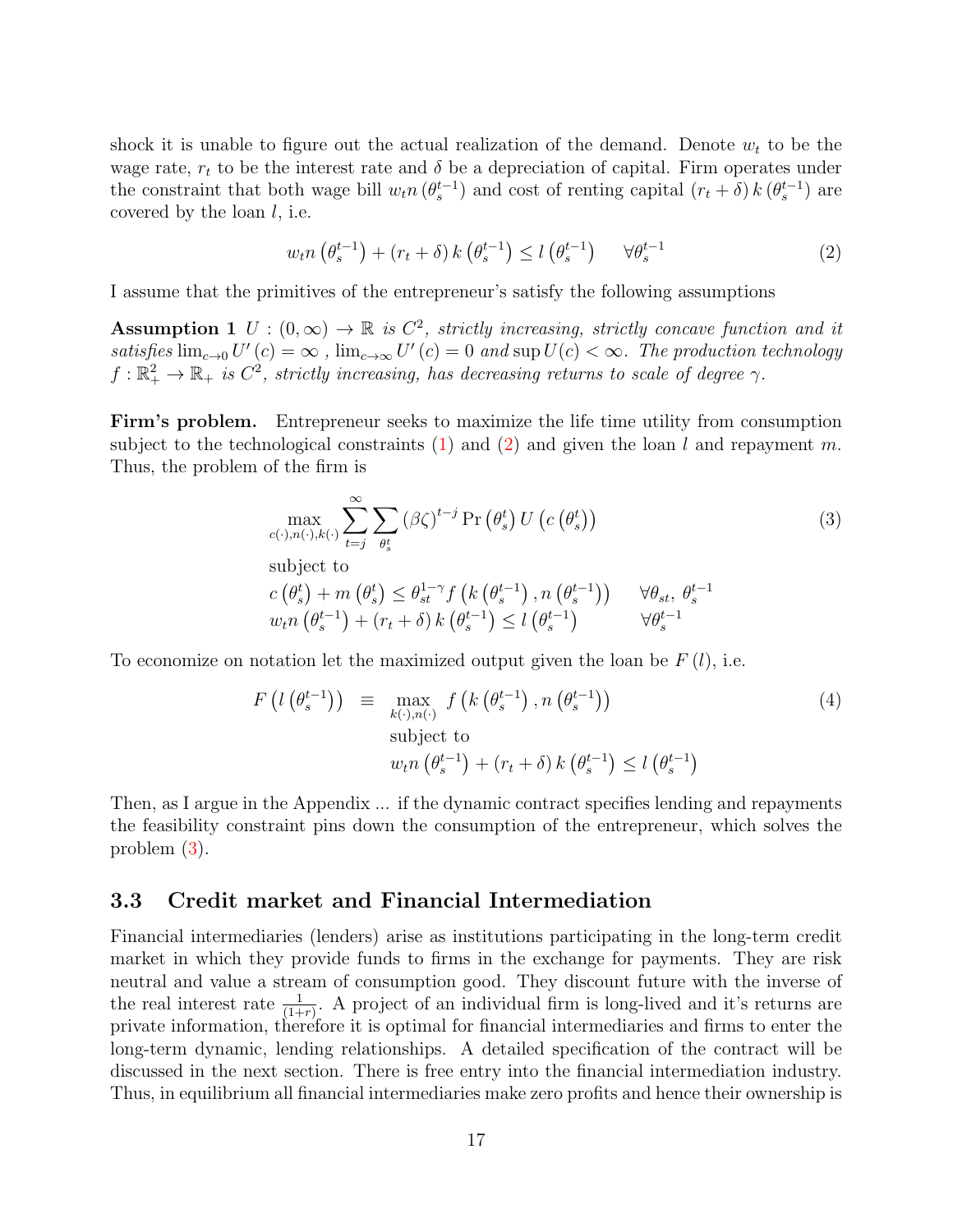immaterial. As a result it is without the loss of generality to consider a single, representative financial intermediary, which is what I do for the rest of the paper. At any point in time the representative intermediary holds a portfolio of contracts with a large number of firms of different types s and histories  $\theta_s^t$ .

### 3.4 Workers

Workers are hand to mouth and do not participate in the asset market. In each period, they decide how much to work and how much to consume. They maximize the utility  $U^w : \mathbb{R}_+^2 \to \mathbb{R}$ of consumption goods and labor  ${c_t^w, h_t}_{t=0}^\infty$  subject to the budget constraint, i.e. they solve

<span id="page-17-1"></span>
$$
\max_{c_t^w, h_t} U^w(c_t^w, h_t) \quad \text{s.t. } c_t^w = w_t h_t \tag{5}
$$

where  $w_t$  is the wage rate.

# 3.5 Dynamic lending contract

Every firm that starts operating at any period  $j$  receives an offer from the financial intermediary. The offer consist of a contract menu whose terms can be contingent on all public information. I assume that both financial intermediaries and firms are fully committed to the contract. Hence, no party is allowed to leave the contract in any ex-post state of the world. Then the contract is defined as follows.

Definition 1 A dynamic contract is a vector  $\mathbf{x}_s \equiv \{l(\theta_s^{t-1}), c(\theta_s^t), m(\theta_s^t)\}_{t=1}^{\infty}$  $\sum_{t=j}^{\infty}$  specifying for a each firm of type  $s \in S$  an amount of lending  $l: \Theta_s^{t-1} \to \mathbb{R}_+$ , entrepreneurs consumption  $c: \Theta_s^t \to \mathbb{R}_+$ , transfer to the financial intermediary  $m: \Theta_s^t \to \mathbb{R}$ .

At every  $t$  the contract specifies the amount of lending from the financial intermediary to the firm  $l$ , the entrepreneur's consumption c and transfers from the firm to the financial intermediary  $m$ . The latter two are contingent on the realization of the demand shock  $\theta_{st}$ . Feasibility imposes a technological restriction on the contract space, i.e. the sum of entrepreneur's consumption and payments to the financial intermediary can not exceed the return on project. Below I provide the definition of feasible contract.

**Definition 2** A dynamic contract  $\mathbf{x}_s$  is **feasible** if  $\forall t \geq j$  and  $\forall \theta_s^{t-1} \in \Theta_s^{t-1}$ ,  $\forall \theta_{st}$ 

<span id="page-17-0"></span>
$$
c\left(\theta_s^t\right) + m\left(\theta_s^t\right) \le \theta_{st}^{1-\gamma} F\left(l\left(\theta_s^{t-1}\right)\right) \tag{BC}
$$

Consider now the restriction on the contract space imposed by the fact that  $\theta$  is privately observed. By invoking the Revelation Principle, I can without the loss of generality restrict the message space to the set  $\Theta_s$  for all  $s \in S$ , i.e. consider only the direct revelation mechanism in which the firm reports it's true type. Define the continuation utility for the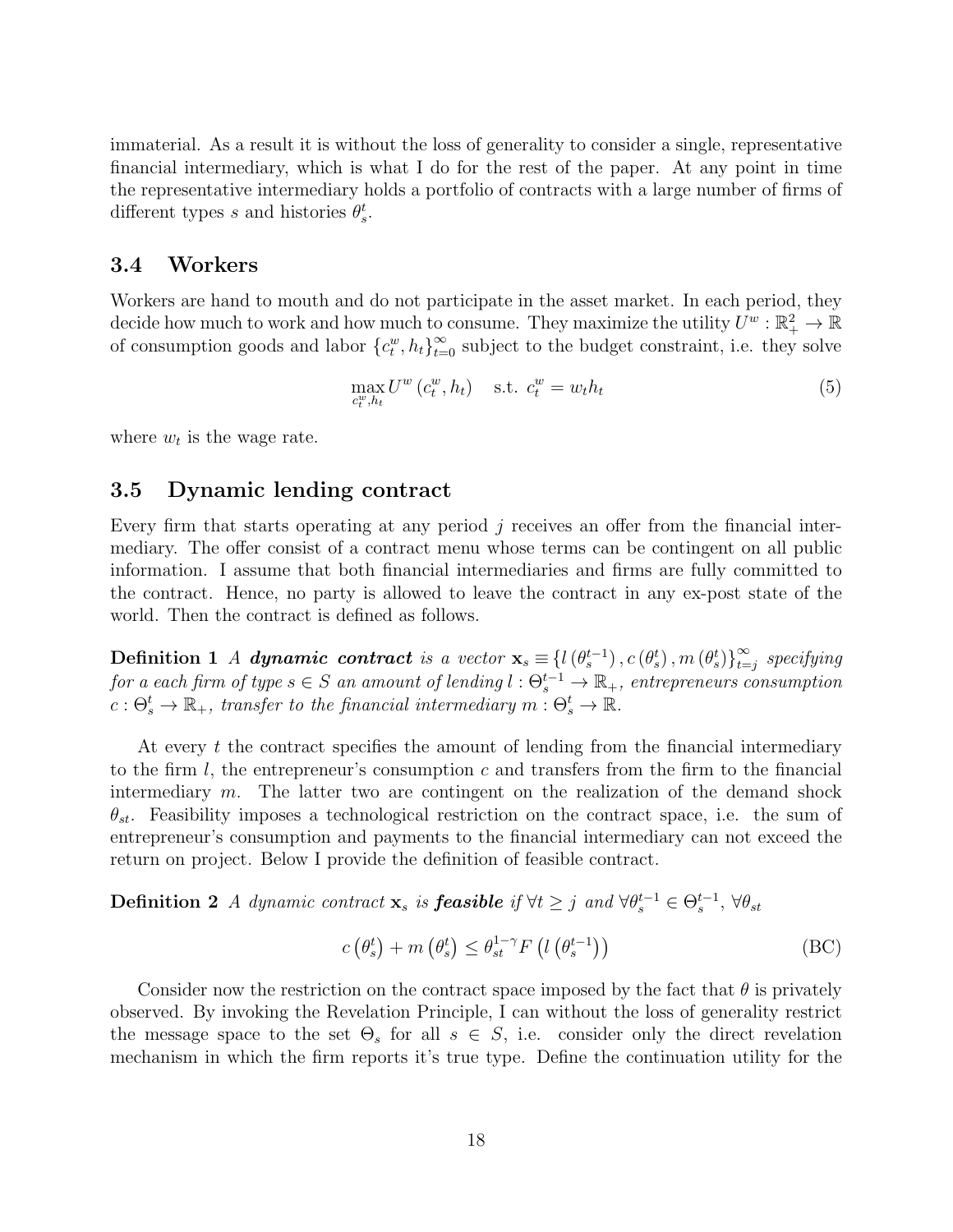entrepreneur associated with the contract  $\mathbf{x}_s$  after history  $\theta_s^t$  (according to the truth telling) as

$$
v(\theta_s^t) \equiv \sum_{n=1}^{\infty} \sum_{\theta_s^{t+n}} (\beta \zeta)^{n-1} \Pr\left(\theta_s^{t+n} | \theta_s^t\right) U\left(c\left(\theta_s^{t+n}\right)\right)
$$

which is useful to define an incentive compatible contract.

**Definition 3** A dynamic contract  $x_s$  is **incentive compatible** if it satisfies the following incentive compatibility constraint  $\forall t \geq j$  and  $\forall \theta_s^{t-1} \in \Theta_s^{t-1}, \forall \theta_{st}, \theta'$ :

$$
U\left(\theta_{st}^{1-\gamma}F\left(l\left(\theta_{s}^{t-1}\right)\right)-m\left(\theta_{s}^{t-1},\theta_{st}\right)\right)+\beta\zeta v\left(\theta_{s}^{t-1},\theta_{st}\right)\ge
$$

$$
U\left(\theta_{st}^{1-\gamma}F\left(l\left(\theta_{s}^{t-1}\right)\right)-m\left(\theta_{s}^{t-1},\theta'\right)\right)+\beta\zeta v\left(\theta_{s}^{t-1},\theta'\right)
$$
(IC)

Incentive compatibility requires that actual realization of the demand  $\theta_{st}$  is more or equally profitable to report relative to any other realization  $\theta'$ . On the top of the feasibility and incentive compatibility the contract has to deliver in period  $j$  at least the initial promised utility of the entrepreneur,  $v_s^0 \in [v_{\min}, v_{\max}]$ . This is summarized by the following participation constraint

$$
\sum_{t=j}^{\infty} \sum_{\theta_s^t} (\beta \zeta)^t \Pr\left(\theta_s^t\right) U\left(c\left(\theta_s^t\right)\right) \ge v_s^0 \tag{PC}
$$

The financial intermediary seeks to maximize the net present value of the payments from the firm subject to the feasibility constraint, incentive compatibility constraint and participation constraint. Thus, the optimal dynamic lending contract solves

$$
J(v_s^0) = \max_{\mathbf{x}_s} \sum_{t=j}^{\infty} \sum_{\theta_s^t} \left(\frac{\zeta}{1+r}\right)^{t-j} \Pr\left(\theta_s^t\right) \left[m\left(\theta_s^t\right) - l\left(\theta_s^{t-1}\right)\right]
$$
\nsubject to

\n
$$
(BC), (IC)
$$
 and  $(PC)$ .

Define the set  $\mathcal{I} \equiv \{v \mid \exists x \text{ s.t. } (BC), (IC) \text{ and } (PC) \text{ holds} \}$  of utility values that can be generated by feasible and incentive compatible contracts. For any initial utility  $v_s$  the optimal dynamic lending contract solves problem [\(6\)](#page-17-0) i.e. it maximizes the value obtained by the financial intermediary among all the feasible, incentive compatible contracts.

<span id="page-18-0"></span>**Randomization.** The constraint set in problem  $(6)$  is not necessarily convex because of the presence of a concave function,  $U\left(\theta_{st}^{1-\gamma}F\left(l\left(\theta_{s}^{t-1}\right)\right)-m\left(\theta_{s}^{t-1},\theta'\right)\right)$ , on the right hand side of the incentive compatibility constraint. Thus, randomization may be optimal. It is possible to rule out randomization as part of the optimal contract by making an additional assumption following Aguiar, Amador, and Gopinath (2009).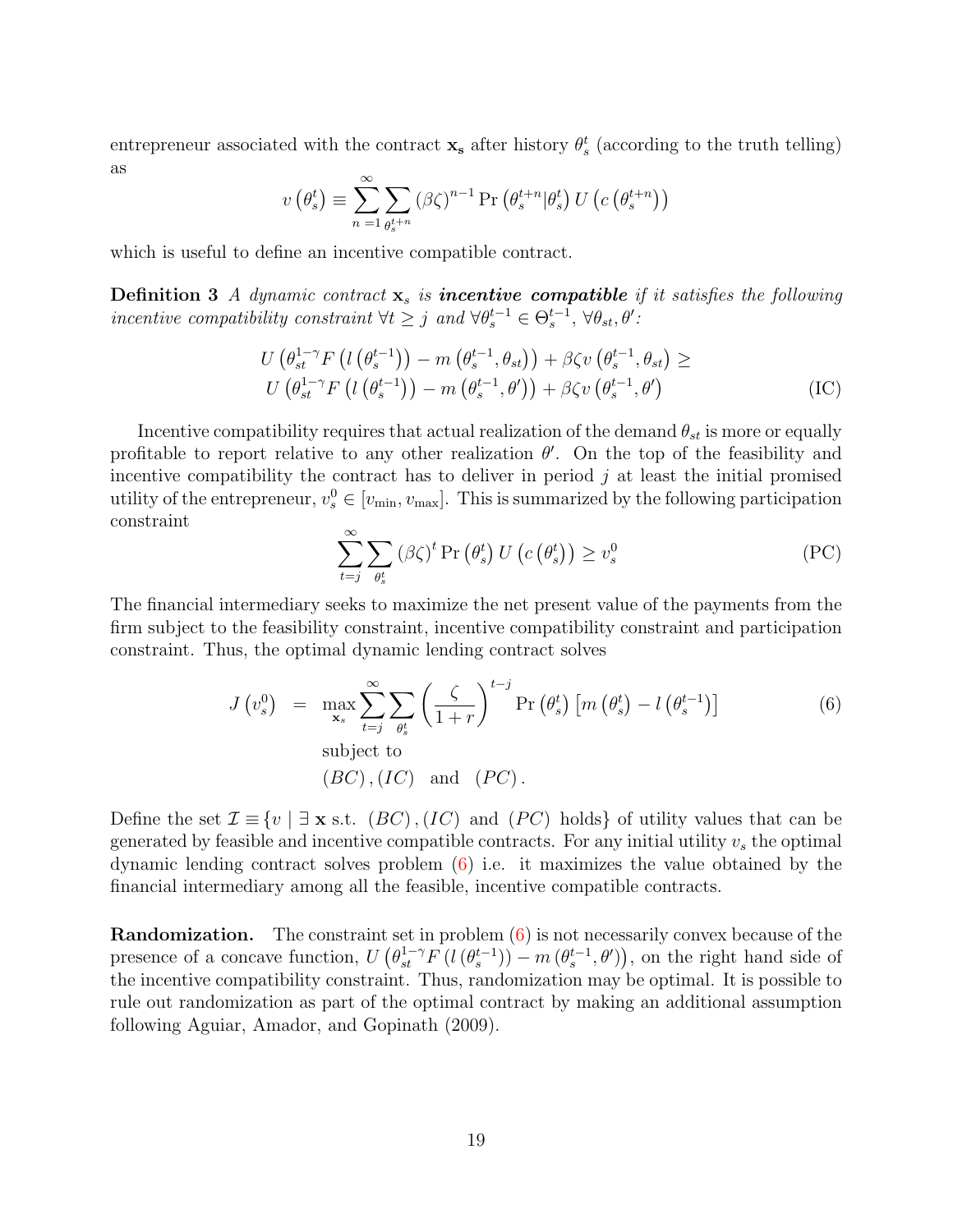Assumption 2 Let  $C : [U(0), U(\infty)] \to \mathbb{R}$  and  $C = U^{-1}$ ,  $H = F^{-1}$  and  $u(\theta) = U(c(\theta))$  and  $u = U((\theta_i + \theta_j) F(l) + C(U(c_j)))$  and . Define a function

<span id="page-19-0"></span>
$$
G(\underline{u}, u) = -H\left(\frac{C(\underline{u}) - C(u(\theta_i))}{\theta_i - \theta_j}\right) + \frac{C(\underline{u}) - C(u(\theta_j))}{\theta_i - \theta_j}
$$

where  $\theta_i > \theta_j$ . G is concave.

This assumption allows me to transform the constraint set into the linear in  $u$  and  $\underline{u}$  (see Appendix [B.2](#page-43-0) for the proof). In the quantitative part of the paper I check ex-post for every solution of the individual contract whether the optimal contract satisfies the assumption.

Recursive formulation. Following arguments and techniques by [Atkeson and Lucas](#page-58-9) [\(1992\)](#page-58-9) one can show that the dynamic contracting problem [\(6\)](#page-17-0) admits a recursive formulation using the entrepreneur's continuation utility  $v_s \equiv v(\theta_s^t)$ , as a state variable. It solves the following recursive problem for  $v_s \in [v_{\min}, v_{\max}]$ 

$$
B_{s}(v_{s}) = \max_{l,m(\theta_{s}),v'(\theta_{s})} \left\{-l + \sum_{\theta_{s} \in \Theta_{s}} \pi(\theta_{s}) \left[m(\theta_{s}) + \frac{\zeta}{(1+r)} B_{s}(v'(\theta_{s}))\right]\right\}
$$
(7)  
subject to  

$$
v_{s} = \sum_{\theta_{s} \in \Theta_{s}} \pi(\theta_{s}) \left[U(\theta_{s}^{1-\gamma} F(l) - m(\theta_{s})) + \beta \zeta v'(\theta_{s})\right]
$$

$$
U(\theta_{s}^{1-\gamma} F(l) - m(\theta_{s})) + \beta \zeta v'(\theta_{s}) \ge U(\theta_{s}^{1-\gamma} F(l) - m(\theta')) + \beta \zeta v'(\theta') \quad \forall \theta_{s}, \theta'
$$

where  $B_s(v_s)$  is the maximal discounted value of net payments that the financial intermediary can attain subject to the constraint that the recursive contract delivers a value  $v<sub>s</sub>$  to the firm (promise keeping constraint) and recursive version of the incentive compatibility constraint. Using the fact that  $c(\theta_s) = \theta_s^{1-\gamma} F(l) - m(\theta_s)$  the problem [\(7\)](#page-19-0) can be rewritten as

<span id="page-19-1"></span>
$$
B_s(v_s) = \max_{l,c(\theta_s),v'(\theta_s)} \left\{-l + \sum_{\theta_s \in \Theta_s} \pi(\theta_s) \left[\theta_s^{1-\gamma} F(l) - c(\theta_s) + \frac{\zeta}{1+r} B_s(v'(\theta_s))\right]\right\}
$$
(8)  
subject to  

$$
v_s = \sum_{\theta_s \in \Theta_s} \pi(\theta_s) \left[U(c(\theta_s)) + \beta \zeta v'(\theta_s)\right]
$$

$$
U(c(\theta_s)) + \beta \zeta v'(\theta_s) \ge U\left((\theta_s^{1-\gamma} - \theta_s'^{1-\gamma}) F(l) + c(\theta')\right) + \beta \zeta v'(\theta') \quad \forall \theta, \theta'
$$

It becomes clear from this formulation of the contracting problem that incentive considerations affect lending given the presence of  $(\theta_s^{1-\gamma} - \theta_s'^{1-\gamma}) F(l)$  term in the incentive compatibility constraint. Also, the dispersion of demand outcomes (ceteris paribus) affects the tightness of the incentive compatibility constraint. These two features of the dynamic contract are going to play crucial role in the propagation of the aggregate shock.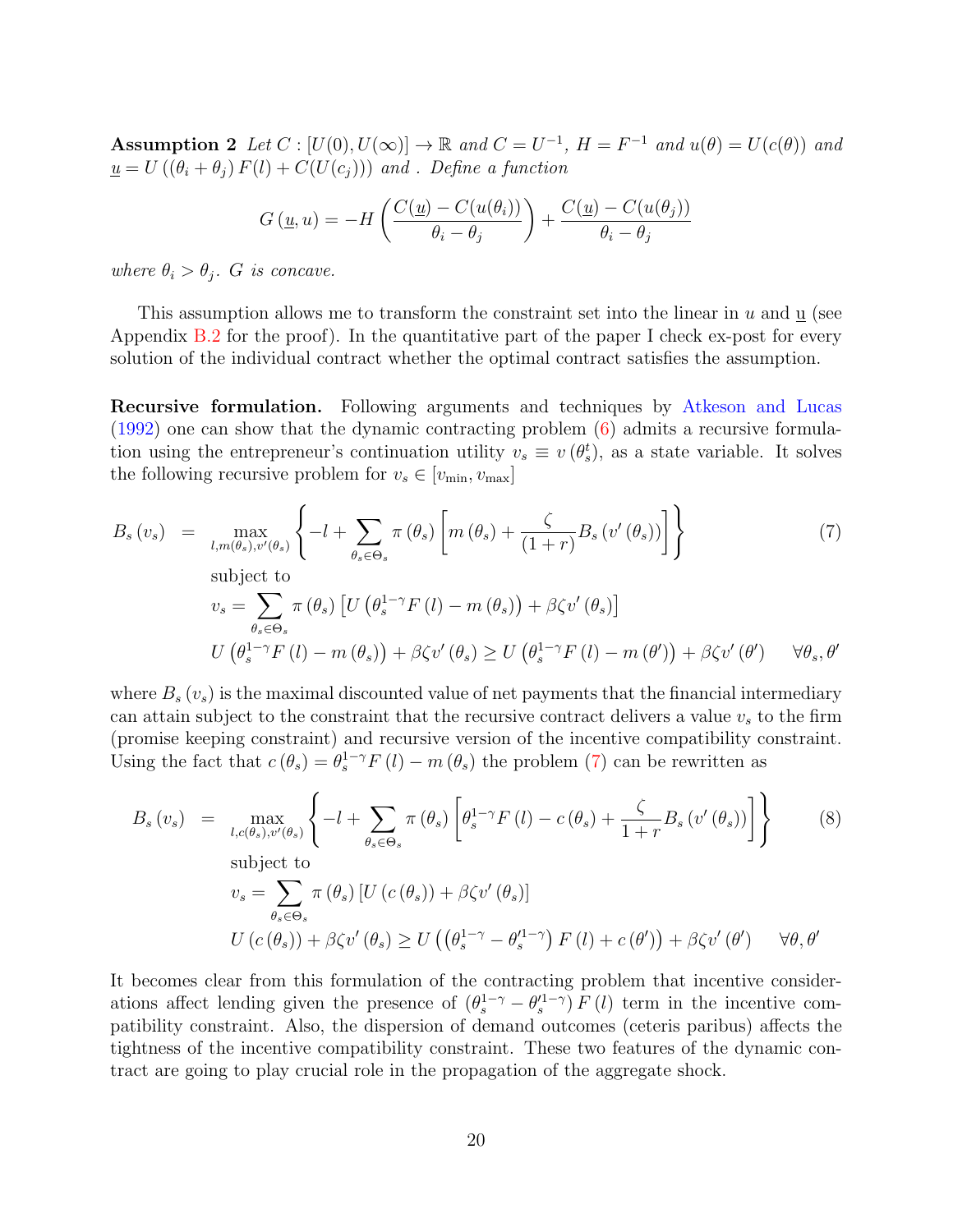# <span id="page-20-1"></span>3.6 Aggregation

At any period the financial intermediary holds the portfolio of lending contracts with a large number of firms of different types  $s \in S$ . This portfolio can be summarized by the probability distribution over the space of the continuation utilities. Let  $V = [v_{min}, v_{max}]$  and let  $(V,\mathcal{B}(V))$  be a measurable space of promised utilities, where  $\mathcal{B}(V)$  denotes the Borel set. Define a measure  $\mu_s : \mathcal{B}(V) \to [0,1]$  over the space of continuation utilities for firms of type s. The type s is fixed, thus the updating operator for each s is defined as follows

$$
T\mu_s(V) = \int_V Q(v_s, V) d\mu_s(v_s) \qquad \forall A \in \mathcal{B}(V)
$$

where  $Q(v_s, \mathcal{A}): V \times \mathcal{B}(V) \to \mathbb{R}$  is a transition function defined as

$$
Q(v_s, \mathcal{A}) = \begin{cases} \zeta \sum_{\theta_s \in \Theta_s} \pi(\theta_s) \mathbb{I} \{ v'(v_s, \theta_s) \in \mathcal{A} \} & \text{for } \forall \mathcal{A} \in \mathcal{B}(V) \\ (1 - \zeta) & \text{for } \mathcal{A} = v_s^0 \end{cases}
$$

Aggregate lending in the economy is then defined by

$$
L = \sum_{s \in S} \Gamma_s \int_V l(v_s) d\mu_s(v_s) = \sum_{s \in S} \Gamma_s \int_V (wn(v_s) + (r + \delta) k(v_s)) d\mu_s(v_s)
$$

whereas the aggregate payments received by the financial intermediary are

$$
P = \sum_{s \in S} \Gamma_s \int_V \pi(\theta_s) m(v_s, \theta_s) d\mu_s(v_s)
$$

Note that by the law of large numbers the fraction of firms of type s that received shock  $\theta_s$ is exactly  $\pi(\theta_s)$ , so there is no uncertainty about the size of the aggregate payments for the financial intermediary. As a result, the asset holdings of the financial intermediary evolve according to

$$
A' = (1+r) A + (P - L)
$$

i.e. the stock of assets in the portfolio of financial intermediary depends on the assets inherited from the previous period  $(1 + r) A$  and the aggregate net aggregate payments  $(P - L)$ . In the stationary equilibrium this equation becomes  $rA+P-L=0$ . To complete the description of the financial intermediary I have to pin down the initial promised utility for the entrepreneur who starts to operate a firm of type  $s, v_s^0$ . Lending market is perfectly competitive thus in equilibrium the financial intermediary earns zero profits. Then the  $v_s^0$  is determined by the following free entry condition

<span id="page-20-0"></span>
$$
B_s\left(v_s^0\right) = 0\tag{9}
$$

Before I state the formal definition of the equilibrium I define the rest of aggregate variables in the economy. The aggregate output is given by

$$
Y = \sum_{s \in S} \Gamma_s \int_V \pi(\theta_s) \left[ \theta_s^{1-\gamma} F(l_s(v_s)) \right] d\mu_s(v_s)
$$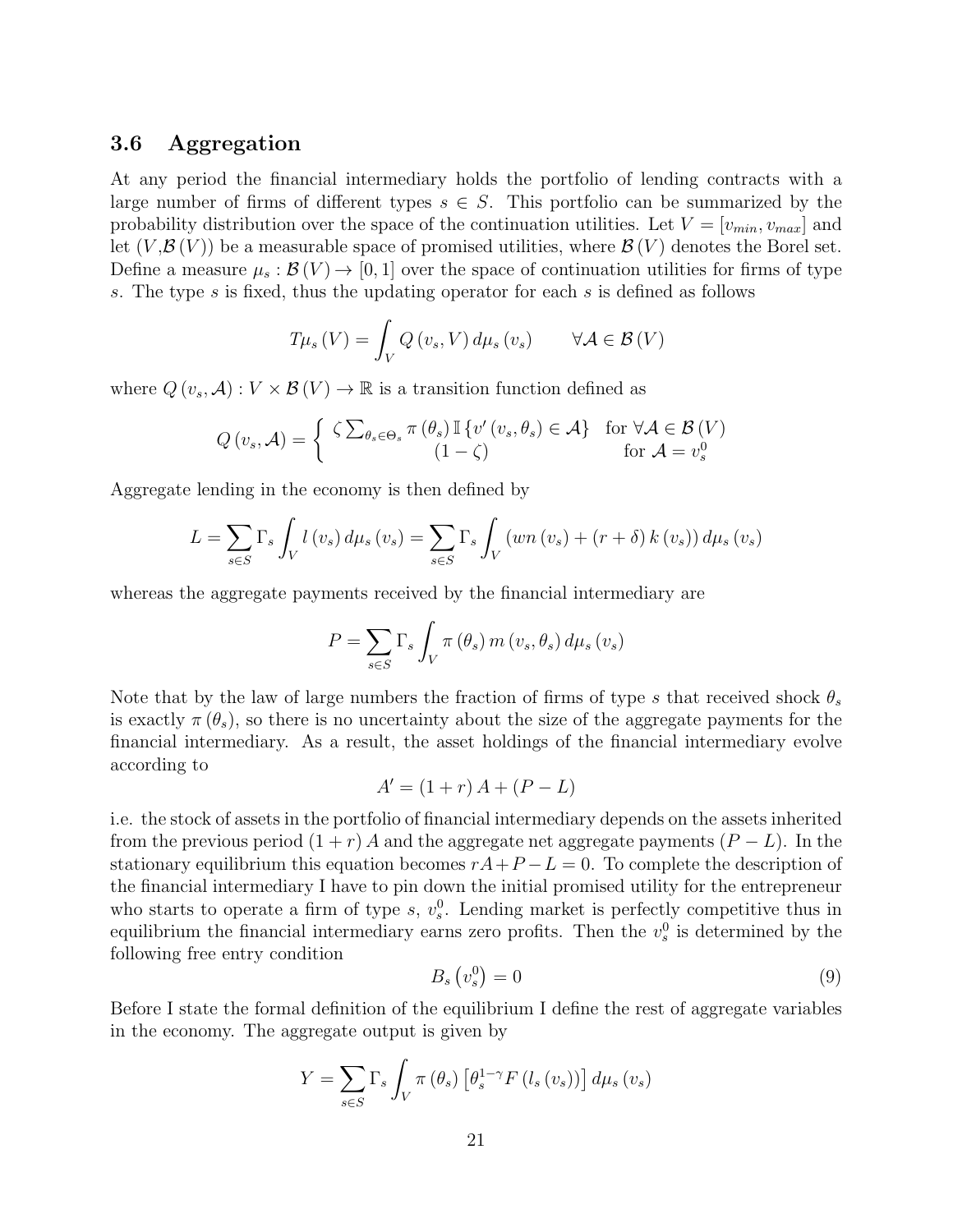the aggregate consumption of the entrepreneurs is

$$
C^e = Y - P
$$

the aggregate labor input is

$$
N = \sum_{s \in S} \Gamma_s \int_V n_s \left(v_s\right) d\mu_s \left(v_s\right)
$$

and the aggregate capital input is

$$
K = \sum_{s \in S} \Gamma_s \int_V k_s \left(v_s\right) d\mu_s \left(v_s\right)
$$

The markets clearings are  $K = A$  and  $N = h$  for the capital and labor market respectively. Then by the Walras law the market clearing for the consumption good becomes (see the Appendix [B.1](#page-42-0) for derivation)

<span id="page-21-0"></span>
$$
Y = C^{e} + C^{w} + K' - (1 - \delta) K
$$
\n(10)

i..e. the aggregate output is divided into consumption of the entrepreneurs, consumption of workers and investment.

### 3.7 Recursive equilibrium

The aggregate state of the economy in any period can be summarized by  $S=$ dimensional vector of distributions over continuation utilities  $\mu = (\mu_1, ..., \mu_S)$ . Thus a stationary, recursive equilibrium is defined as follows:

**Definition 4** A stationary recursive equilibrium consists of: (i) an allocation of the household  $\{c^w, h\}$  (ii) a contract policy  $\{l(v_s), m(v_s, \theta_s), c(v_s, \theta_s)\}_{s \in S}$  (iii) an allocation of the firm  $\{n(v_s), k(v_s)\}_{s\in S}$  (iv) prices  $\{r, w\}$  (v) initial promised utility value  $v_s^0$  (vi) the measure  $\mu_s$  over the space of promised utility, such that :

- 1. Given  $\{w\}$ , an allocation of the workers  $\{c^w, h\}$  solves the  $(5)$ .
- 2. Given  $\{r, w\}$ , Contract policy  $\{l(v_s), m(v_s, \theta_s), c(v_s, \theta_s)\}_{s \in S}$  solves the problem  $(8)$ .
- 3. Given  $\{r, w\}$ , an allocation of the firm  $\{n(v_s), k(v_s)\}_{s \in S}$  solves the problem [\(4\)](#page-16-3).
- 4. Markets clear:  $A = K$  and  $N = h$ .
- 5. The initial promised utilities  ${v_s^0}_{s \in S}$  solves the problem [\(9\)](#page-20-0).
- 6. The measures  $\{\mu_s\}_{s\in S}$  are stationary.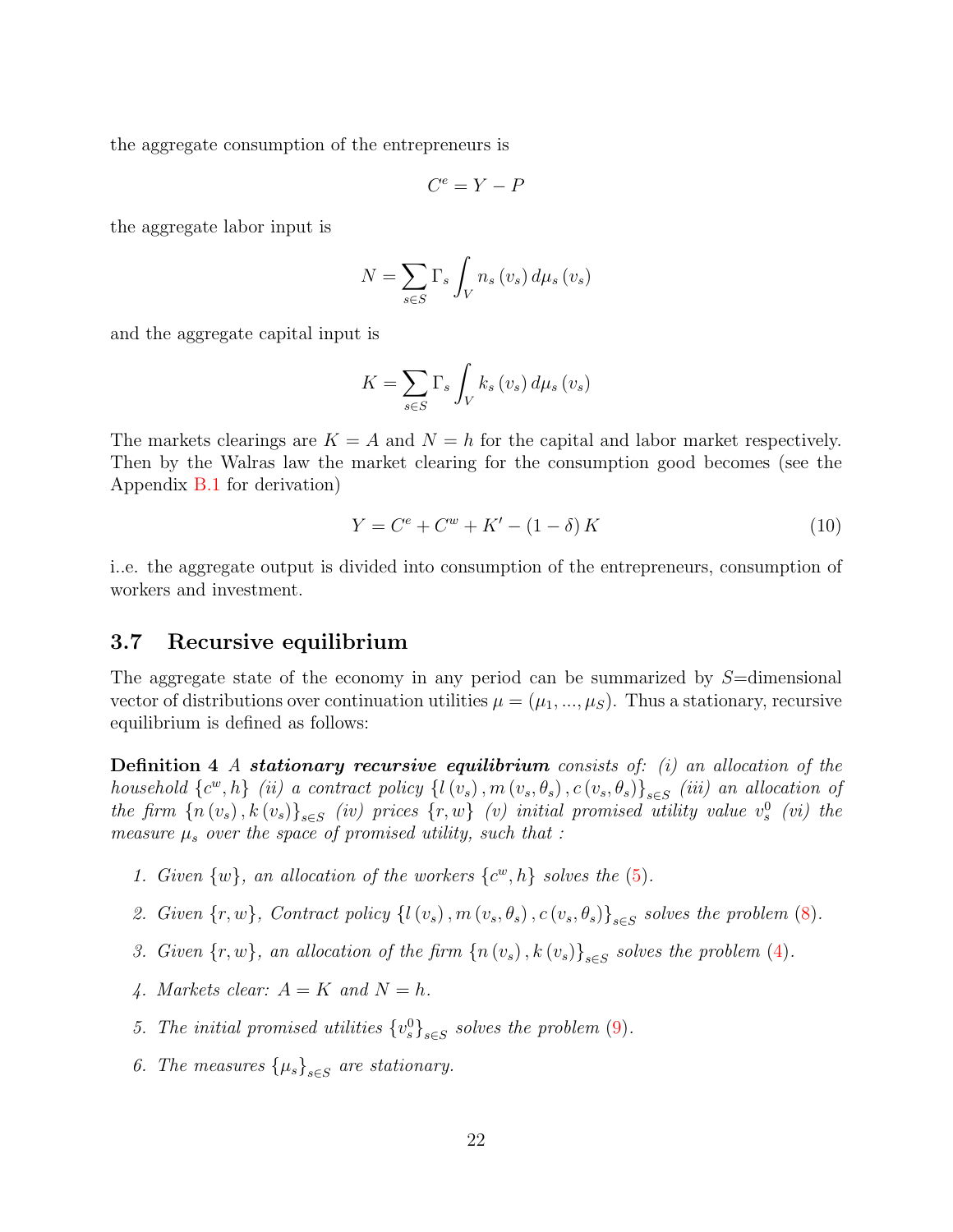# <span id="page-22-0"></span>4 Theoretical results

In this section I describe theoretical results that shed light on the properties of the dynamic lending contract and their implications for access to the financing as a function of firm's size and age. Further, I provide an analysis of how aggregate shocks to microeconomic uncertainty affect properties of the contract policy functions.

# 4.1 Preliminaries

I start with the simplification of the constraint set of the problem [7.](#page-19-0) Denote the incentive compatibility constraint for all  $s \in S$  and  $m, n \in N$  by

$$
C_{n,m}^{s} \equiv U\left(\theta_{sn}^{1-\gamma}F\left(l\right)-m\left(\theta_{sn}\right)\right)+\beta\zeta v'\left(\theta_{sn}\right)-\left[U\left(\theta_{sn}^{1-\gamma}F\left(l\right)-m\left(\theta_{sm}\right)\right)+\beta\zeta v'\left(\theta_{sm}\right)\right]
$$

where n is the actual demand state and  $m$  is the reported demand state. The lemma below allows me to consider only the local constraints. Satisfying local downward and upward constraints implies all the global constraints are also satisfied. This result is standard in dynamic contracting environment with private information either in case of risk neutral agents and optimal investment or in case of risk-averse agents with unobservable endowments. It holds also in my environment, which embodies both features.

<span id="page-22-2"></span>**Lemma 1** If the local downward constraints  $C_{m,m-1}^s \geq 0$  and upward constraint  $C_{m,m+1}^s \geq 0$ hold for each  $m \in N$ , then the global constraints  $C_{m,n}^s \geq 0$  holds  $\forall m, n \in N$ .

#### **Proof.** Appendix  $B.2$

Another standard result can also be established in my model. Financial intermediary imposes a weakly lower payment on an entrepreneur reporting a lower demand in exchange for a lower future continuation utility. Entrepreneur reporting higher demand shock returns a weakly higher payment in exchange for higher continuation utility in the future. This way financial intermediary is able to provide partial insurance to risk averse entrepreneurs. In the Proposition [1](#page-23-0) I further characterize payments and consumptions of entrepreneurs in my environment and compare it to the case with risk neutral entrepreneurs with variable investment.

<span id="page-22-3"></span>**Lemma 2** An incentive compatible contract policy satisfies  $m(\theta_{sn}) \geq m(\theta_{sn-1})$  and  $v'(\theta_{sn}) \ge v'(\theta_{sn-1})$  for  $\theta_{sn} > \theta_{sn-1}$  and for all  $s \in S$ .

**Proof.** Appendix  $B.2$ 

<span id="page-22-1"></span>In the next lemma I establish useful properties of the value function  $B_s(v)$ .

**Lemma 3** (i) Under Assumptions [1](#page-16-0) and [2](#page-18-0) for every  $s \in S$  value function  $B_s : [v_{\min}, v_{\max}] \rightarrow$  $\mathbb R$  is strictly concave and maximizers  $v'(\theta_s), m(\theta_s) : [v_{\min}, v_{\max}] \to \mathbb R$  and  $c(\theta_s), l(v_s)$ :  $[v_{\min}, v_{\max}] \rightarrow \mathbb{R}_+$  are continuous, singled-valued functions. (ii) Under Assumption [1,](#page-16-0) the value function  $B_s$  is differentiable.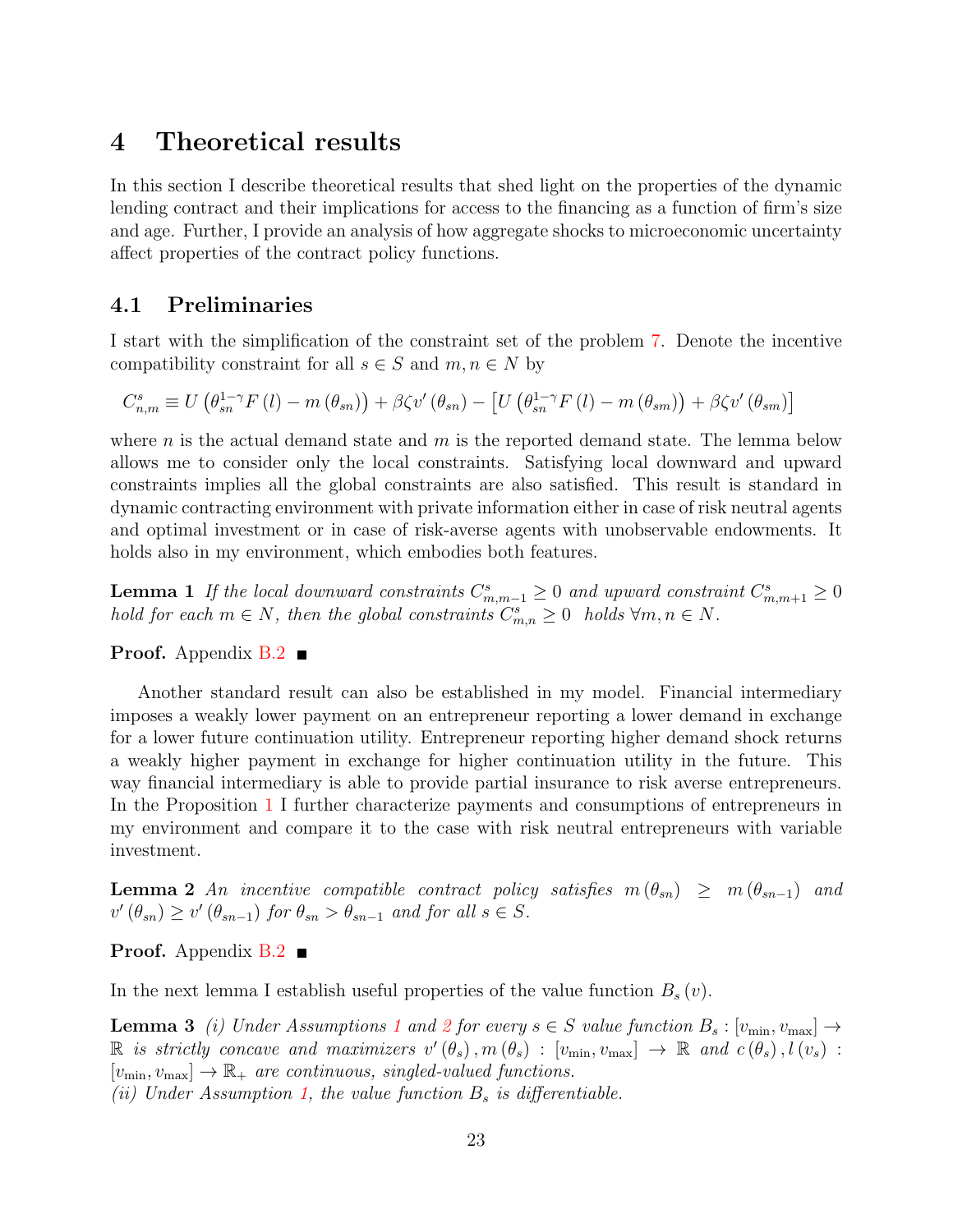**Proof.** Appendix  $B.2$ 

Under Assumption 2, strict concavity follows from  $G(\underline{u}, u)$  being concave and constraint set to be convex. As a result by standard dynamic programming arguments I can argue that contract policy functions are continuous and single valued functions. This, paired with the differentiability (which holds independently on Assumption [2\)](#page-18-0) of the value function is useful for theoretical characterization of a dynamic contract as well as for a a computational algorithm I use in the quantitative part of the paper (see Appendix [2\)](#page-54-0).

# <span id="page-23-2"></span>4.2 Borrowing constraint as a function of age.

To illustrate the role of private information in my model, and in particular it's role in access to exogenous financing, it is useful to introduce a full information benchmark first. Consider a relaxed version of the contracting problem [8](#page-19-1) in which the incentive compatibility constraint is dropped. With no incentive considerations, firm's project will be financed to maximize the flow of the profits of the financial intermediaries i.e. up to the point where marginal cost of lending an additional unit of resources is equalized with the expected marginal benefit of it. Hence, lending would be determined by the solution to the following problem

<span id="page-23-1"></span>
$$
\max_{l} \mathbb{E}\left[\theta_s^{1-\gamma}\right] F\left(l\right) - l \tag{11}
$$

This leads to the following definition of a static efficiency.

**Definition 5** A statically efficient level of lending,  $l_s^*$ , is determined by  $\mathbb{E}[\theta_s^{1-\gamma}] F'(l_s^*) = 1$ .

Moreover define the value of the financial after realization of the demand shock

**Definition 6** Let the value of the discounted stream of profits for the financial intermediary after realization of the shock be denoted by  $g(v_s, \theta_s) = l(v_s) - m(v_s, \theta_s) + \frac{\zeta}{1+r}B(v'(v_s, \theta_s)).$ 

The next proposition establishes three properties of the dynamic contract policies that I will later use to characterize an access to financing as a function of firm's age.

<span id="page-23-0"></span>**Proposition 1** For all  $s \in S$  a contract policy is such that:

- (i) The contract policy is dynamic:  $\forall v_s \in [v_{\min}, v_{\max}], m(v_s, \theta_{si}) > m(v_s, \theta_{sj}), c(v_s, \theta_{si}) >$  $c(v_s, \theta_{sj})$ , and  $v'(v_s, \theta_{si}) > v'(v_s, \theta_{sj})$  for  $\theta_{si} > \theta_{sj}$ .
- (ii) There are distortions in lending. There exists  $v^* \in [v_{\min}, v_{\max}]$  such that  $l(v) < l^*$  for all  $v \in [v_{\min}, v^*]$  and  $l(v) = l^*$  for all  $v \in [v^*, v_{\max}]$ .
- (iii) There is a coinsurance. For  $\forall v \in [v_{\min}, v_{\max}], g(v, \theta_i) > g(v, \theta_i)$ .

**Proof.** Appendix  $B.2$ 

Part (i) states that optimal contract policy is dynamic, i.e. it uses a variation in the continuation utility and payments to the financial intermediary to provide intertemporal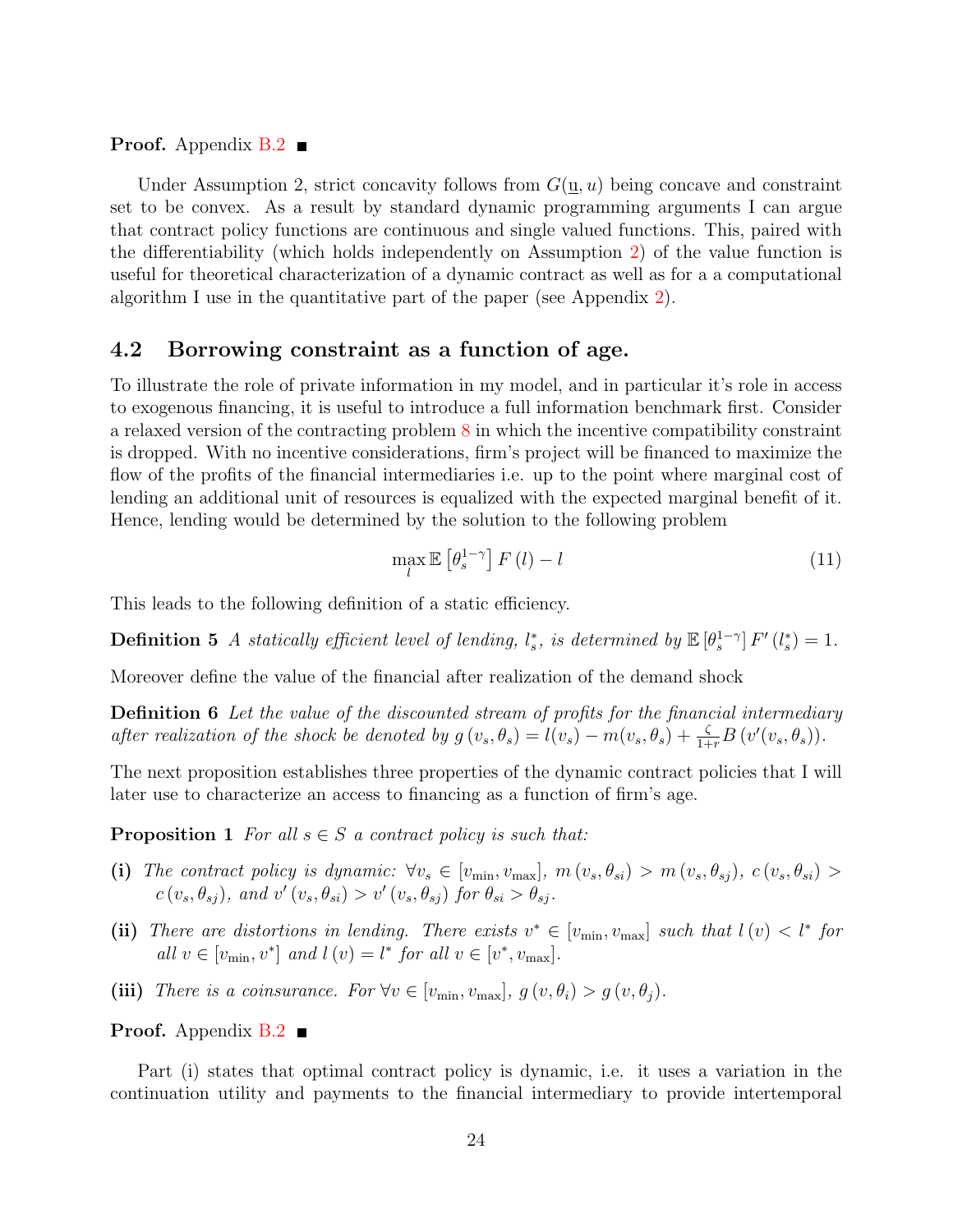incentives and partial insurance. An efficient arrangement imposes revealing true realizations through the combination of payments to the financial intermediary and continuation utilities that are contingent on the realization of the idiosyncratic shock. Following low demand realization financial intermediary requires low repayment, but also delivers low continuation value. After high realization of demand shock intermediary requires high repayment, but also delivers high continuation value for the entrepreneur. This way financial contract provides some insurance against idiosyncratic risk, albeit imperfect. The entrepreneur who received high realization of the demand shock consumes strictly more relative to the one with lower realization. Part (ii) states that for any there exists a point  $v^*$  in the continuation utility domain such that providing statically efficient level of financing is feasible and incentive compatible. For any point left to  $v^*$  the informational informational friction implies an existence of the endogenous borrowing constraint, tightness of which can be measured by  $(l^* - l(v))$ , a difference between efficient level of financing and level implied by the optimal contract with private information. The existence of this constraint is induced by the presence of key tradeoffs between production efficiency, providing insurance and maintaining proper intertemporal incentives. I discuss them in details in the next section. The existence of the endogenous borrowing constraint is crucial for the economic mechanism driving an asymmetric response of firms to the uncertainty shocks. As I argue in Section [4.5](#page-27-0) shocks to microeconomic uncertainty induce movements in endogenous borrowing constraint, in particular increase in uncertainty tightens the constraint. Finally, part (iii) states that there is a coinsurance since following a low demand shock net payments for financial intermediary are lower relative to the payments after high demand shock. Thus, there is some relief in the amount of repayments when the marginal utility of consumption for entrepreneur is high. At the same time financial intermediary benefits from high realizations by extracting larger payments from the firm.

Given the existence of the  $v^*$  the question arises whether firms on average grow towards the unconstrained levels. There are two counteracting forces and a general theoretical char-acterization is not possible<sup>[5](#page-24-0)</sup>. Firstly, due to the private information full intertemporal risk sharing is not achievable, and the optimal, dynamic contract induces that on average an entrepreneur borrows against his future income. As a result, this force pushes the entrepreneur's expected utility downwards over time. In particular, whenever  $(1 + r) = \beta^{-1}$  then  $v > \mathbb{E}[v]$ as argued by [Green](#page-59-5) [\(1987\)](#page-59-5), [Thomas and Worrall](#page-60-5) [\(1990\)](#page-60-5) or [Atkeson and Lucas](#page-58-9) [\(1992\)](#page-58-9). I label this tendency of continuation utility to fall over the lifetime as an incentive effect. Secondly, the rate  $(1 + r)$  at which financial intermediary discounts future cash flows matters for the evolution of the continuation utilities. As interest rate increases financial intermediary is less patient and it is optimal to receive payments from the firm earlier. Other things equal increase in the interest rate pushes the expected continuation value up. The way to see it is to inspect the condition derived from the necessary and sufficient first order conditions (see

<span id="page-24-0"></span><sup>5</sup>This is contrary to the environment with risk neutral entrepreneurs as in [Clementi and Hopenhayn](#page-59-7) [\(2006\)](#page-59-7) where one can show the firm's equity is a submartingale with two absorbing states, where one of them is unconstrained level of financing.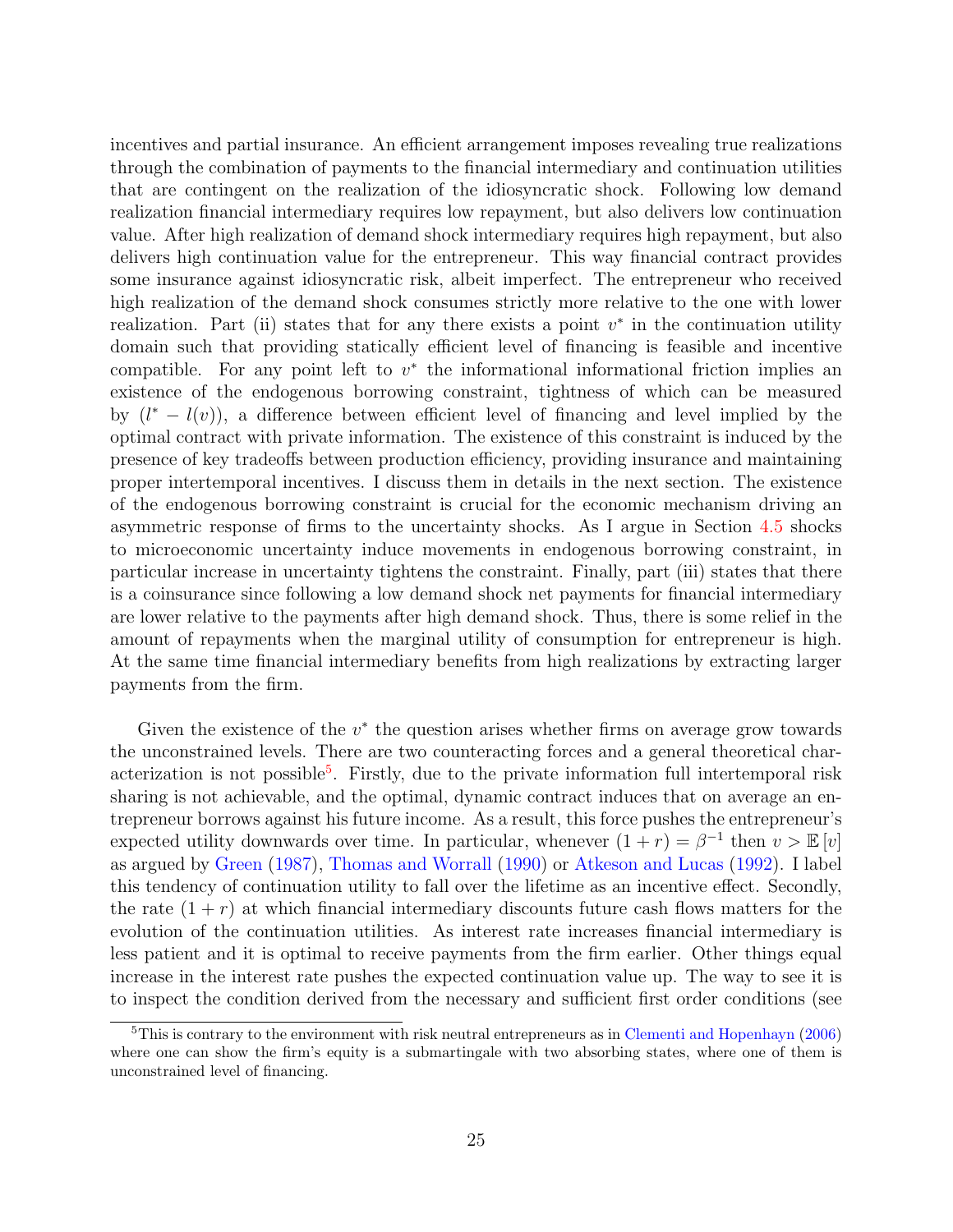Appendix [B\)](#page-42-1)

$$
B'(v) = \frac{1}{\beta(1+r)} \mathbb{E}\left[B'(v)\right]
$$

as interest rate increases the  $\frac{1}{\beta(1+r)}$  falls the absolute value (given the utility function I impose in Assumption [3](#page-26-0)  $B'(v)$  is negative over the entire domain of v) of  $\mathbb{E}[B'(v)]$  has to increase. Given that  $\lim_{v\to v_{\text{min}}} B'(v) = 0$  and  $\lim_{v\to v_{\text{max}}} B'(v) = \infty$  and monotonicity of the value function  $B(v)$  it has to be that on average v increases. I label this force as the interest rate effect. Therefore a net effect of the two forces determines whether on average firms move towards  $v^*$  and hence the unconstrained level of financing.<sup>[6](#page-25-0)</sup>. In the quantitative section I make sure that firms on average are growing in the economy. This property of the model as well as the presence of the endogenous borrowing constraint is illustrated in Figure [3.](#page-28-0)

Key tensions. Absent informational friction, within considered environment, the lender would completely insure the borrower and would provide a statically efficient level of financing in every period, which equalizes expected revenue from additional investment with it's marginal cost. Entrepreneur would receive, independent on the realization of the demand shock, a constant stream of consumption. Moreover, the realization of the shock would have no effect on the continuation of the contract. The presence of the private information introduces a tension between production efficiency, providing insurance and maintaining incentives for the financial intermediary. To illustrate this trade-offs skip the dependence of the problem on  $s \in S$  and let  $N = 2$  with  $\Theta = {\theta_H, \theta_L}$  and consider the following variation: for some  $\varepsilon \in \mathbb{R}$  sufficiently close to zero, decrease  $v'_H$  and  $v'_L$  by  $\varepsilon/\beta$  and increase  $c_H$  and  $c_L$ such that  $U(c_H)$  and  $U(c_L)$  increase by  $\varepsilon$ . Then the feasible, incentive compatible lending under considered deviation increases by  $\varepsilon_l = \frac{\varepsilon}{F'(l)} \Omega_1$  where

$$
\Omega_1 = \frac{1}{\left(\theta_H^{1-\gamma} - \theta_L^{1-\gamma}\right)} \left(\frac{1}{U'\left(\left(\theta_H^{1-\gamma} - \theta_L^{1-\gamma}\right)F\left(l\left(v\right)\right) + c_L\right)} - \frac{1}{U'\left(c_L\right)}\right) > 0
$$

This variation leaves the value of the intermediary unchanged, i.e.  $\frac{\Delta B}{\varepsilon} = 0$ , where

<span id="page-25-1"></span>
$$
\frac{\Delta B}{\varepsilon} \approx \frac{\Omega_1 \left( \mathbb{E} \left[ \theta^{1-\gamma} \right] F'(l) - 1 \right)}{F'(l)} - \left[ \frac{\pi_H}{U'(c_H)} + \frac{\pi_L}{U'(c_L)} \right] - \frac{1}{\beta \left( 1+r \right)} \left[ \pi_L B'(v'_L) + \pi_H B'(v'_H) \right] \tag{12}
$$

By strict concavity of value function B and the fact that  $v'_{L}$   $\langle v'_{H} \rangle$  the third term in the equation above is positive. It reflects the benefit from reduction in continuation values. As resources are transferred from future to current period the promise keeping constraint requires an increase of both consumptions. This is costly for the intermediary and is reflected

<span id="page-25-0"></span><sup>&</sup>lt;sup>6</sup>Somehow less restrictive requirement in my environment is the presence of any positive mass of unconstrained firms in equilibrium. This can happen even if the sufficient condition for average firm to grow, i.e.  $\mathbb{E}[(v)] > v$  is not satisfied. Conditional on on survival and receiving long enough sequence of high demand shocks a firm can reach unconstrained level of financing, even if on average firms are not growing in the economy.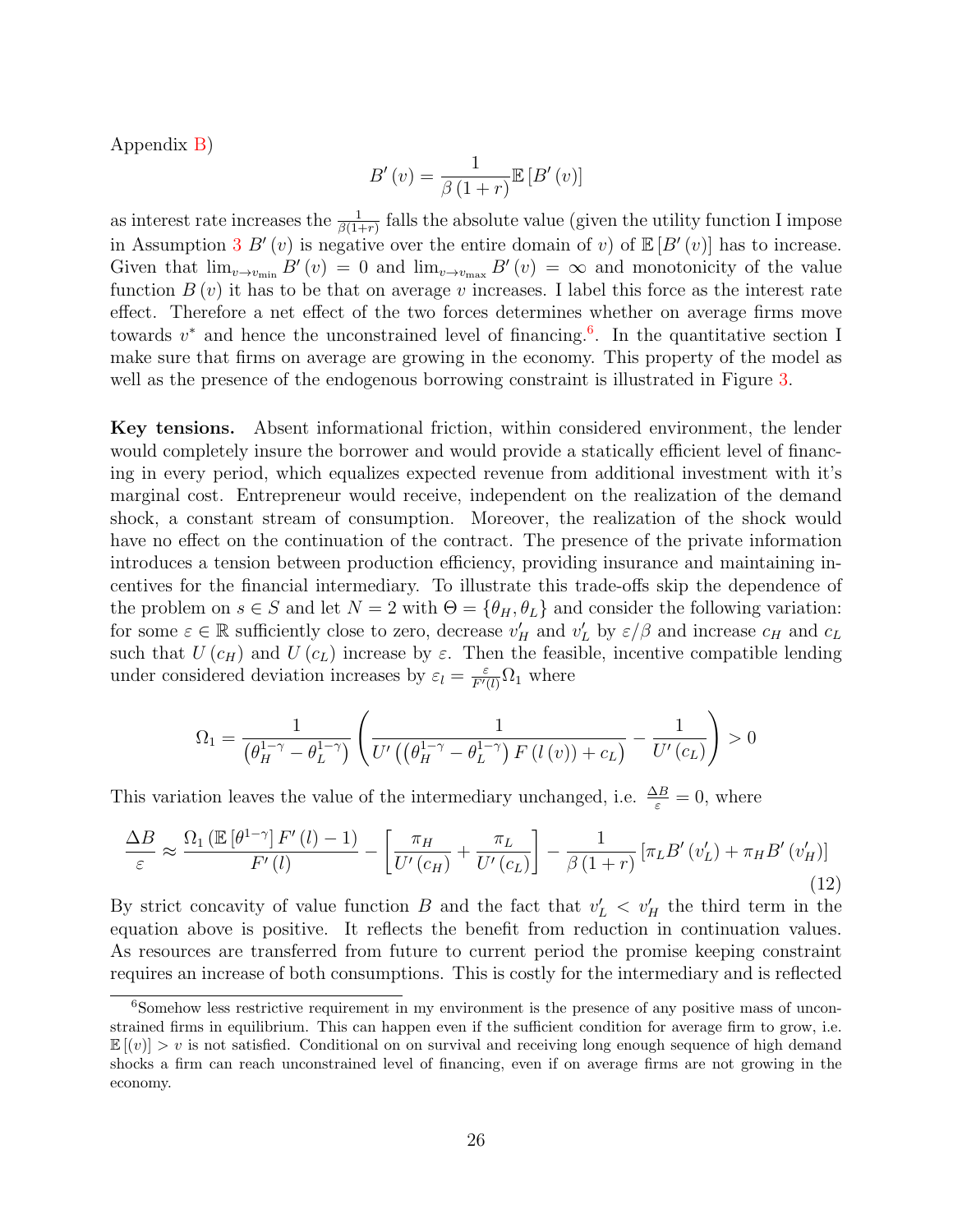by the second, negative term in the equation [12](#page-25-1) above. The first term reflects the incentive effects on lending. Note that absent informational frictions  $\mathbb{E}[\theta^{1-\gamma}] F'(l) = 1$  and the first term vanishes. However, if only the incentive compatibility constraint is binding transferring resources from future to current periods optimal contract implies the intermediary lends more to an entrepreneur and thus it's profit increases, given that  $\mathbb{E}[\theta^{1-\gamma}] F'(l) - 1 > 0$  whenever the constraint is strictly binding.

### 4.3 Access to financing increases with average return

The access to exogenous financing grows with age as argued in the previous section. In this section I argue that the type s which determines the expected return on a project matters for the level of financing in my environment, firms are able to borrow more if their expected return on project (terminal size) is larger. Absent any information friction it follows directly from the problem [\(11\)](#page-23-1) that lending increases with expected return on a project. Though it is not straightforward to see that this property extends to the case with private information. To argue that it does consider the following assumption on the structure of uncertainty, which I will later also use in the quantitative section.

<span id="page-26-0"></span>**Assumption 3** Assume  $U(c) = \frac{c^{1-\rho}}{1-\rho}$  $\frac{e^{1-\rho}}{1-\rho}$  with  $\rho > 1$ . Let  $N = 2$  with  $\Theta = \{\theta_{sL}, \theta_{sH}\}\$  for all  $s \in S$  with  $\pi_L = 1 - \pi_H$  and let  $\theta_{sH} =$  $\sqrt{ }$  $\theta_s+$ σ  $\pi_H$  $\Big)^{\frac{1}{1-\gamma}}\, ,\quad \theta_{sL}=$  $\sqrt{ }$  $\overline{\theta_s} - \frac{\sigma}{\overline{\theta_s}}$  $\pi_L$  $\frac{1}{1-\gamma}$ 

 $implying \mathbb{E}[\theta_s^{1-\gamma}] = \overline{\theta_s} \text{ and std}(\theta_s^{1-\gamma}) = \frac{\sigma}{\sqrt{\pi_L \pi_H}}.$ 

Thus, the type s the firm draws at the beginning of operation affects only the average return on a project, but not the standard deviation of the idiosyncratic shock. Given this assumption I establish the following proposition.

<span id="page-26-1"></span>**Proposition 2** Under Assumption [3](#page-26-0) the optimal contract policies  $x =$  ${c(\theta_s^t),m(\theta_s^t),l^*(\theta_s^{t-1})}$  are functions homogenous of degree one in histories of idiosyncratic shocks.

#### **Proof.** Appendix  $B.2$

The relevance of this proposition can be illustrated by considering the existence of only one type s. Suppose  $x^*$  is a solution to the optimal contracting problem  $(6)$ . Then let a history of shocks be scaled by a factor of  $\lambda > 0$ , i.e.  $\Theta = {\lambda \theta_L, \lambda \theta_{sH}}$ , implying that  $\mathbb{E}[\theta_s^{1-\gamma}] = \lambda^{1-\gamma} \overline{\theta}$ . The solution to the optimal contracting problem then, according to the proposition above, is  $\lambda x^*$ , i.e. it is scaled. Given the Assumption [3](#page-26-0) the following corollary holds

<span id="page-26-2"></span>**Corollary 1** Under Assumption [3,](#page-26-0) amount of lending  $l(v)$  increases at a constant rate as a function of the average returns on a project.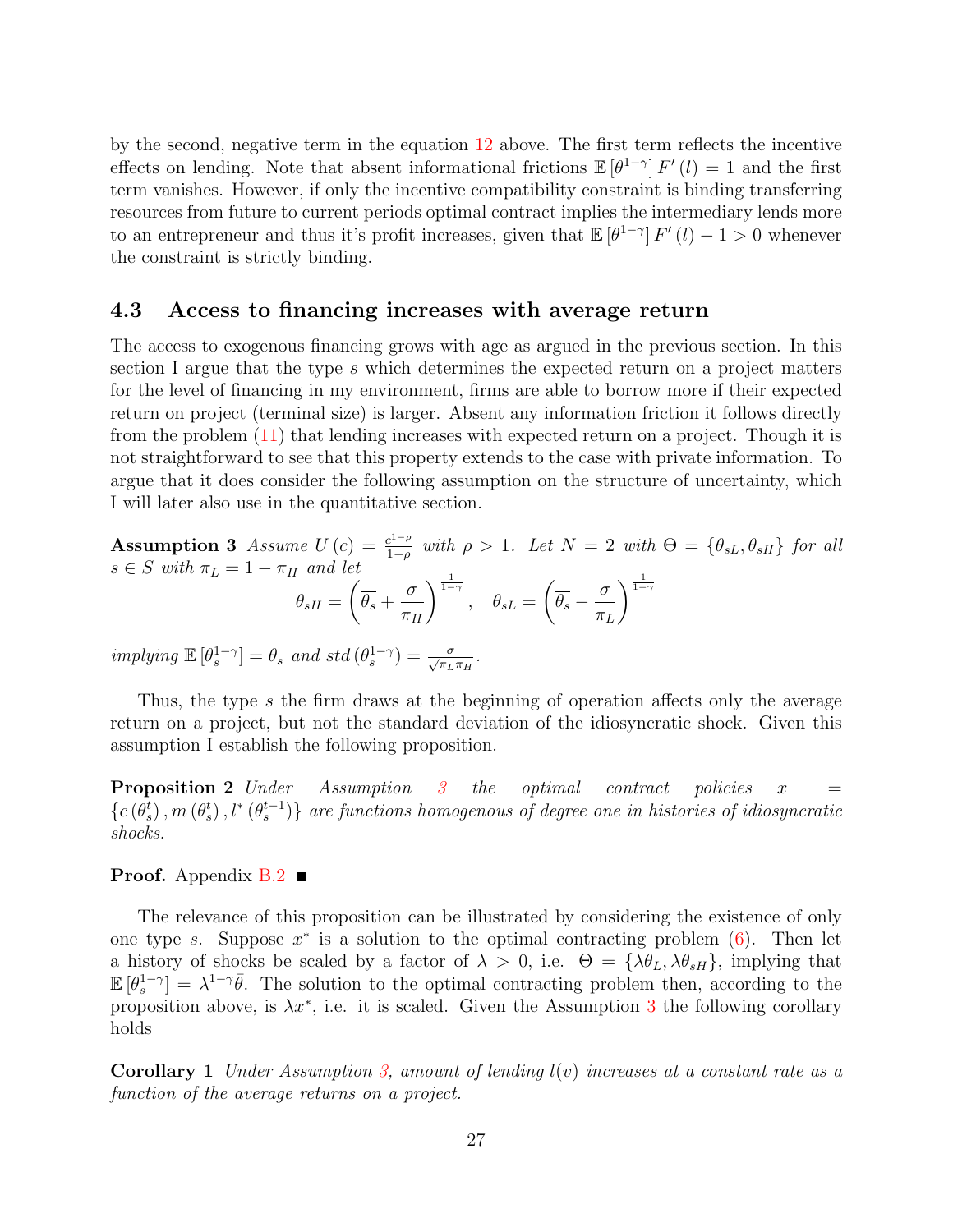**Proof.** Appendix  $B.2$ 

Hence, the larger the average return on a project the more resources are lent to the firm. This property is illustrated in Figure [3.](#page-28-0) Also the initial value of the continuation utility  $v_0$ , pinned down by the free entry condition [9,](#page-20-0) increases with firm's average return on a project. The fact that financing increases with expected return is an intuitive feature of my environment, if a project is on average more profitable for the entrepreneur efficiency dictates for the financial intermediary to invest more resources in it to maximize profits. The presence of private information distorts the efficient allocation of resources although the monotonicity of investment with respect to the average return on project is preserved.

## 4.4 Existence of a stationary equilibrium

So far my theoretical characterization has been limited to an individual contract properties. One of the contributions of my paper is to embody dynamic, contracting problem into a general equilibrium model with a large number of firms, which further is used to conduct a quantitative analysis. Though, before that I make sure that recursive stationary equilibrium defined in Section [3](#page-14-0) actually exists. I establish and prove the existence in the following proposition.

<span id="page-27-1"></span>Proposition 3 Stationary recursive competitive equilibrium exists.

**Proof.** Appendix  $B.2$ 

### <span id="page-27-0"></span>4.5 Policy functions, equilibrium and movements in uncertainty

In previous sections I characterized the optimal contract policy functions. In this section I illustrate and discuss the qualitative properties of the policy functions and illustrate the effect of an increase in microeconomic uncertainty on the equilibrium of my model. Figure [4](#page-30-1) illustrates value of the contract, continuation values, payments to the financial intermediary and lending in two scenarios: (i) low microeconomic uncertainty equilibrium (ii) high microeconomic uncertainty equilibrium. Start with the low uncertainty equilibrium. Consider a newly born firm. It's initial value  $v_0^{low}$  (initial utility of entrepreneur) is pinned down by the zero profit condition which is illustrated in panel (a) of Figure [4](#page-30-1) by a point at which value of the contract crosses zero. Then, the evolution of the continuation utility is governed by the policy functions depicted in panel (b). Following high demand realization an optimal contract delivers high continuation value  $v'_H(v) > v$ , whereas after low realization contract delivers low continuation value  $v<sub>L</sub>(v) < v$ . As I argue in Section [4.2](#page-23-2) I make sure the average firm's continuation utility increases with age, which is reflected by asymmetry between  $v_H'(v) - v$  and  $v_L'(v) - v$ . Average payments from the firm to the financial intermediary falls with the continuation value. Thus, at the beginning of the operation firm makes positive payments to the financial intermediary and as it ages the payments become negative, i.e. it uses resources deposited for consumption. Finally, panel (d) presents lending over the domain of continuation utilities. Dashed red line depicts the full-information benchmark,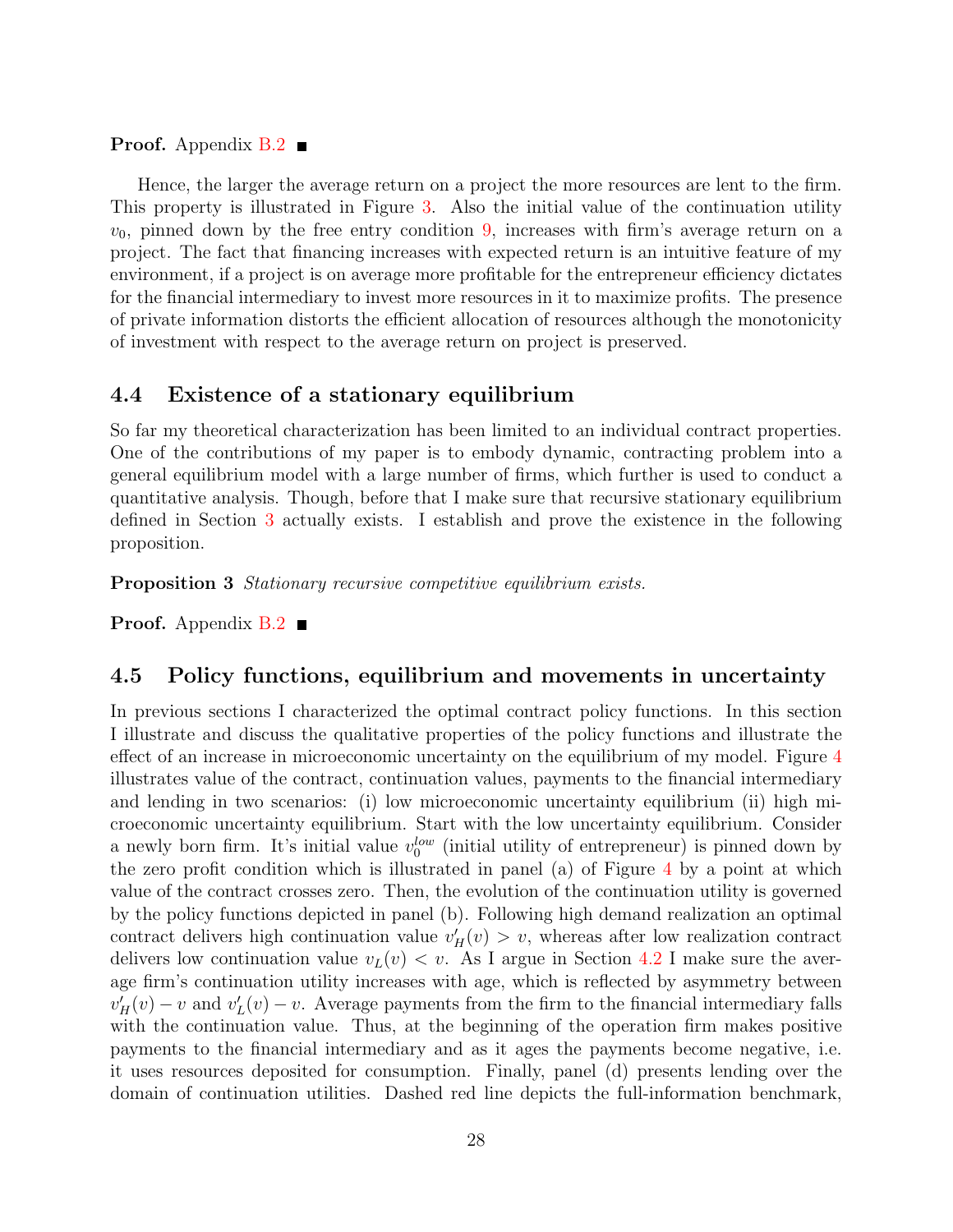<span id="page-28-0"></span>

Figure 3: Life cycle of an average firm and role of the aggregate uncertainty.

Notes: Size is measured in terms of employment n.  $s_H$  stands for high initial technology draw,  $s_L$  stands for low initial technology draw.

in which firm receives statically efficient level of financing. The informationally constrained case (solid red line) level of lending increases with promised utility of entrepreneur<sup>[7](#page-28-1)</sup>. Given,

<span id="page-28-1"></span><sup>&</sup>lt;sup>7</sup>I was unable to show any monotonicity result with regards to lending function. In most of my numerical simulations lending was strictly increasing albeit I also encountered the presence of decreasing part close to  $v_{min}$ . The reason for existence of such part can be as follows. It happens at the region of the state space where value of the contract flatters, i.e. it is relatively cheaper to spread away the continuation values rather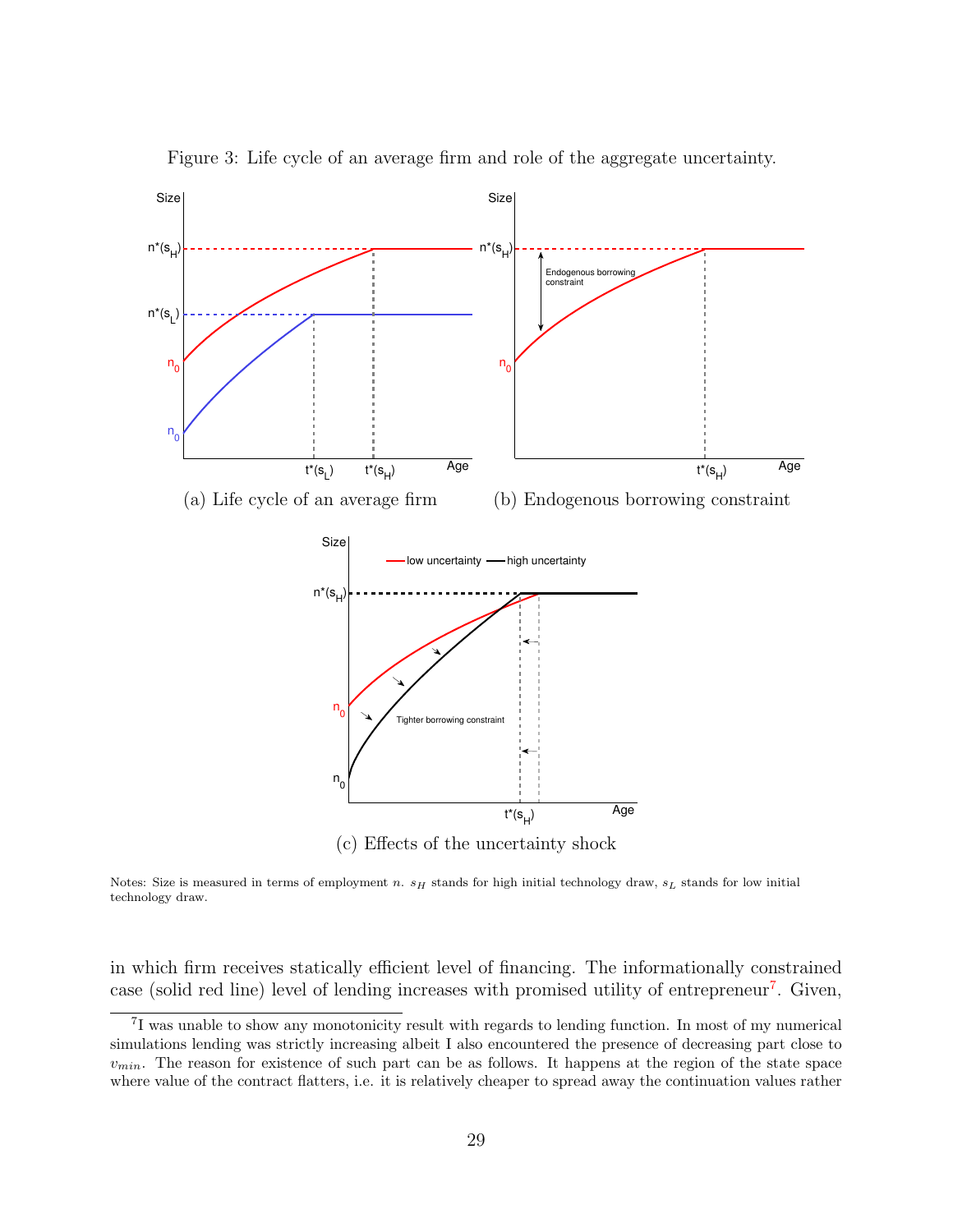that on average promised utility of the firm is increasing with time in my economy as firm ages it grows out of the constraint. Now consider, under Assumption [3,](#page-26-0) a comparative statics exercise with respect to the level of microeconomic uncertainty parameter  $\sigma$ . The response of the economy is illustrated with the blue lines in Figure [4.](#page-30-1) Facing higher risk in order to provide proper intertemporal incentives financial intermediary has to spread away more the continuation utilities, which given the strict concavity of the value function is costly. As a result due to tradeoffs illustrated by equation [12](#page-25-1) amounts of insurance and lending have to decline. This is reflected firstly by larger spread in payments and more importantly by tightening of the borrowing constraint faced by the firms. The general equilibrium effect of falling wages and interest rates induces an increase in the full information level of financing by increasing the marginal benefit of investment. The net effect of these two forces matters. As a result firm, dependent on the position of the firm in the state space, can either be more constrained in borrowing or less constrained in borrowing. The latter case though holds for just a small interval of the domain of promised utilities (see the arrows in panel (d)). In particular firm is, on average, more constrained when young and less constrained when very old. This constitutes the first channel through which my model generates an asymmetric response to uncertainty shocks. Secondly, note that in the high uncertainty equilibrium the initial continuation value for the entrepreneur is lower  $(v_0^{high} < v_0^{low})$  inducing smaller size of new entrants in times of heightened uncertainty. This is another channel contributing to asymmetric response across young and old firms. The effects of the uncertainty shocks for the employment over the life cycle of an average firm is illustrated in Figure [3.](#page-28-0)

than distort so much the efficiency margin. Taking this argument to the limit from the properties of  $B(v)$ we have  $\lim_{v\to v_{\text{min}}} B''(v) = 0$  i.e. cost of spreading promised utilities goes to zero at the left endpoint, so a financial intermediary has room for not distorting so much the efficiency margin.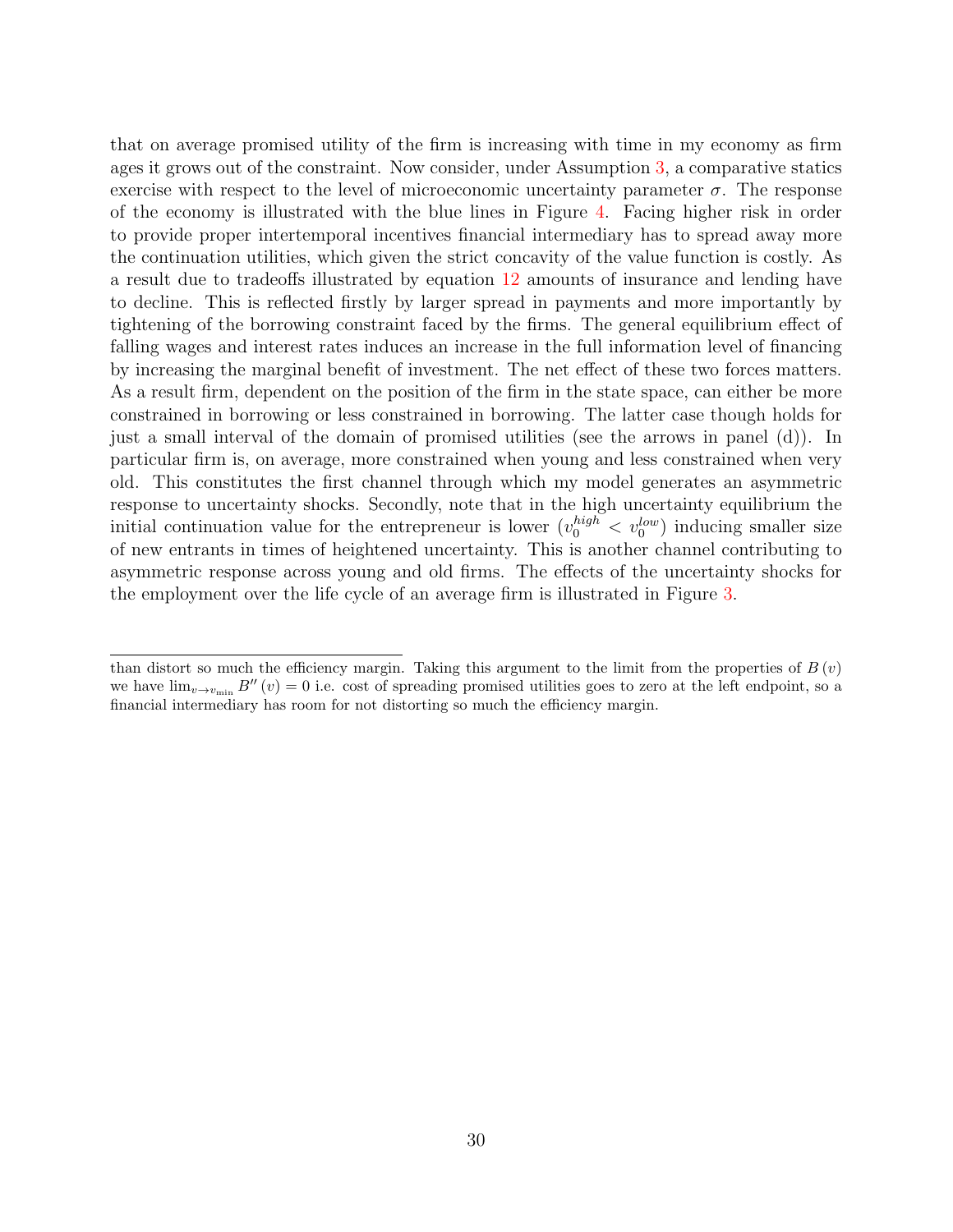<span id="page-30-1"></span>

Figure 4: Qualitative properties of the value and contract policy functions

# <span id="page-30-0"></span>5 Calibration and Quantitative results

In this section I present the calibration of the model and undertake quantitative exercise illustrating the role of shocks to microeconomic uncertainty. I calibrate the economy to match steady state moments of the model and their counterparts in the data. I then conduct impulse response analysis and discuss the macroeconomic impact of aggregate shock to microeconomic uncertainty shock. Next, I compare it's effects to those arising from the movements in aggregate productivity.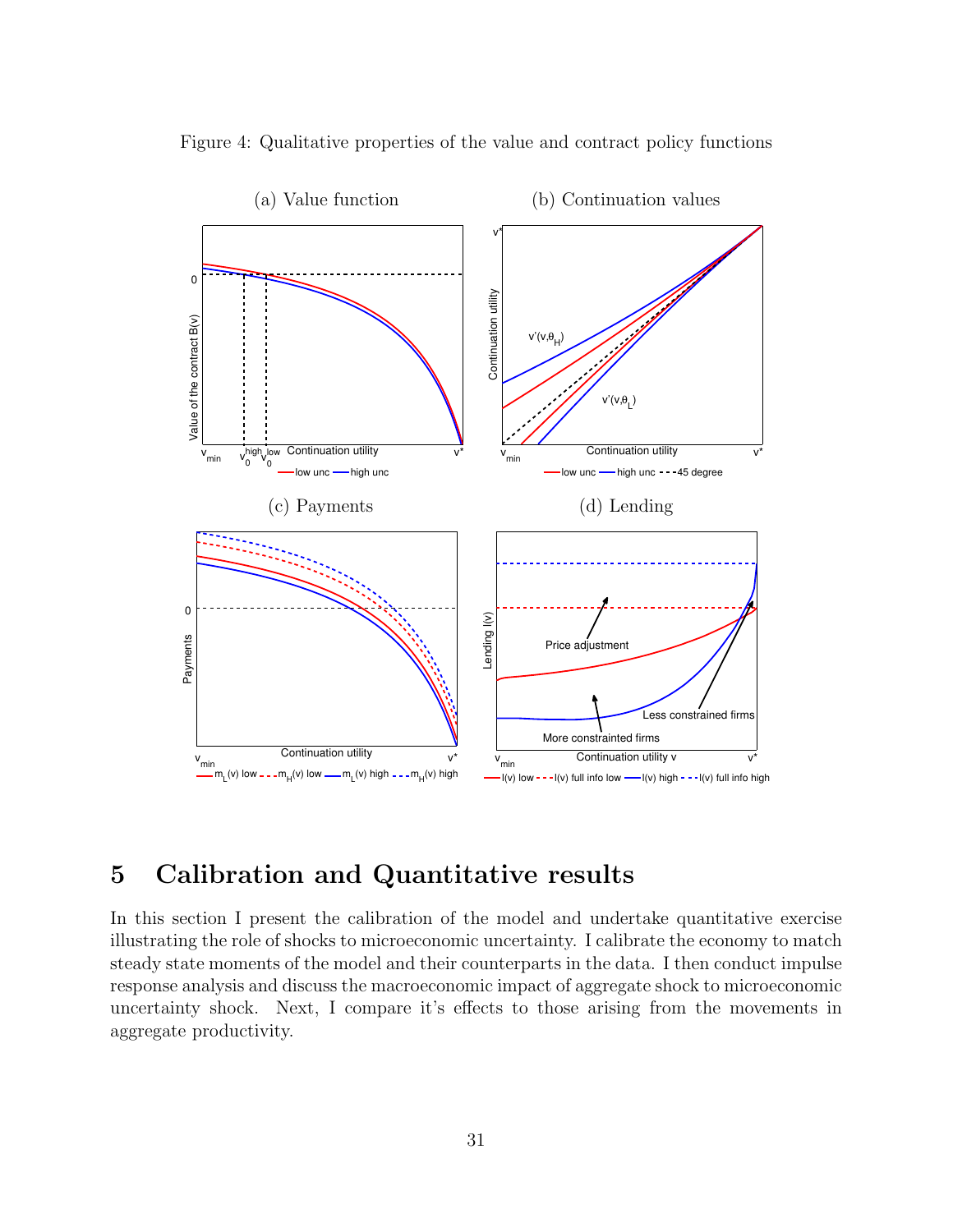### 5.1 Calibration

A period in my model is a quarter. To calibrate the model, I partition my model parameters into those which I fix in advance following estimates typically found in the macroeconomic literature and those which I calibrate by matching model implied moments with the data. First, I set the functional forms for preferences and technology. I assume GHH preferences of workers with period utility given by

$$
U^w(c,h) = \frac{1}{1-\rho} \left( c - \psi \frac{h^{1+\frac{1}{\nu}}}{1+\frac{1}{\nu}} \right)^{1-\rho}.
$$

Moreover, I assume entrepreneurs have does not supply labor and hence their period utility is given by

$$
U(c) = \frac{c^{1-\rho}}{1-\rho}
$$

Technology of production is a decreasing returns to scale function of capital and labor  $f(k, n) = k^{\alpha} n^{\gamma}$ . As for parameters set in advance, I set the intertemporal elasticity of substitution  $1/\rho$  to 0.5; the number frequently used in the literature (e.g. [Davila et al.](#page-59-9) [\(2012\)](#page-59-9) and [Conesa et al.](#page-59-10) [\(2009\)](#page-59-10)). For the Frisch elasticity,  $\nu$ , I rely on estimates from [Heathcote et al.](#page-60-9) [\(2010\)](#page-60-9) and use 0.72. This value is intended to capture both the intensive and the extensive margins of labor supply adjustment together with the typical existence of two earners within a household. It is also close to 0.82, the number reported by [Chetty et al.](#page-59-11) [\(2011\)](#page-59-11) in their meta-analysis of estimates for the Frisch elasticity using micro data. Share of capital,  $\alpha$ , is disciplined by the long run properties of the US time series. Parameters exogenously imposed on the model are summarized in Table [5.](#page-31-0)

<span id="page-31-0"></span>Table 5: Exogenously Determined Parameters of the Baseline Economy

| Parameter                         | Value |
|-----------------------------------|-------|
|                                   |       |
| Inverse of IES, $\rho$            | 2.0   |
| Frisch elasticity of labor, $\nu$ | 2.0   |
| Share of capital, $\alpha$        | 0.35  |
| Share of labor, $\eta$            | 0.60  |

The value for  $\psi$  is chosen so that average hours worked equals 0.3 of total available time endowment. Depreciation rate,  $\delta$ , is set to match the investment to output ratio of 0.24. The discount factor of entrepreneurs is set so that the interest rate in the initial stationary equilibrium is equal to 4% annually (equivalently to 0.099 quarterly). Note that implied product is  $(1 + r)\beta > 1$  implying under my calibration firms on average are growing, since  $v < \mathbb{E}(v)$ . The survival probability  $\zeta$  controls directly the average age of firms in the economy and therefore it is disciplined by the percentage of young firms in the data equal to 0.41. I use a constant A to normalize output in the economy to 1.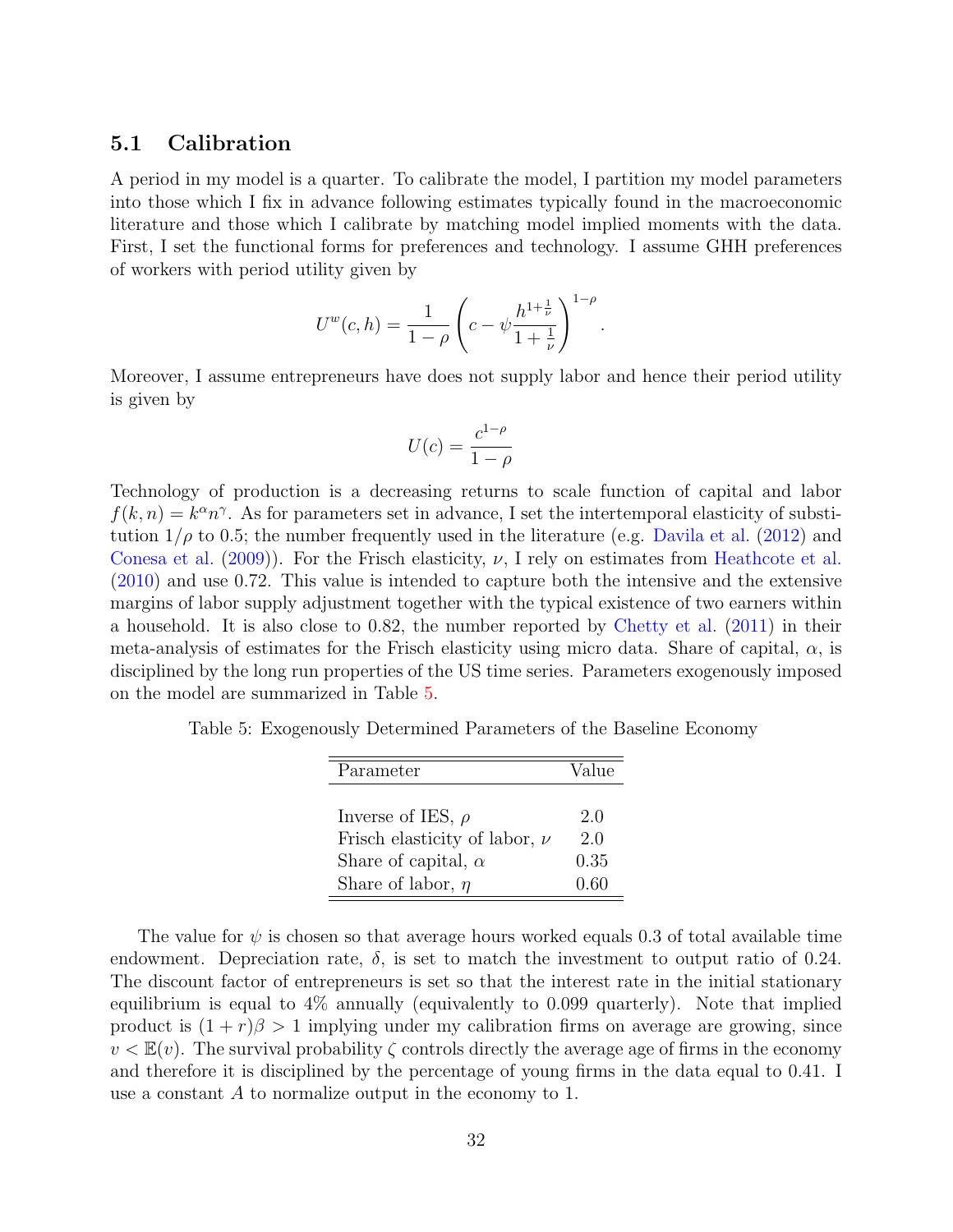| Parameter      | Value | Target                        | Value | Model |
|----------------|-------|-------------------------------|-------|-------|
|                |       |                               |       |       |
| $\overline{A}$ | 0.97  | Aggregate output              | 1.0   | 1.0   |
| $\delta$       | 0.06  | Investment-to-Output ratio    | 0.24  | 0.24  |
| B              | 0.99  | Average growth rate of firms  | 0.02  | 0.02  |
|                | 0.92  | Share of young firms in total | 0.41  | 0.41  |
| $\psi$         | 2.2   | Average hours worked          | 0.30  | 0.30  |

Table 6: Preference and Technology Parameters and Associated Targets

Size-Age Distribution. A key and novel aspect of the calibration of my model is to match jointly the age and size distribution of the firms in the US economy. Firstly, I assume firm can be of one of three fixed types, i.e.  $I = \{1, 2, 3\}$ , with expected returns on project  $\bar{\theta}_1 < \bar{\theta}_2 < \bar{\theta}_3$ . Moreover, let  $\Gamma_s$  be a probability of drawing a type  $s \in S$ . Table [7](#page-33-0) summarizes the choices of parameters and associated targets which determine the size/age distribution of firms in the model. Business Dynamics Statistics provides data for firms of different size, where size is measured in terms of number of employees and classified in 12 bins. In my calibration I associate firms with less than 20 employees to be of type 1, firms with 20 to 99 employees to be of type 2 and firms with more than 100 employees to be of type 3. I use the fraction of firms within each of three groups to discipline  $\Gamma_s$ . Note, 88% of firms in the US economy is classified in group 1, 10% in groups 2 and only 2% in group three. In terms of employment share, the third group of firms account for 69% of total employment, the second group accounts for 15% and the first group for 16%. I use the former two numbers to discipline the  $\theta_2$  and  $\theta_3$ , so that the models exactly matches employment shares from the data. I impose the idiosyncratic uncertainty to evolve in line with Assumption [3,](#page-26-0) i.e.  $N = 2$ and

$$
\begin{aligned} \theta_{sL}^{1-\gamma} &= \bar{\theta}_s - \frac{\sigma_s}{\pi_L} \\ \theta_{sH}^{1-\gamma} &= \bar{\theta}_s + \frac{\sigma_s}{\pi_H} \end{aligned}
$$

Thus, the standard deviation of the idiosyncratic shock, which is privately observed in my model, is controlled by  $\sigma$  and  $\pi_H$  (given that  $\pi_L = 1 - \pi_H$ ). I use these two parameters to reflect the shares of employment of young firms across size groups. My preferred definition of small firms that I use for the rest of the quantitative part and which I relate to it's data counterpart is firms with less than 100 employees. Thus, I target the share of employment of young firms in employment of small and large firms defined this way. Ability of the model to replicate joint age/size distribution of employment is a crucial feature for the quantitative part of the paper.

Transitional dynamics: a stand on existing contracts. In my quantitative exercise I compute a transitional dynamics (under the perfect foresight) between steady states after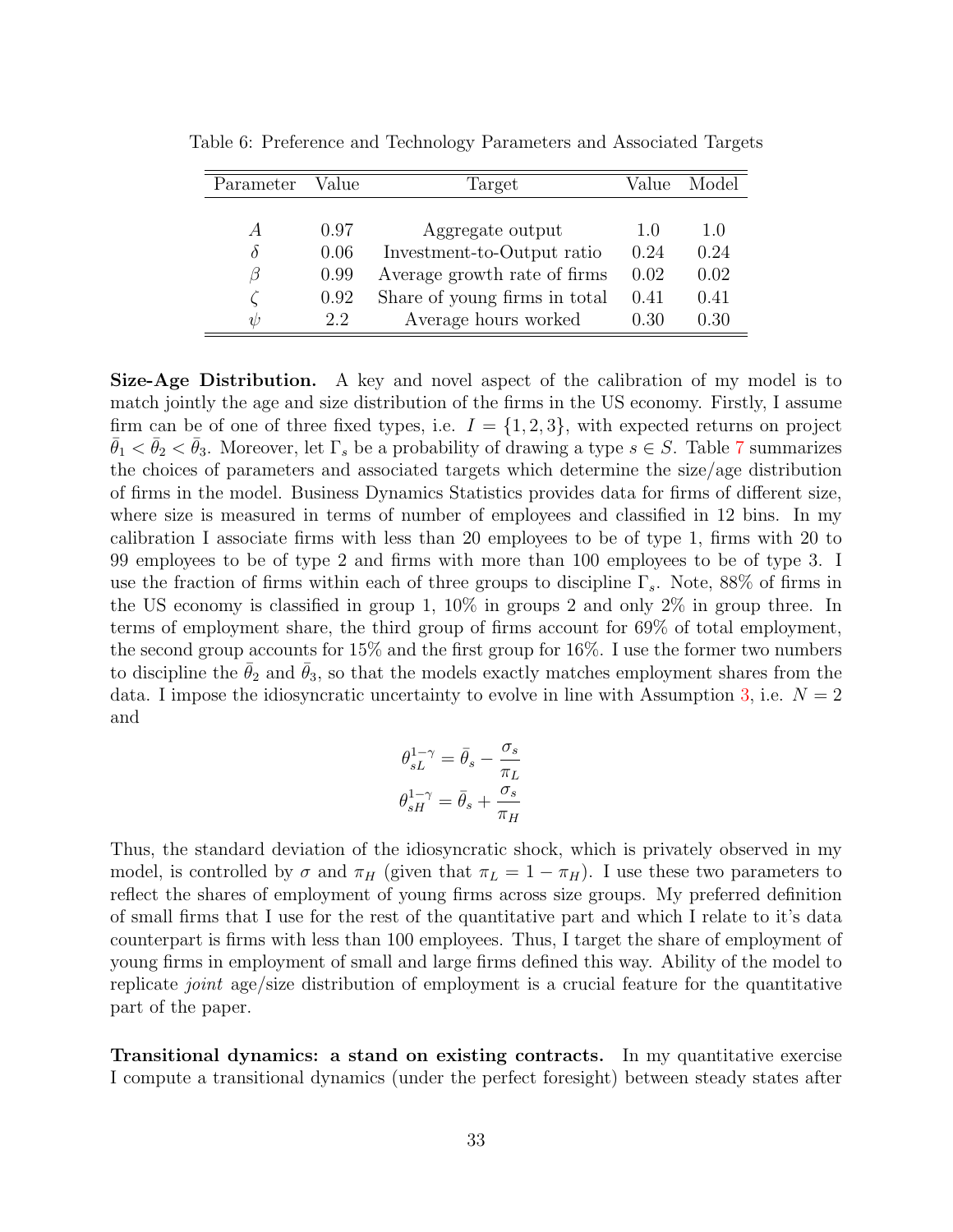<span id="page-33-0"></span>

| Parameter        | Value | Target                               | Value     | Model |
|------------------|-------|--------------------------------------|-----------|-------|
|                  |       |                                      |           |       |
| $\theta_2$       | 1.13  | Employment share of group 2          | 0.18      | 0.18  |
| $\bar{\theta}_3$ | 1.57  | Employment share of group 3          | 0.62      | 0.59  |
| $\Gamma_1$       | 0.88  | Firm's share of group 1              | 0.88      | 0.88  |
| $\Gamma_2$       | 0.10  | Firm's share of group 2              | 0.10      | 0.10  |
| $\Gamma_3$       | 0.02  | Firm's share of group 3              | 0.02      | 0.02  |
| $\sigma_1$       | 0.34  | Employment share of young in group 1 | 0.33      | 0.35  |
| $\sigma_2$       | 0.31  | Average growth rate for group $2^*$  | 0.012     | 0.014 |
| $\sigma_3$       | 0.27  | Average growth rate for group $3^*$  | $0.006\,$ | 0.007 |

Table 7: Size/Age Distribution Parameters and Associated Targets

Notes: Group 1 has 1-20 employees; Group 2 has 20-99 employees; Group 3 has 100+ employees. Young firms are less 0-5 and old 6+. Source: BDS

\*Numbers based on calculations by Haltiwanger et. al. (2013)

an increase in standard deviation of the demand shock  $\theta$ . In my environment such exercise requires taking an explicit stand on on what happens with existing contracts after the economy is hit with the uncertainty shock. Denote by  $\mu_{s,0}^*(v_{s,0}; \sigma_l)$  a stationary distribution over the state space associated with a low uncertainty. Denote value functions associated with low and high uncertainty by  $B_s(v_s;\sigma_l)$  and  $B_s(v_s;\sigma_h)$  respectively. An evolution of the distribution over deterministic transition is determined by the following law of motion

$$
\mu_{s,t+1}(v_{s,t+1}) = T\mu_{s,t}(v_{s,t}) = \int_V Q(v_{s,t}, v_{s,t+1}) \mu_{s,t}(v_{s,t})
$$

where  $\mu_{s,1}(v_{s,1}; \sigma_h)$  is first period distribution from which the iteration is started after the economy is hit with the shock in this period. In terms of what happens with existing contracts two possible cases are possible: (i) all the risk is absorbed by the financial intermediary (ii) all the risk is absorbed by an entrepreneur. For (i) we have  $v_{s1} = v_{s0}$  i.e. there is no change in the value of the continuation utility for any entrepreneur and hence

$$
B_s\left(v_{s1};\sigma_h\right) \neq B_s\left(v_{s0};\sigma_l\right)
$$

given that an idiosyncratic risk is greater in economy with  $\sigma_h$ . This implies

$$
\mu_{s,1}\left(v_{s,1};\sigma_{h}\right)=\mu_{s}^{*}\left(v_{s};\sigma_{l}\right)
$$

so the economy starts with the distribution inherited from the low uncertainty economy. For case (ii) we have

$$
B_s(v_s;\sigma_l)=B_s(\widehat{v}_s;\sigma_h)
$$

for some  $\widehat{v}_s \neq v_s$  and hence

$$
\mu_{s,1} (v_{s,1}; \sigma_h) = \mu_s^* (\widehat{v}_s; \sigma_l)
$$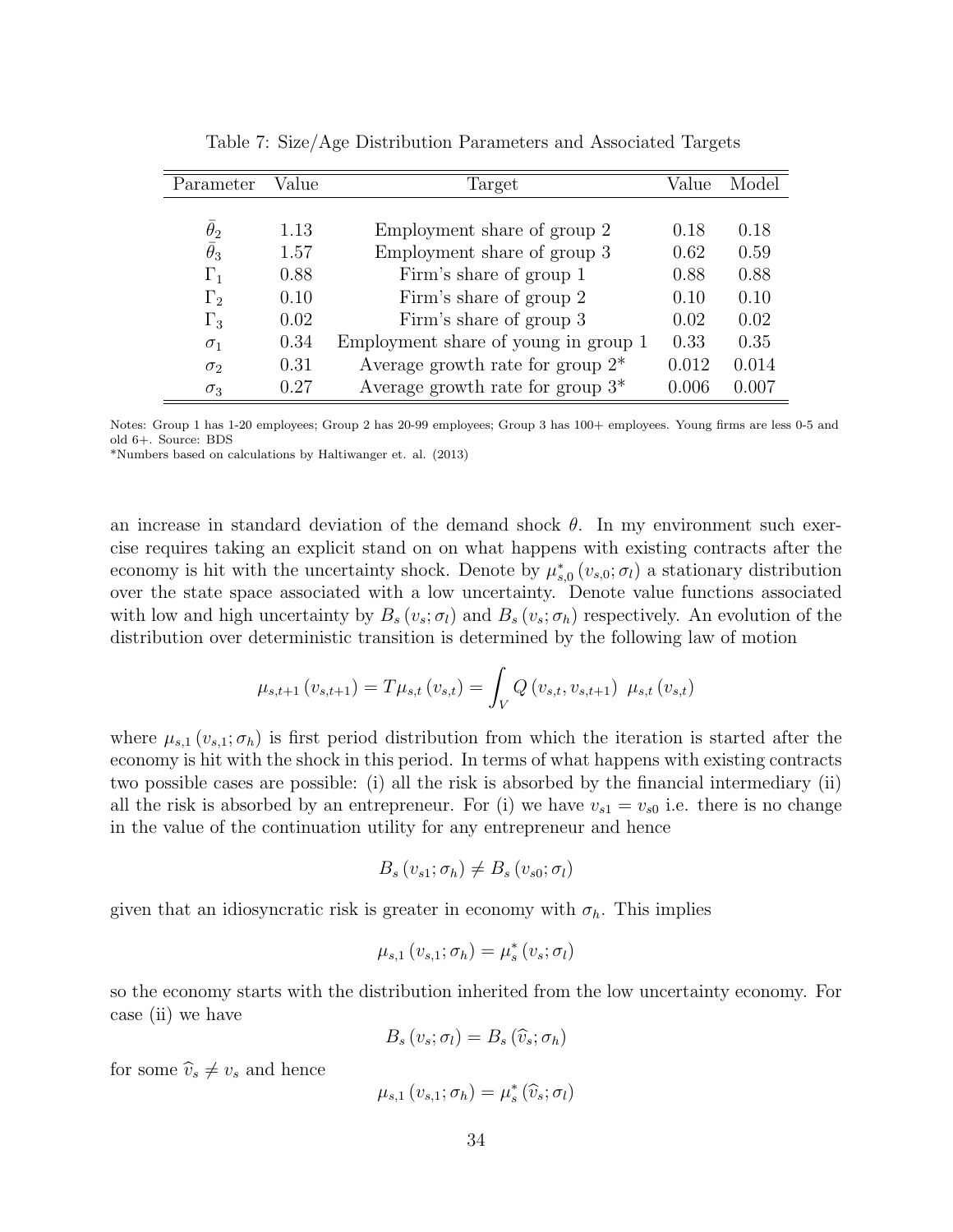which implies a shift in distribution over continuation utilities. In what follows I compute transitional dynamics for case (i) in which the financial intermediary absorbs the risk induced by movements in micro uncertainty.

# 5.2 The Effects of Uncertainty Shocks

In this section I present the main quantitative result of my paper. I evaluate the implications of the aggregate shock to microeconomic uncertainty faced by firms. I model the uncertainty shock as an increase in standard deviation of the demand shock  $\theta$ . I assume that the shock declines upon impact and this decline dacays over time. I fix the decay of the impulse so that the shock has a half-life of 4 quarters. I calibrate the initial impulse so that on impact, a standard deviation of  $\theta$  increases by 60% a number comparable to the increase in the standard deviation of the firm-level TFP<sup>[8](#page-34-0)</sup> in the US during last four recession, as argued by [Bloom](#page-58-7) [\(2014\)](#page-58-7). I compute the impulse response path of the economy as it transitions back to the steady state (under perfect foresight). In the current version I fix the interest rate at the initial equilibrium level. Figure [5](#page-36-0) presents impulse responses of output, employment, investment, credit to GDP ratio, consumption and labor productivity all as percentage deviations from the steady state of the model. The impact on the employment among different groups of firms is summarized in Table [8.](#page-37-0) I draw four important conclusions from this impulse response exercise.

Firstly, a economy hit with an uncertainty shock falls into a recession. Impulse to the economy generates a 1.53% decline in output on impact. Decline is output is driven by the fact that constrained firms in the model are now more constrained and reduce their demand for both capital and labor. This is a direct consequence of tradeoffs faced by the financial intermediary in the dynamic contracting environment with private information. As idiosyncratic uncertainty increases maintaining intertemporal incentives becomes more expansive since, given the strict concavity of the value function, continuation values need to be more spread away. This lowers the value of the contract for the lender and thus resources devoted to provide insurance and in particular to make loans to firms fall, inducing tightening of the borrowing constraint. Importantly, employment falls by 1.35%, which is 88% fall relative to the GDP, a number close to the data counterpart. Interestingly, reduction of employment and output is not driven by mis-allocation, measured productivity remains at it's initial steady state level. This is contrary to the mechanism common in the literature on financial friction relying on the exogenously imposed collateral constraint (see for example [Zetlin-Jones and Shourideh](#page-60-3) [\(2012\)](#page-60-3)). There the collateral shock induces a greater degree of mis-allocation relative to the steady state outcome. Constrained firms in those models are the firms that experience positive shock to uninsurable, idiosyncratic productivity and these highly productive firms then grow more slowly along the impulse path than they would have in steady state. In my model mechanism is quite different.

<span id="page-34-0"></span><sup>&</sup>lt;sup>8</sup>I interpret the idiosyncratic shock in my model as demand shock, since it occurs before the production takes place. However, equivalently, in line with arguments by [Foster et al.](#page-59-12) [\(2012\)](#page-59-12) this shock can be interpreted as firm-level TFP shock.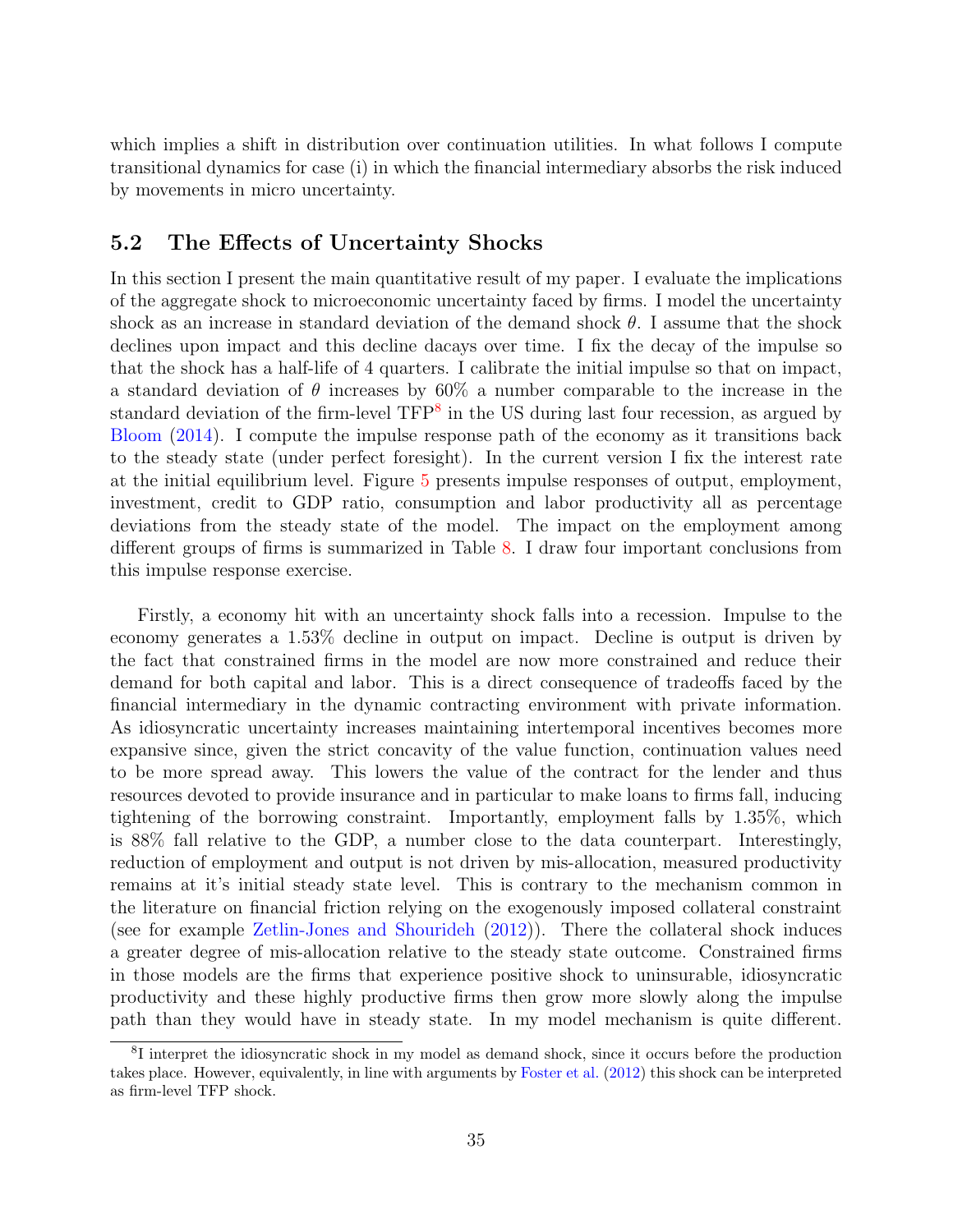The presence of private information induces in times of high, microeconomic uncertainty firms will actually grow (or contract) faster (continuation utilities are more spread away), albeit the path towards unconstrained level is more steep which is reflected in a tighter borrowing constraint. The economic downturn is accompanied by a fall in credit to GDP ratio by roughly 0.3%. Contraction of credit is an ubiquitous feature of recessions in the US data, which my model is able to replicate. Finally, consumption of entrepreneurs increases whereas consumption of workers falls. An immediate drop of workers consumption reflects a combination of decline in wage and employment.

Secondly, the general equilibrium effect counters the initial impact of the uncertainty shock. A reduction in demand for labor by constrained firms imposes downward pressure on wages (interest rate is fixed in my transitional dynamics exercise). Thus the net effect of the two implies whether the macroeconomic aggregates fall or increase. Unconstrained firms who already receive the efficient level of financing facing lower wage rates increase their employment and investment. Thus the composition of firms between constrained (also the tightness of the constraint matters) and unconstrained ones in the economy is crucial for the behavior of the economic aggregates. In my environment this composition is endogenous. Although, I impose discipline on the distribution of firms by calibrating age/size firms and employment distribution observed in the data. Thus implicitly, through the discipline on fundamentals of the economy, my calibration procedure determines the fraction of the unconstrained firms in the economy. It turns out initial impulse dominates the general equilibrium effect and economy experiences recession, which is reflected by the behavior of macroeconomic aggregates illustrated in Figure [5.](#page-36-0)

My third observation highlights the role of private information in my model as a propagation mechanism. A natural benchmark for baseline experiment is an economy with full information. Dotted lines in Figure [5](#page-36-0) present impulse responses to the uncertainty shock in an economy with no informational frictions. Uncertainty shock in this economy has absolutely no effects on allocations and prices. The shock is mean preserving, thus it does not change the expected revenue of the project. With no informational friction statically efficient level is sustained and perfect insurance is provided by the financial intermediary at the same levels as in the initial steady state. Hence, shock has no effects on the economy (see also Table [8\)](#page-37-0). The economy remains in the initial steady state. Therefore a difference between between solid lines and dotted lines illustrates a role of private information as a mechanism shaping macroeconomic aggregates over transition.

Finally, Table [8](#page-37-0) compares the response to the uncertainty shock across different groups of firms. My key finding is that employment of young firms. My key finding is that employment of young firms responds 6.4 times more relative to the employment of the old firms. This roughly accounts for a 71.5% of differential response between young and old firms which was observed in the US economy (see Section [2.4\)](#page-12-1). However, so far the model is nowhere close to reproduce a huge decline in employment of young firms following the recent recession. There are two channels through which uncertainty shocks triggers asymmetric response. Firstly,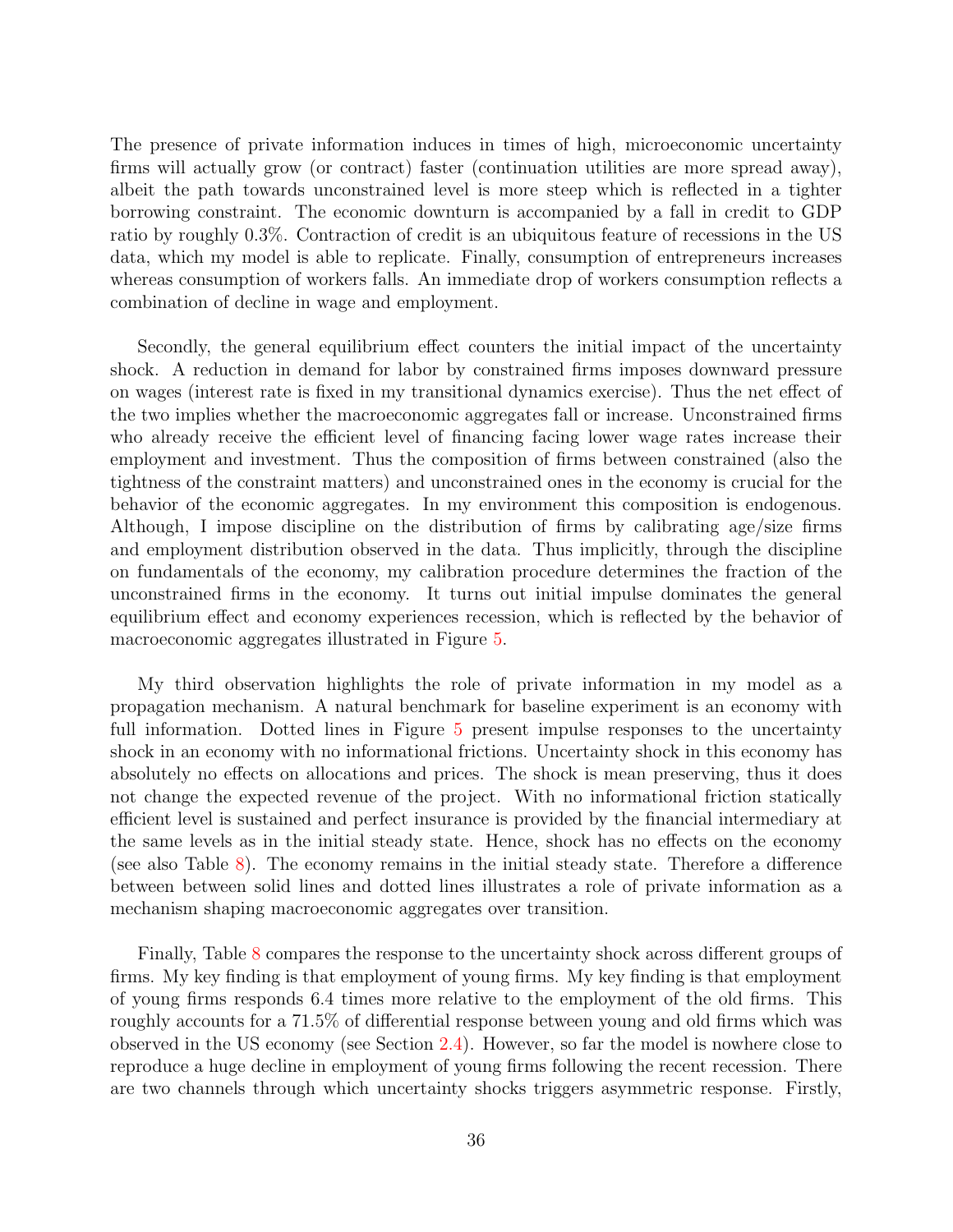<span id="page-36-0"></span>

Figure 5: Effects of Uncertainty Shock on macroeconomic outcomes.

young firms are mostly financially constrained and thus since uncertainty shock tightens the endogenous borrowing constraint their employment, investment and therefore output is reduced more. Since the firms in my economy are growing over time and conditional on survival they eventually grow out of the endogenous constraint, a population of the old firms is concentrated more in a region where the financial friction is less severe, i.e. borrowing constraint is less strict or does not bind at all. Moreover, the general equilibrium effect counters the initial impact of the uncertainty shocks. For a fraction of unconstrained firms or those close to the unconstrained level the effect of falling wages is dominating and they expand by increasing employment and investment. Thus age composition, for each size type, of firms over the continuation utilities and hence over the access to borrowing is a key feature determining an asymmetric response between young and old firms. Second channel through which uncertainty shocks induce larger reduction of the employment of young firms is reduction of the size of start-ups. The stream of financial intermediary's profit from an individual lending contract is lower in times of heightened uncertainty, therefore a free entry condition implies initial utility of entrepreneur, determining initial size, declines contributing to reduction of employment by young firms. This channel by definition is absent in the group of old firms. The model also generates asymmetric patterns of employment between small and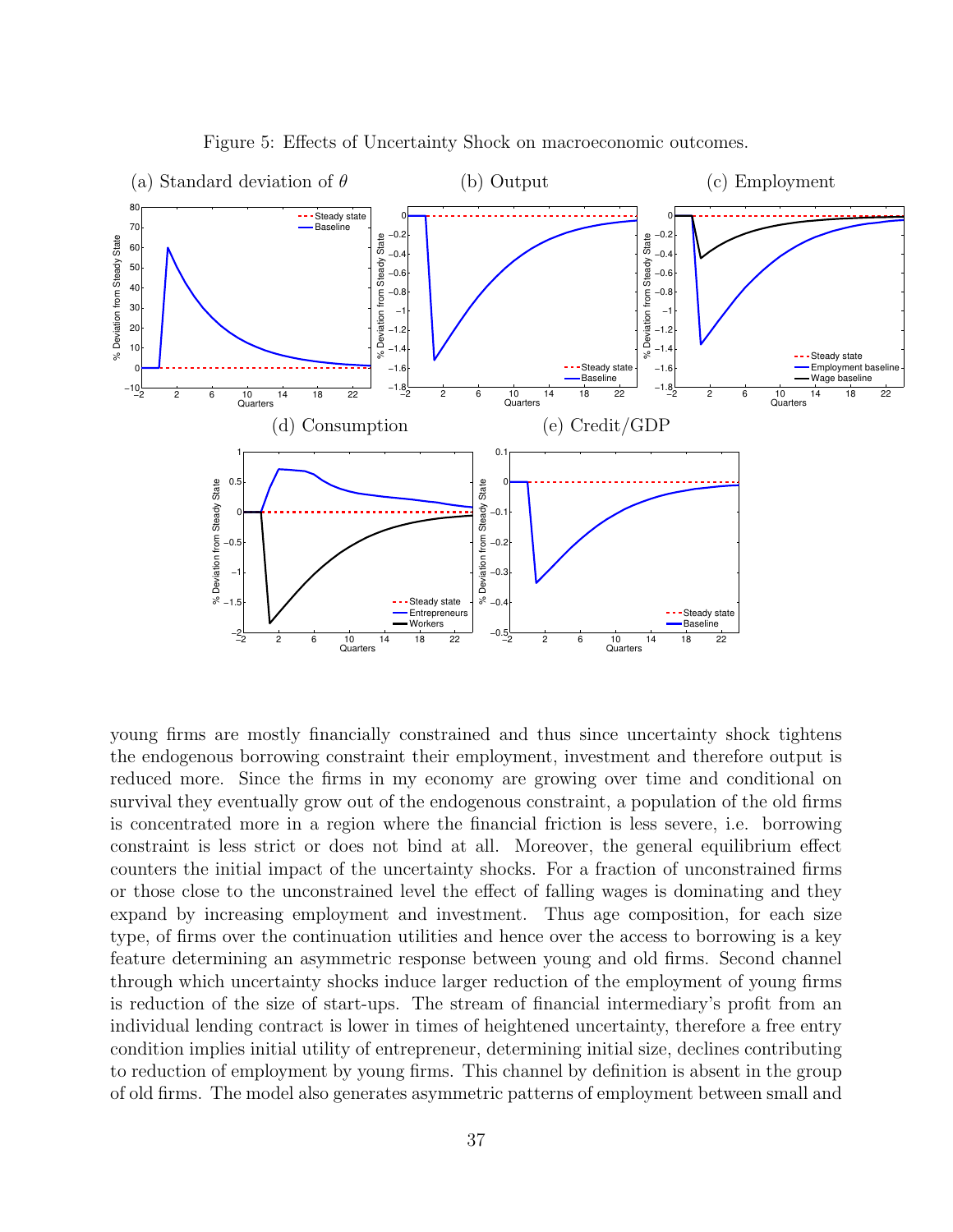large firms. Recall, I define in line with the data small firms to be less than 100 employees, which in my calibration are types one and two. As for the small vs. large firms margin there are two counteracting forces. Firstly, firms which drew the high average demand will start larger relative to the other start-ups, since an optimal contract is more profitable and offers (due to zero profit condition) higher initial utility. This pushes the large star-ups closer to the unconstrained level. However, given that standard deviation of the uncertainty shock is common across firms large firms would require longer sequence of high demand shocks to grow out of the constraint. The first force contributes to lower variability of large firms employment relative to the small ones, whereas the second induces higher volatility since it keeps large firms longer in the constrained region. Which one dominates is a quantitative question. Given my calibration I found my model generates employment response of small firms which is 11 percent larger relative to the response of the large, accounting for 60.2% percent of difference in the data (see Table [8\)](#page-37-0).

|                |          | Uncertainty | Uncertainty | Productivity  |
|----------------|----------|-------------|-------------|---------------|
| Age/Size       | Data     | shock       | shock       | shock $(1\%)$ |
|                |          | (Baseline)  | (Full-info) | (Baseline)    |
|                |          |             |             |               |
| Total          | $-2.75$  | $-1.35$     | 0.00        | $-1.71$       |
|                |          |             |             |               |
| Young $(0-5)$  | $-10.15$ | $-4.61$     | 0.00        | $-1.71$       |
| Old $(6+)$     | $-1.19$  | $-0.72$     | 0.00        | $-1.71$       |
|                |          |             |             |               |
| Small $(1-99)$ | $-2.48$  | $-1.26$     | 0.00        | $-1.71$       |
| Large $(100+)$ | $-2.94$  | $-1.40$     | 0.00        | $-1.71$       |

<span id="page-37-0"></span>Table 8: Effect of shocks on employment (% dev. from steady state)

## 5.3 The Effects of Productivity Shocks

I now compare the effects of uncertainty shocks to the effects of aggregate productivity shock in my model. This is also a natural benchmark given a popularity of the real business cycle models. This exercise has two purposes. Firstly, it allows me to provide context for the magnitude of the effects of uncertainty shocks. Secondly it allows, within my environment, to disentangle the sources of aggregate fluctuations that are plausible to generate movements of the macroeconomic aggregates and asymmetric response across firms that are observed in recessions in the US. Here, I consider the transition dynamics that results from purely unanticipated decline in the aggregate productivity which slowly returns to steady state. Similarly to the uncertainty shock I fix the half-life of the impulse to 4 quarters. I discipline the size of the productivity shock so that a measured productivity in the model falls on impact by one standard deviation of measured Solow residual in the United States. This implies, roughly, drop of measured productivity in the model by 1%. Figure ?? displays the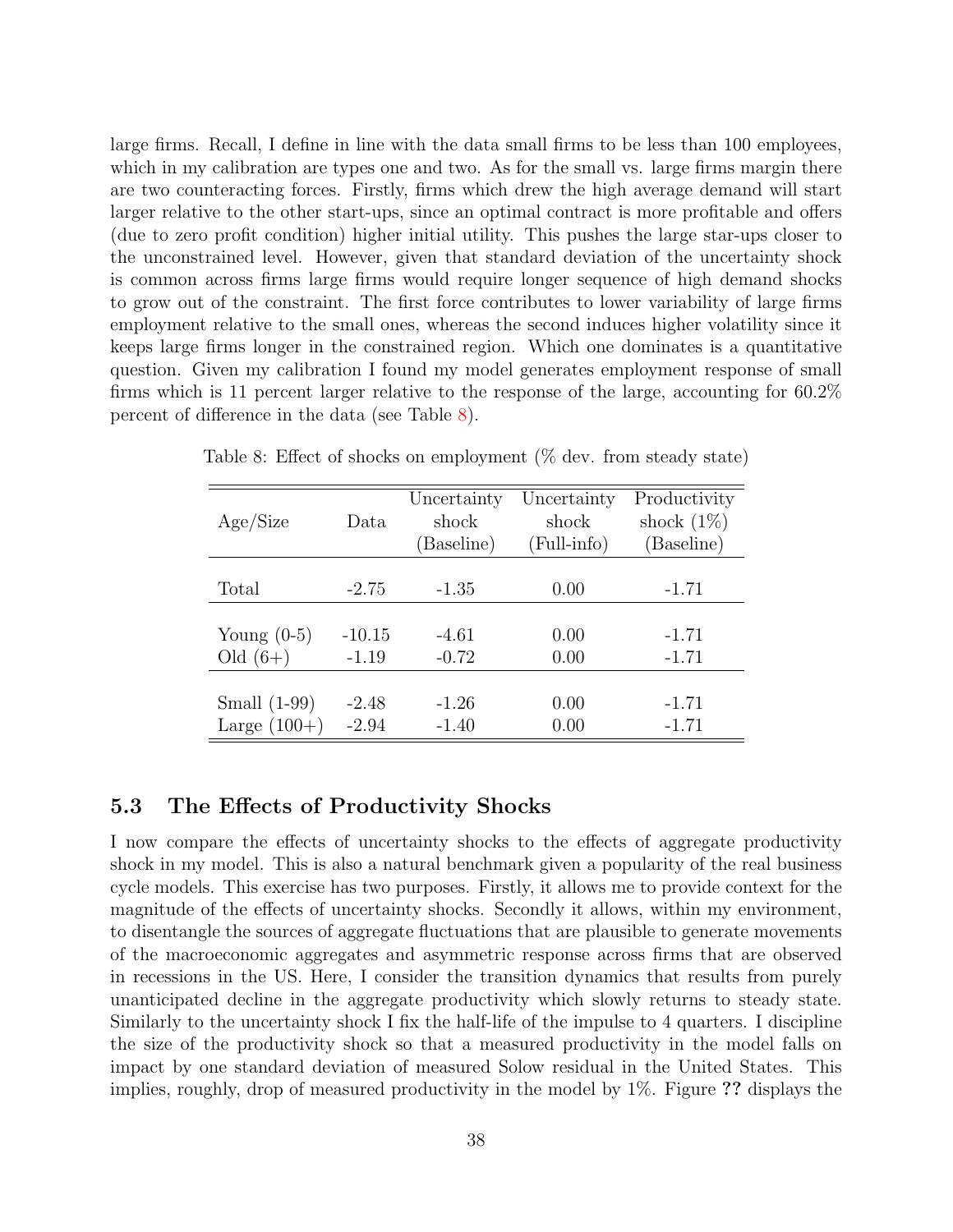impulse paths for standard deviation of demand shock and measured productivity following the shock to aggregate productivity, aggregate output, aggregate employment, credit to GDP ratio and aggregate consumption. On impact an output falls by 1.71%. Hence, uncertainty shock that induces one standard deviation fall in the standard deviation of the microeconomic uncertainty leads to a recession of 42% the size of the one caused by the one standard deviation fall in the aggregate productivity. Employment series exhibit similar ratio. Although, counter to the uncertainty shock and to the data productivity shock does not induce a fall in credit to GDP ratio. Therefore, I consider uncertainty shock as an important contributor to the movements of the macroeconomic aggregates and plausible driving force of economic downturns.

This conclusion is further validated by inspecting response of employment across different groups of firms, which are illustrated in Figure 7 and presented Table [8.](#page-37-0) Economy hit with productivity shock exhibits a symmetrical response of employment across age and size groups of firms, which stands in stark contrast to the uncertainty shock case and more importantly contrary to the data. Aggregate productivity shock induces fall in the expected return on project of all firms, thus given the homogeneity result I prove in Section [4,](#page-22-0) the access to financing falls symmetric for all firms implying symmetric fall of employment. These findings validate the most important conclusion from the quantitative part of my paper i.e. it is a combination of fluctuations in microeconomic uncertainty paired with the private information friction that are essential to account jointly for phenomena observed during recessions in the US.

# 6 Conclusions

In this paper I have documented some new facts on cyclical employment dynamics across age and size groups of firms in the US. I used these facts to motivate a theory of firm dynamics incorporating private information in the financial market and long-term, efficient lending contract. I use my theory, embodied in a quantitative macroeconomic model, to study an economic downturn driven by aggregate shock to microeconomic uncertainty which resembles key patterns of macroeconomic aggregates and asymmetric employment response across size and age groups of firms observe in the US in recessions. Quantitatively my model is capable of generating sizeable economic fluctuations although it cannot, on it's own, generate large movements in economic activity observed in the recent recession and the following recovery phase. Some questions remain unanswered. The lack of panel observations on the large set of US businesses limits the understating of exact role financial factors play in accounting for asymmetric response to aggregate shocks across different age and size groups of firms. For example, the composition of debt and equity financing varies over the business cycle and may have different cyclical properties across these groups. Measuring these movements would allow for better understanding of the nature of aggregate fluctuations. These issues are interesting research questions I leave for the future.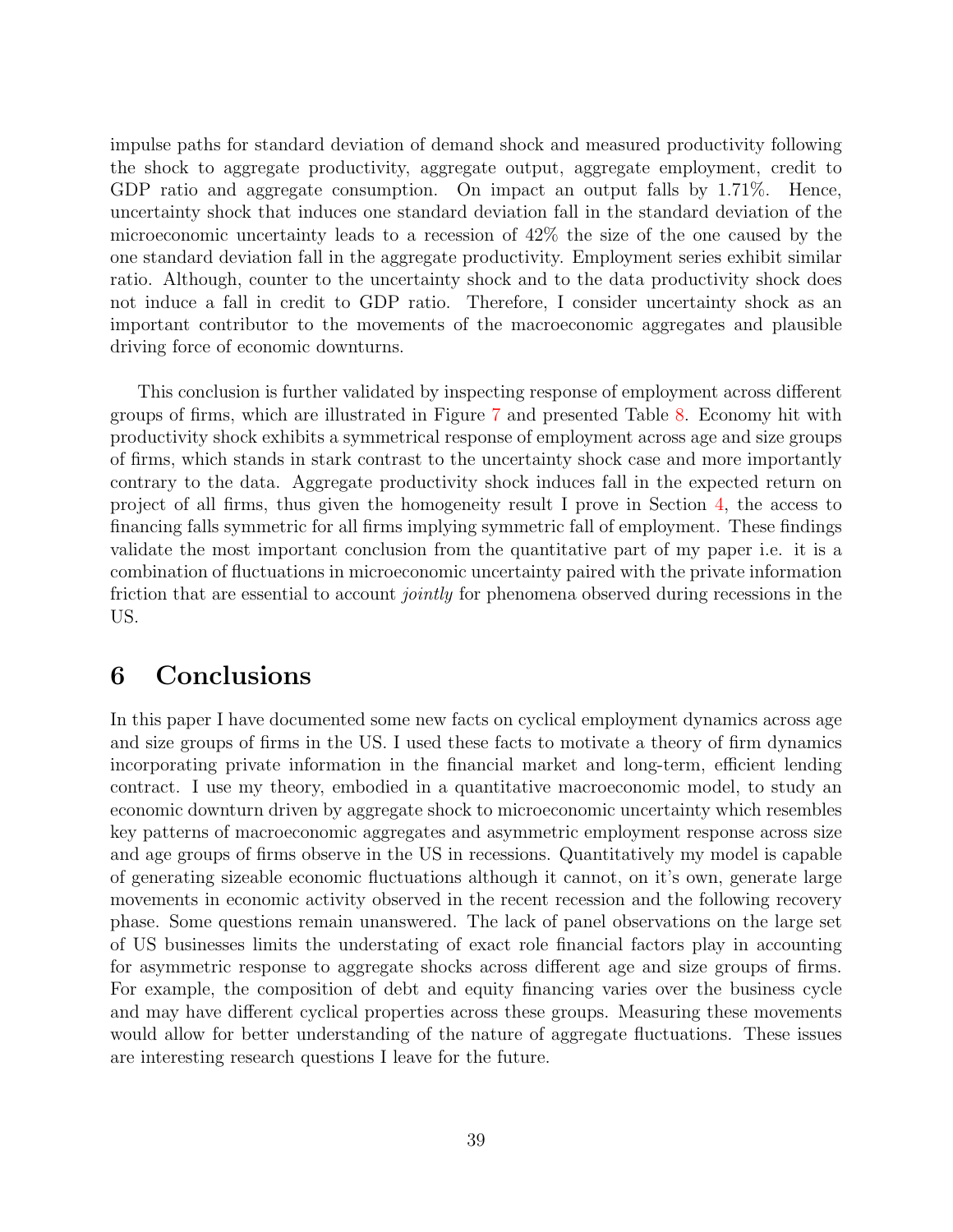# Appendix

# A Data

In this part of Appendix I provide further details complementing facts documented in the empirical section of the paper.

# <span id="page-39-0"></span>A.1 BDS vs. CPS vs. Establishment survey

In the empirical section I argue Business Dynamics Statistics (BDS) data is a useful source of information about the movements of the aggregate employment in the US economy. In order to validate this claim I compare the cyclical properties of the total employment series from the BDS with the two most common sources of the data on employment, i.e. the Current Population Survey (CPS) and Establishment Survey. The average level of employment between 1982 and 2011 in the BDS data amount to 80% and 85% of the average, annual aggregate employment levels from the CPS and Establishment survey respectively. The left panel of Figure [6](#page-39-1) presents the raw time series of all three data sets. Even though there exist significant differences in the coverage of these data sets and thus in the level of the aggregate employment, the cyclical properties are very similar. The right panel of Figure [6](#page-39-1) plots the cyclical components of the three series and Table [9](#page-40-2) summarizes the correlations of the cyclical components.

<span id="page-39-1"></span>

Figure 6: Aggregate employment: BDS vs. CPS vs. Establishment survey.

Source: Own calculations, Business Dynamics Statistics, Current Population Survey, Establishment Survey, 1982-2011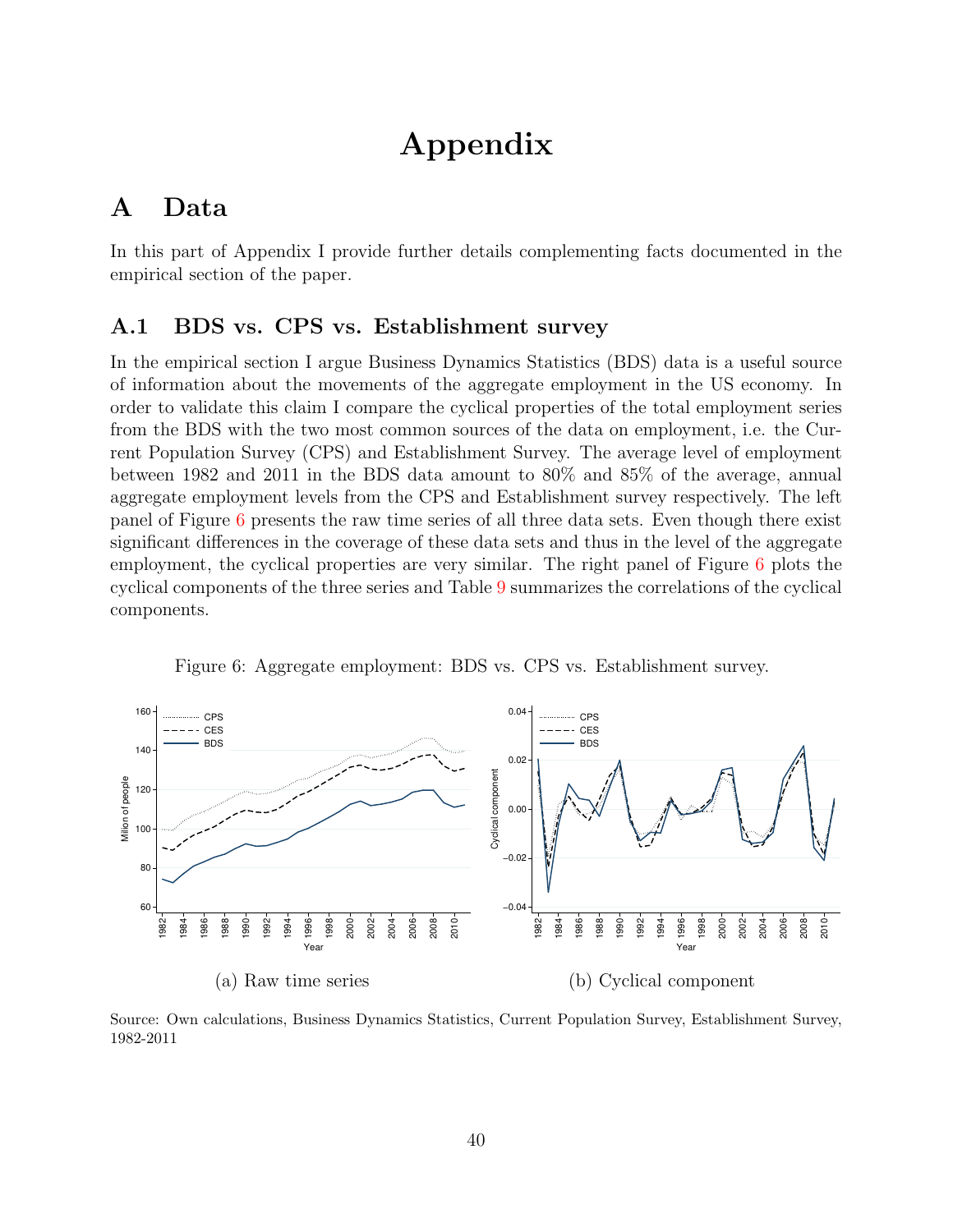<span id="page-40-2"></span>

| Data set             |           |      |                                                                                     |               | Lags |                |     |                |  |
|----------------------|-----------|------|-------------------------------------------------------------------------------------|---------------|------|----------------|-----|----------------|--|
|                      | $-5$ $-5$ | $-4$ |                                                                                     | $-2$ $-1$ 0 1 |      | 2 <sup>1</sup> | -3- | $\overline{4}$ |  |
|                      |           |      |                                                                                     |               |      |                |     |                |  |
| <b>CPS</b>           |           |      | $0.07$ $-0.02$ $-0.11$ $-0.26$ $-0.14$ $0.18$ $0.43$ $-0.12$ $-0.19$ $0.05$ $0.23$  |               |      |                |     |                |  |
| Establishment survey |           |      | $0.08$ $-0.02$ $-0.12$ $-0.21$ $-0.15$ $0.05$ $0.45$ $-0.05$ $-0.18$ $0.05$ $0.25$  |               |      |                |     |                |  |
| <b>BDS</b>           |           |      | $0.06$ $-0.03$ $-0.07$ $-0.23$ $-0.17$ $0.04$ $0.50$ $-0.01$ $-0.14$ $-0.03$ $0.11$ |               |      |                |     |                |  |

Table 9: Cross correlations of cyclical components of employment and GDP.

Notes: All series are logged and HP filtered with parameter  $\lambda = 6.25$ . Annual data, 1982-2011.

# <span id="page-40-0"></span>A.2 Age/Size distribution of firms and employment

<span id="page-40-3"></span>Table [10](#page-40-3) presents a distribution of the BDS population of firms over size and age groups.

|               | Small    | Large   | All sizes |               | Small    | Large    | All sizes |
|---------------|----------|---------|-----------|---------------|----------|----------|-----------|
|               | $(0-19)$ | $(20+)$ |           |               | $(0-99)$ | $(100+)$ |           |
| Young $(0-5)$ | 39.7     | 2.6     | 42.3      | Young $(0-5)$ | 42.0     | 0.3      | 42.3      |
| Old $(6+)$    | 48.5     | 9.2     | 57.7      | Old $(6+)$    | 55.9     | $1.8\,$  | 57.7      |
|               |          |         |           |               |          |          |           |
| All ages      | 88.2     | 11.8    | 100.0     | All ages      | 97.9     | 2.1      | 100.0     |

Table 10: Distribution of firms over age and size groups (%).

<span id="page-40-4"></span>Table [11](#page-40-4) presents a distribution of the BDS population of firms over size and age groups.

|                             | Small<br>$(0-19)$ | Large<br>$(20+)$ | All sizes    |                             | Small<br>$(0-99)$ | Large<br>$(100+)$ | All sizes    |
|-----------------------------|-------------------|------------------|--------------|-----------------------------|-------------------|-------------------|--------------|
| Young $(0-5)$<br>Old $(6+)$ | 8.7<br>11.0       | 7.3<br>73.0      | 16.0<br>84.0 | Young $(0-5)$<br>Old $(6+)$ | 12.6<br>25.1      | 3.4<br>58.9       | 16.0<br>84.0 |
| All ages                    | 19.7              | 80.3             | 100.0        | All ages                    | 37.7              | 62.3              | 100.0        |

Table 11: Distribution of employment over age and size groups (%).

# <span id="page-40-1"></span>A.3 Cross correlations

Table [12](#page-41-0) reports the contemporanous correlations between the cyclical components of employment for different groups of firms and GDP. Figure [7](#page-41-1) illustrate the cross-correlations between employment and GDP for different groups of firms.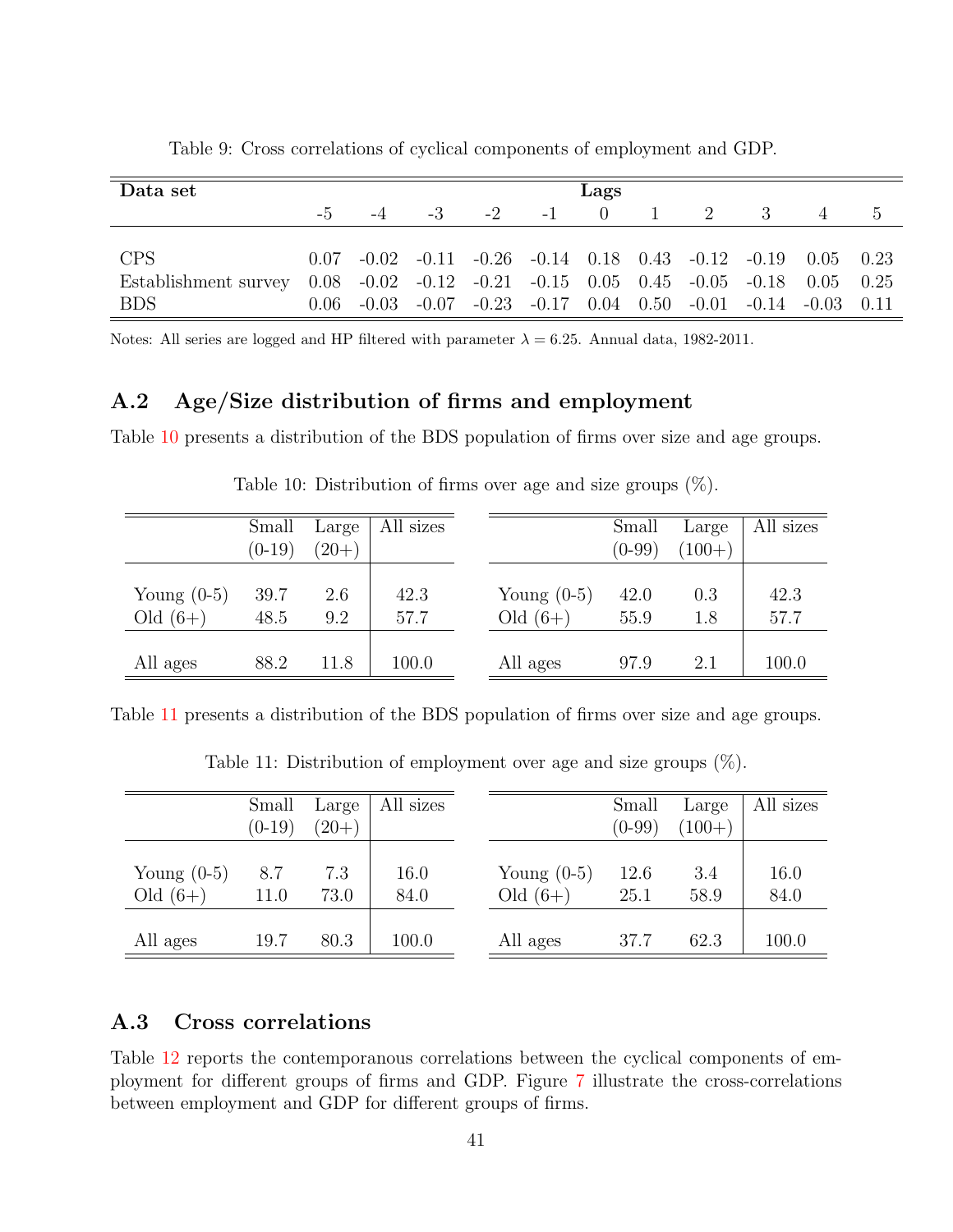|                       | $\operatorname{GDP}$ |      | $\left( 2\right)$ | (3)  | (4)  | $\left(5\right)$ | (6)  |      |
|-----------------------|----------------------|------|-------------------|------|------|------------------|------|------|
|                       |                      |      |                   |      |      |                  |      |      |
| GDP                   | 1.00                 | 0.59 | 0.45              | 0.62 | 0.67 | 0.56             | 0.63 | 0.54 |
|                       |                      |      |                   |      |      |                  |      |      |
| $(1)$ All firms       |                      | 1.00 | 0.88              | 0.96 | 0.77 | 1.00             | 0.91 | 0.98 |
| $(2)$ Young $(0-5)$   |                      |      | 1.00              | 0.70 | 0.68 | 0.87             | 0.80 | 0.86 |
| $(3)$ Old $(5+)$      |                      |      |                   | 1.00 | 0.73 | 0.95             | 0.87 | 0.94 |
| $(4)$ Small $(0-20)$  |                      |      |                   |      | 1.00 | 0.71             | 0.95 | 0.64 |
| $(5)$ Large $(20+)$   |                      |      |                   |      |      | 1.00             | 0.87 | 0.99 |
| $(6)$ Small $(0-100)$ |                      |      |                   |      |      |                  | 1.00 | 0.81 |
| Large $(100+)$        |                      |      |                   |      |      |                  |      | 1.00 |

<span id="page-41-0"></span>Table 12: Contemporanous correlation of cyclical components of employment and GDP.

<span id="page-41-1"></span>Notes: All series are logged and HP filtered with parameter  $\lambda = 6.25$ . Annual data, 1982-2012. Source: Business Dynamics Statistics (BDS).

Figure 7: Cross correlations of cyclical components of employment and GDP.



Source: Business Dynamics Statistics; Annual data, 1982-2012.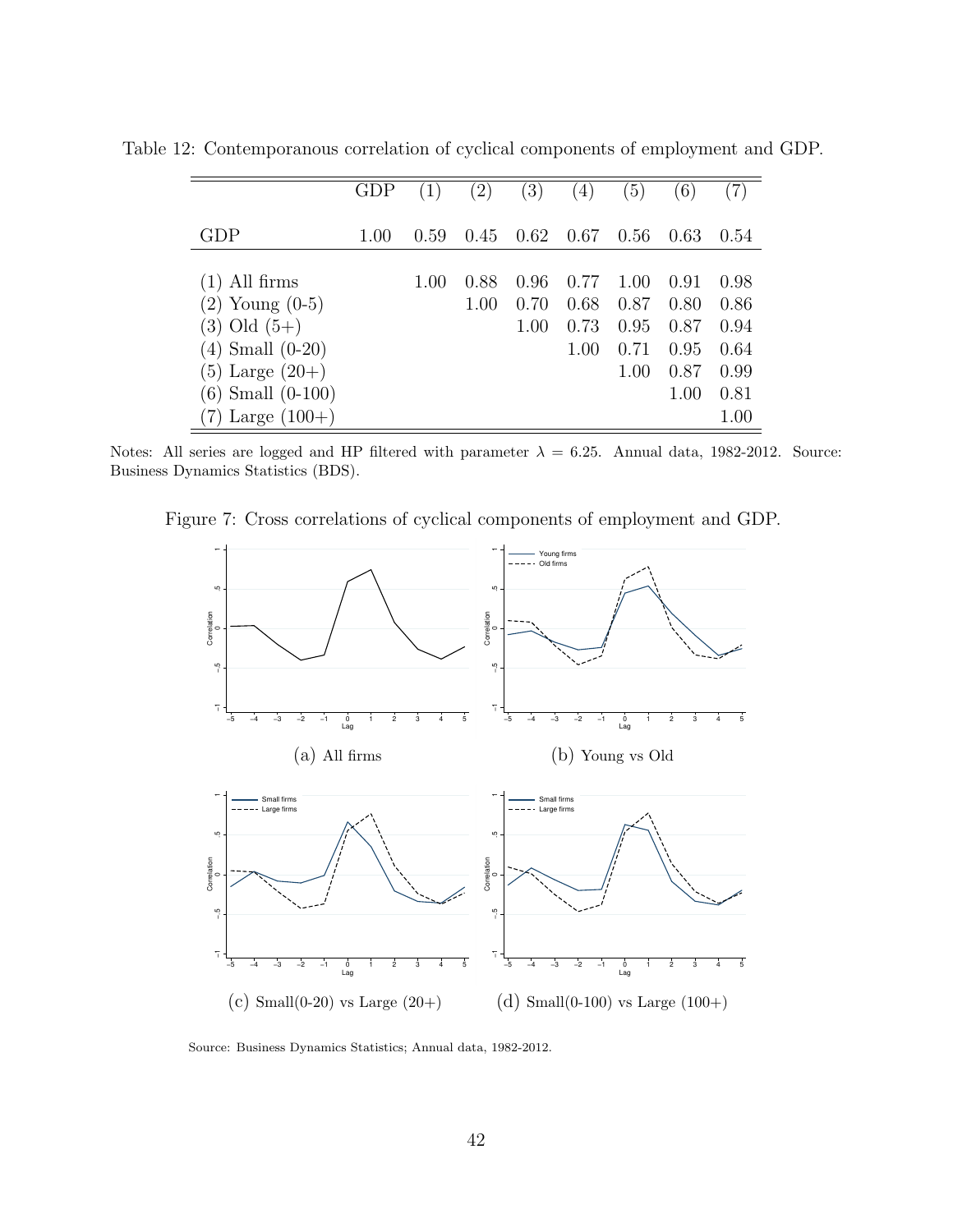# <span id="page-42-1"></span>B Proofs

This section presents the proofs of results given in the main text.

# <span id="page-42-0"></span>B.1 Goods market clearing.

Note that the market clearing in the consumption goods market can be derived as follows. Define a consumption of entrepreneurs:

$$
C^{e} = \sum_{s \in S} \Gamma_{s} \int_{V} \pi(\theta_{s}) \left[ \theta_{s}^{1-\gamma} F(l_{s}(v_{s})) \right] d\mu_{s}(v_{s}) - \sum_{s \in S} \Gamma_{s} \int_{V} \pi(\theta_{s}) m(v_{s}, \theta_{s}) d\mu_{s}(v_{s})
$$

thus

<span id="page-42-2"></span>
$$
C^e = Y - P.\t\t(13)
$$

The budget constraint of the financial intermediary implies

$$
P = L + A' - (1 + r) A
$$

and using the fact that

$$
L = \sum_{s \in S} \Gamma_s \int_V \left( w n(v_s) + (r + \delta) k(v_s) \right) d\mu_s(v_s)
$$

hence I get

$$
P = w \sum_{s \in S} \Gamma_s \int_V n(v_s) d\mu_s(v_s) + (r + \delta) \sum_{s \in S} \Gamma_s \int_V k(v_s) d\mu_s(v_s) + A' - (1 + r) A
$$

using market clearing for assets  $K = A$  and  $(13)$  I arrive at

$$
Y - C^{e} = w \sum_{s \in S} \Gamma_{s} \int_{V} n(v_{s}) d\mu_{s}(v_{s}) + (r + \delta) \sum_{s \in S} \Gamma_{s} \int_{V} k(v_{s}) d\mu_{s}(v_{s}) + K' - (1 + r) K
$$

furthermore from the problem of the consumer I get

$$
C^w = wh
$$

and by definition of  $N = \sum_{s \in S} \Gamma_s \int_V n_s(v_s) d\mu_s(v_s)$  and labor market clearing  $N = h$  I get

$$
Y - C^{e} = C^{w} + (r + \delta) \sum_{s \in S} \Gamma_{s} \int_{V} k(v_{s}) d\mu_{s}(v_{s}) + K' - (1 + r) K
$$

furthermore using  $K = \sum_{s \in S} \Gamma_s \int_V k_s(v_s) d\mu_s(v_s)$  I get

$$
Y = C^{w} + C^{e} + K' - (1 - \delta) K
$$

which is market clearing for consumption goods, see equation [10.](#page-21-0)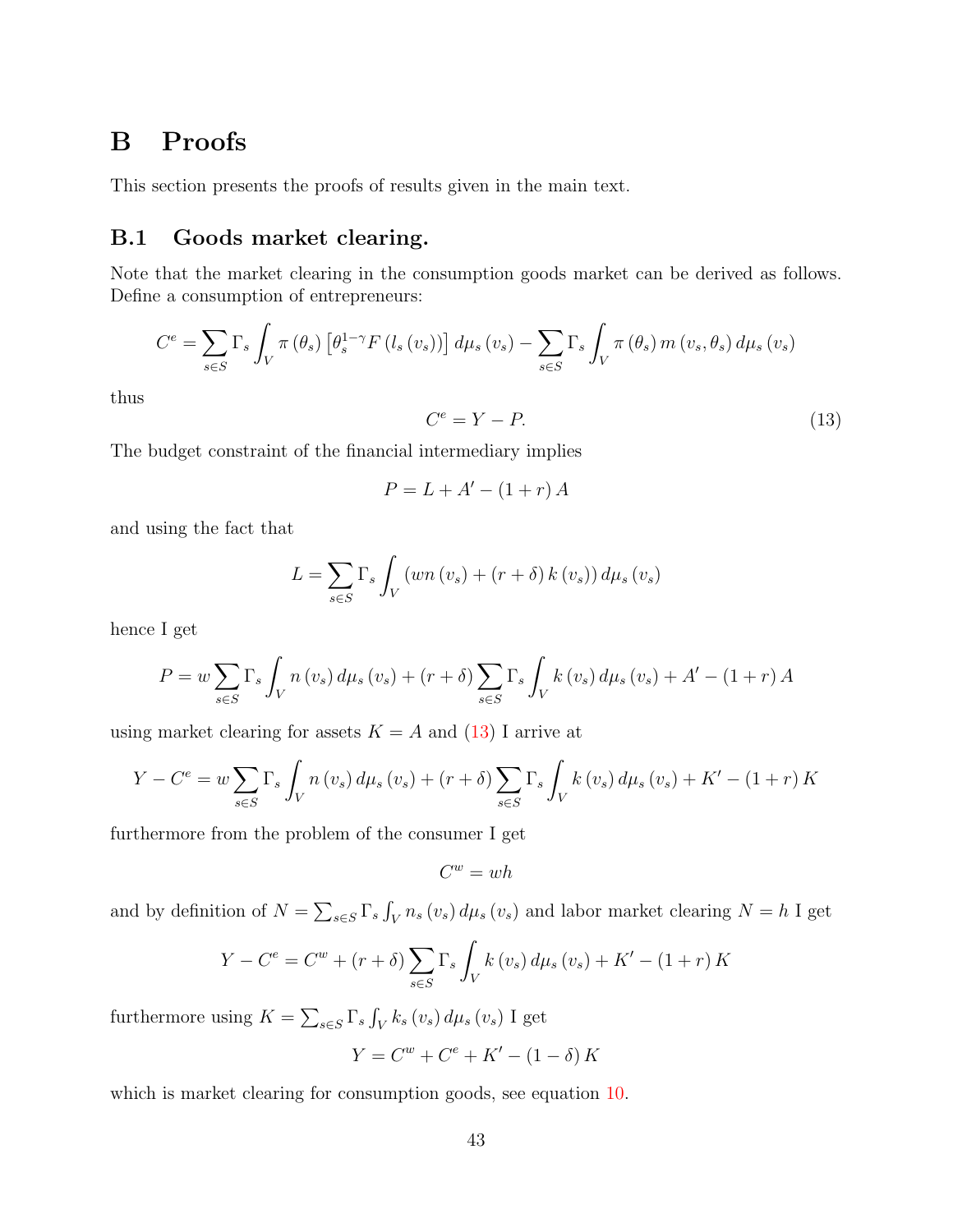### <span id="page-43-0"></span>B.2 Proofs from theory section

In the Appendix I skip the dependence of the value functions and policy functions on the initial types  $s$  since all the results hold for any  $s$ . I also relabel the the demand shock so that  $\theta = \theta^{1-\gamma}$  wherever the degree of returns to scale does not play any role to economize on notation. The contracting problem for an individual firm, incorporating a possibility of randomization, is given by

<span id="page-43-1"></span>
$$
\widehat{B}(v) = \max_{l,c(\theta),v'(\theta)} \left\{ -l + \sum_{\theta \in \Theta} \pi(\theta) \left[ \theta F(l) - c(\theta) + \frac{\zeta}{(1+r)} B(v'(\theta)) \right] \right\}
$$
(14)  
subject to  

$$
v = \sum_{\theta \in \Theta} \pi(\theta) \left[ U(c(\theta)) + \beta \zeta v'(\theta) \right]
$$

$$
U(c(\theta)) + \beta \zeta v'(\theta) \ge U((\theta - \theta') F(l) + c(\theta')) + \beta \zeta v'(\theta') \quad \forall \theta, \theta'
$$

where

<span id="page-43-2"></span>
$$
B(v) = \max_{\alpha \in [0,1], v_1, v_2} \alpha \widehat{B}(v_1) + (1 - \alpha) \widehat{B}(v_2)
$$
  
subject to  

$$
v = \alpha v_1 + (1 - \alpha) v_2
$$
 (15)

where without loss of generality I can restrict randomization to be between two points. In order to characterize the contract I use the formulation  $(14) - (15)$  $(14) - (15)$ . Let the decision rules associated with  $(14)$  be  $l(v) : [v_{min}, v_{max}] \to \mathbb{R}_+$ ,  $m(v, \theta) : [v_{min}, v_{max}] \times \Theta \to \mathbb{R}$  and  $v'(v,\theta) : [v_{\min}, v_{\max}] \times \Theta \to \mathbb{R}$ . Moreover, let  $\omega(v,\theta) \equiv U(\theta F(l(v) - m(v,\theta))$ . Denote by  $V_{nr} \subset [v_{min}, v_{max}]$  be the (non-empty) region of the state space for which randomization is not optimal, i.e.  $B(v) = \widehat{B}(v)$ . Let  $V_r \subset [v_{\min}, v_{\max}]$  be the (potentially empty) randomization region i.e. region of the state space for which it is optimal to randomize, i.e.  $B(v) > \hat{B}(v)$ . Without the loss of generality the randomization is between two values in  $[v_{\text{min}}, v_{\text{max}}]$ .

It is instructive to establish certain properties of the value function  $B(v)$ . First,  $B(v)$  can not exceed the value of the unconstrained first-best contract. Under the first-best the lending is pinned downed by the following condition

$$
l^* = \left(F'\right)^{-1} \frac{1}{\mathbb{E}\left[\theta\right]}
$$

moreover the unconstrained first-best contract collects  $(\theta F(l^*) - c^*(v))$  where  $c^*(v)$  solves the  $v = \sum_{t=0}^{\infty}$  $\frac{U(c^*)}{1-\beta\zeta}$ . Thus

$$
B_{\max} = \frac{1}{1 - \beta \zeta} \left[ -l^* + \sum_{\theta \in \Theta} \pi(\theta) \left[ \theta F(l^*(v)) - c^*(v) \right] \right]
$$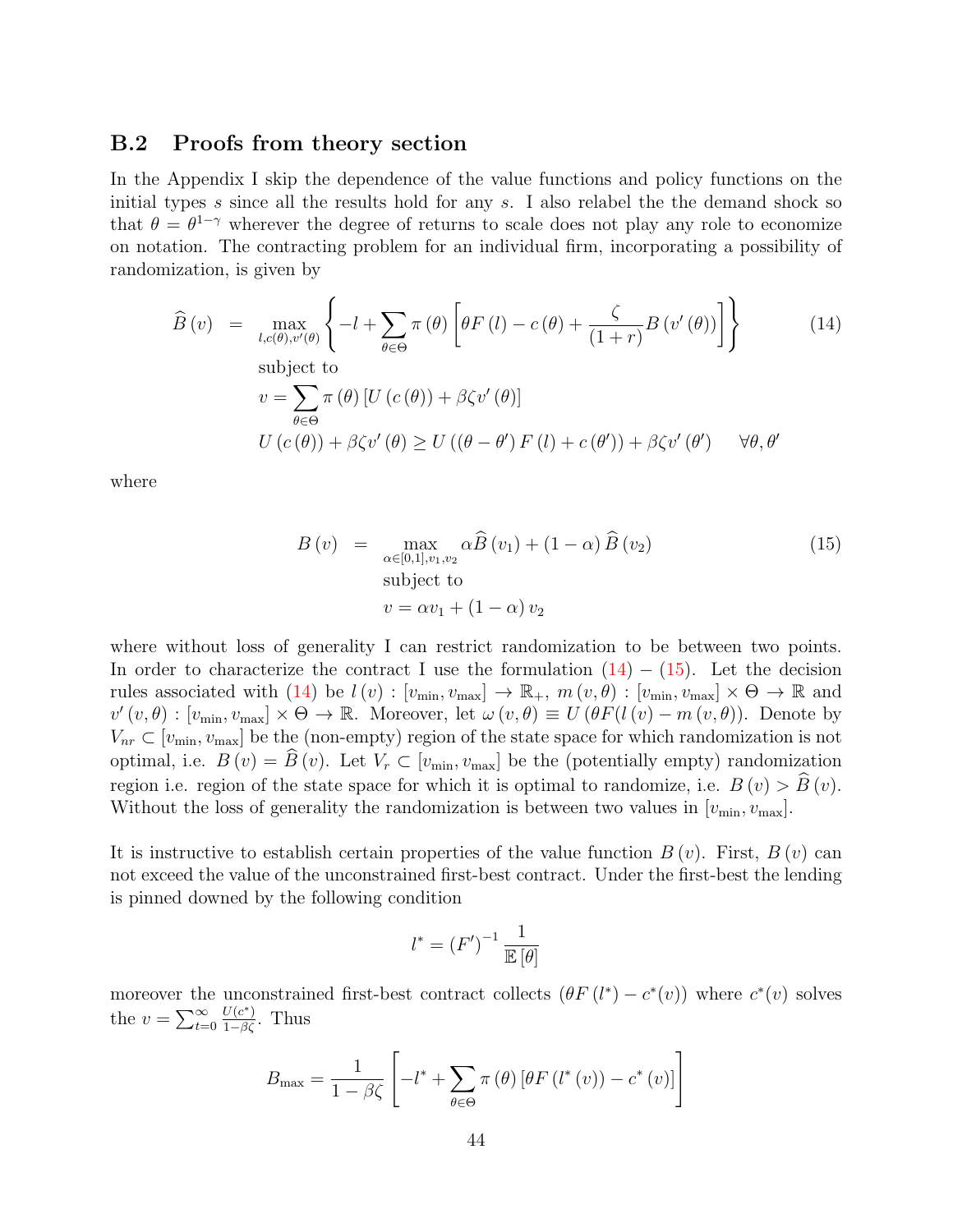The value function  $B(v)$  is strictly concave, which I show in the Lemma [3,](#page-22-1) and by assumptions on the utility I have  $\lim_{c \to c_{\text{min}}} U'(c) = \infty$ . Hence, it becomes very cheap for the intermediary to increase a promised utility when the current promise is very low, that is  $\lim_{v\to v_{\text{min}}} B'(v) = 0$ . On the other hand when promised utility is close to the upper bound, where the entrepreneur has a low marginal utility of additional consumption  $v_{\text{max}}$ , i.e.  $\lim_{v\to v_{\text{max}}} B'(v) = -\infty$ ., so it becomes very expansive to to increase promised utility.

**Proof of Lemma [1.](#page-22-2)** Follows standard arguments see Chapter 19.5.2 in Sargent and Ljungqvist.  $\blacksquare$ 

**Proof of Lemma [2.](#page-22-3)** Add downward local constraint  $C_{n,n-1} \geq 0$  and local upward constraint  $C_{n-1,n} \geq 0$ , i.e.

$$
C_{n,n-1} \equiv U(\theta_n F(l) - m(\theta_n)) + \beta \zeta v'(\theta_n) - [U(\theta_n F(l) - m(\theta_{n-1})) + \beta \zeta v'(\theta_{n-1})] \ge 0
$$
  
\n
$$
C_{n-1,n} \equiv U(\theta_{n-1} F(l) - m(\theta_{n-1})) + \beta \zeta v'(\theta_{n-1}) - [U(\theta_{n-1} F(l) - m(\theta_n)) + \beta \zeta v'(\theta_n)] \ge 0
$$

to get

$$
U(\theta_n F(l) - m(\theta_n)) - U(\theta_n F(l) - m(\theta_{n-1})) + U(\theta_{n-1} F(l) - m(\theta_{n-1})) - U(\theta_{n-1} F(l) - m(\theta_n)) \ge 0
$$

therefore

<span id="page-44-0"></span>
$$
U(\theta_n F(l) - m(\theta_n)) - U(\theta_n F(l) - m(\theta_{n-1})) \ge U(\theta_{n-1} F(l) - m(\theta_n)) - U(\theta_{n-1} F(l) - m(\theta_{n-1}))
$$
\n(16)

Note that a concavity of the  $U(\cdot)$  implies

$$
-U_m(\theta_n F(l) - m) < -U_m(\theta_{n-1} F(l) - m) \quad \forall m
$$

where  $U_m = \frac{\partial U}{\partial m}$ . Suppose that the  $m(\theta_n) < m(\theta_{n-1})$ , hence

$$
- \int_{m(\theta_{n})}^{m(\theta_{n-1})} U_m(\theta_n F(l) - m) < - \int_{m(\theta_n)}^{m(\theta_{n-1})} U_m(\theta_{n-1} F(l) - m)
$$
\n
$$
U(\theta_n F(l) - m(\theta_{n-1})) - U(\theta_n F(l) - m(\theta_n)) > U(\theta_{n-1} F(l) - m(\theta_{n-1})) - U(\theta_{n-1} F(l) - m(\theta_n))
$$
\n
$$
-U(\theta_n F(l) - m(\theta_n)) + U(\theta_n F(l) - m(\theta_{n-1})) > -U(\theta_{n-1} F(l) - m(\theta_n)) + U(\theta_{n-1} F(l) - m(\theta_{n-1}))
$$

hence

$$
U(\theta_{n} F(l) - m(\theta_{n})) - U(\theta_{n} F(l) - m(\theta_{n-1})) < U(\theta_{n-1} F(l) - m(\theta_{n})) - U(\theta_{n-1} F(l) - m(\theta_{n-1}))
$$

which contradicts [\(16\)](#page-44-0). Hence, it has to be that  $m(\theta_n) \geq m(\theta_{n-1})$ . Then from  $C_{n,n-1}$  it is immediate that  $v'(\theta_n) \geq v'(\theta_{n-1})$ , which completes the proof.

**Proof of Lemma [3.](#page-22-1)** Under Assumptions [1](#page-16-0) and [2](#page-18-0)  $B(v) = \widehat{B}(v)$ . Rewrite the problem [\(14\)](#page-43-1) using the change of the variables. Instead of  $(l, c(\theta), v'(\theta))$ , consider choosing  $(\underline{u}, u(\theta), v'(\theta))$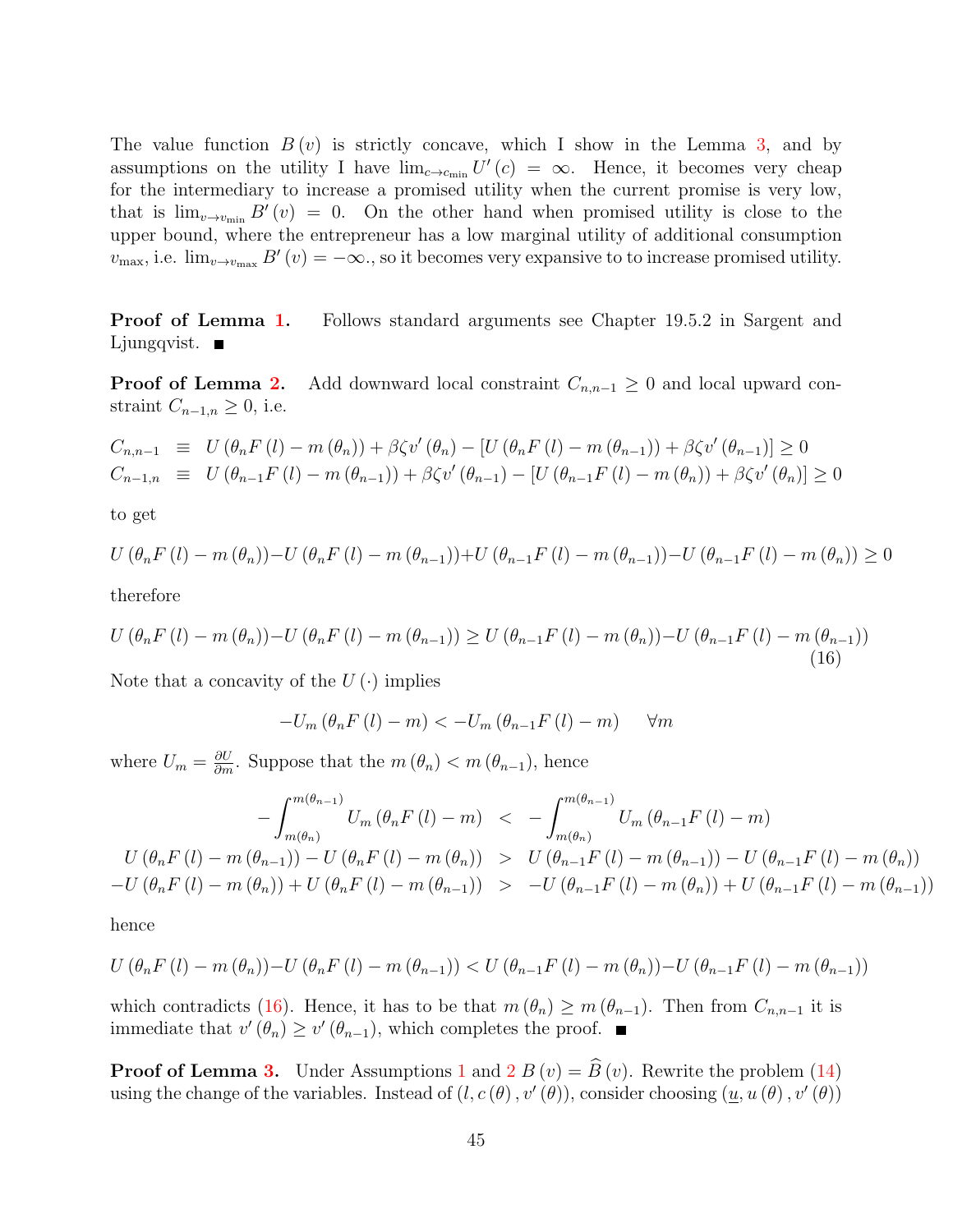where  $u = U(c)$  and  $C : [U(0), U(\infty)] \to \mathbb{R}$  and  $C = U^{-1}$ . Also, let  $H : [F(0), F(\infty)] \to$ [0,  $l^*$ ] and  $H = F^{-1}$ . Then we have

$$
c(\theta) = C(u(\theta))
$$

and let

$$
\underline{u} = U((\theta - \theta') F(l) + C(u(\theta')))
$$

then

$$
F(l) = \frac{C(\underline{u}) - C(u(\theta'))}{(\theta - \theta')}
$$

$$
l = H\left(\frac{C(\underline{u}) - C(u(\theta'))}{(\theta - \theta')}\right)
$$

and define

$$
G(\underline{u}, u) = -H\left(\frac{C(\underline{u}) - C(u(\theta'))}{(\theta - \theta')}\right) + \frac{C(\underline{u}) - C(u(\theta'))}{(\theta - \theta')}
$$

hence the problem can be rewritten as

$$
B(v) = \max_{\underline{u}, u(\theta), v'(\theta)} \left\{ G(\underline{u}, u) + \sum_{\theta \in \Theta} \pi(\theta) \left[ -C(u(\theta)) + \frac{\zeta}{(1+r)} B(v'(\theta)) \right] \right\}
$$
  
subject to  

$$
v = \sum_{\theta \in \Theta} \pi(\theta) [u(\theta) + \beta v'(\theta)]
$$

$$
u(\theta) + \beta v'(\theta) \ge \underline{u} + \beta v'(\theta') \quad \forall \theta, \theta'
$$

The set of constraints is now linear in the choice variables, therefore convex. By Assumption [1](#page-16-0) (strict concavity of the utility function), we have that  $C = U^{-1}$  is strictly convex and therefore  $-C$  is a strictly concave function. Under Assumption [1](#page-16-0) (decreasing returns to scale in production) F is a strictly concave function, therefore H is strictly convex and  $-H$  is strictly concave function. Thus, the function  $G(\underline{u},u) + \sum_{\theta \in \Theta} \pi(\theta) (-C(u(\theta)))$  is a strictly concave function. Then by Theorem 4.8 in SLP  $B(v)$  is strictly concave and  $(\underline{u}, u(\theta), v'(\theta))$ are continuous, single-valued functions. This completes a proof of part (i).

For part (ii), first note that for  $v \in V_r$ , B is linear, and thus it is differentiable. For  $v \in V_{nr}$ I establish the differentiability by the application of the Beneviste, Sheinkman Theorem (see SLP Theorem 4.10). Let  $x = (l, c(\theta), v'(\theta))$  be the solution that attains  $B(v)$ . Take any  $v_0 \in V_{nr} \cap [v_{\min}, v_{\max}]$ . Consider a neighborhood of  $v_0$ ,  $D(v_0, \varepsilon) = (v_0 - \varepsilon, v_0 + \varepsilon)$  for some small  $\varepsilon > 0$ . Define  $\hat{x} = (\hat{l}(v), \hat{c}(v, \theta), \hat{v}'(v, \theta))$  for all  $v \in D(v_0, \varepsilon)$  such that

$$
\begin{array}{rcl}\n\widehat{l}(v) & = & l(v_0) + \frac{(v - v_0)}{F'(l(v_0))} \left[ \frac{1}{(\theta - \theta')} \left( \frac{1}{U'((\theta - \theta') \ F(l(v_0)) + c(v_0, \theta'))} - \frac{1}{U'(c(v_0, \theta'))} \right) \right], \\
\widehat{c}(v, \theta) & = & c(v_0, \theta) + \frac{v - v_0}{U'(c(\theta))}, \\
\widehat{v}'(v, \theta) & = & v'(v_0, \theta).\n\end{array}
$$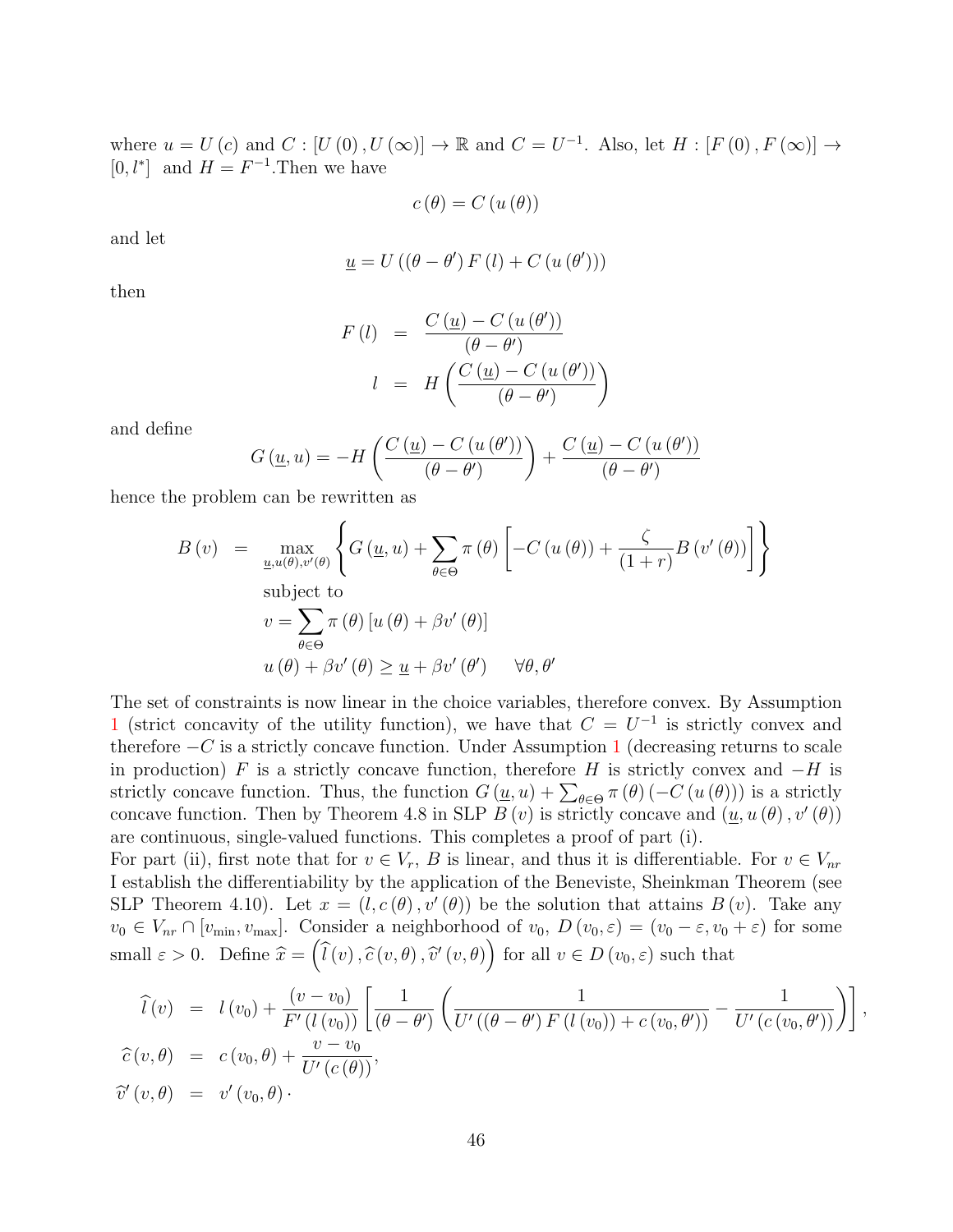Denote to economize on notation that

$$
y(v_0) = (\theta - \theta') F(l(v_0)) + c(v_0, \theta')
$$

and note it satisfies the promise keeping constraint, i.e. for all  $v \in D(v_0, \varepsilon)$ 

$$
v = \sum_{\theta \in \Theta} \pi(\theta) [u(\widehat{c}(v,\theta)) + \beta \zeta \widehat{v}'(v,\theta)]
$$
  
= 
$$
\sum_{\theta \in \Theta} \pi(\theta) [u(c(v_0,\theta) + \frac{v - v_0}{U'(c(\theta))}) + \beta \zeta v'(v_0,\theta)]
$$
  
= 
$$
\sum_{\theta \in \Theta} \pi(\theta) [u(c(v_0,\theta)) + \beta \zeta v'(v_0,\theta)] + (v - v_0)
$$

hence

$$
v_0 = [u (c (v_0, \theta)) + \beta \zeta v' (v_0, \theta)].
$$

Moreover,  $\hat{x}$  satisfies the incentive-compatibility constraints  $\forall \theta > \theta'$ . To see that start with the constraint at  $v_{\text{tot}}$  adding  $(v_{\text{tot}} - v_{\text{tot}})$  both sides the constraint at  $v_0$ , adding  $(v - v_0)$  both sides

$$
U(c(v_0, \theta)) + (v - v_0) + \beta \zeta v'(v_0, \theta) = U((\theta - \theta') F(l(v_0)) + c(v_0, \theta)) + (v - v_0) + \beta \zeta v'(v_0, \theta)
$$

thus the first two terms of the right hand side can be rearranged into

$$
U\left((\theta-\theta')\,F\left(l\left(v_0\right)+\frac{\left(v-v_0\right)}{F'\left(l\left(v_0\right)\right)}\left(\frac{1}{\left(\theta-\theta'\right)}\left(\frac{1}{U'\left(y\left(v_0\right)\right)}-\frac{1}{U'\left(c\left(v_0,\theta'\right)\right)}\right)\right)\right)+c\left(v_0,\theta\right)+\frac{v-v_0}{U'\left(c\left(v_0,\theta'\right)\right)}\right)
$$

and analogously the first two terms of the left hand side into

$$
U\left(c\left(v_0,\theta\right)+\frac{v-v_0}{U'\left(c\left(v_0,\theta'\right)\right)}\right)+\beta\zeta v'\left(v_0,\theta\right)
$$

then using definitions of  $\hat{l}(v), \hat{c}(v, \theta)$  and  $\hat{v}'(v, \theta)$  and equalizing both sides I arrive at

$$
U(\widehat{c}(v,\theta)) + \beta \widehat{v}'(v,\theta) = U((\theta - \theta')F(\widehat{l}(v)) + \widehat{c}(v,\theta')) + \beta \zeta \widehat{v}'(v,\theta').
$$

Next, define a function  $\underline{B}: D(v_0, \varepsilon) \to \mathbb{R}$  as

$$
\underline{B}(v) = -\widehat{l}(v) + \sum_{\theta \in \Theta} \pi(\theta) \left[ \theta F\left(\widehat{l}(v)\right) - \widehat{c}(v,\theta) + \frac{\zeta}{(1+r)} B\left(\widehat{v}'(v,\theta)\right) \right]
$$

note that for  $v = v_0$  it is  $\underline{B}(v_0) = B(v_0)$ , since  $\hat{l}(v_0) = l(v_0)$  and  $\hat{c}(v_0, \theta) = c(v, \theta)$ . Moreover by the fact that  $x = (l, c(\theta), v'(\theta))$  is the solution that attains  $B(v)$  and  $\hat{x} = (\hat{i}, \hat{c}, \hat{c}, \hat{c}, \hat{c})$  $(\widehat{l}(v), \widehat{c}(v, \theta), \widehat{v}'(v, \theta))$  is feasible and incentive compatible for all  $v \in D(v_0, \varepsilon)$  I arrive at

$$
\underline{B}(v) \le B(v) \quad \forall v \in D(v_0, \varepsilon)
$$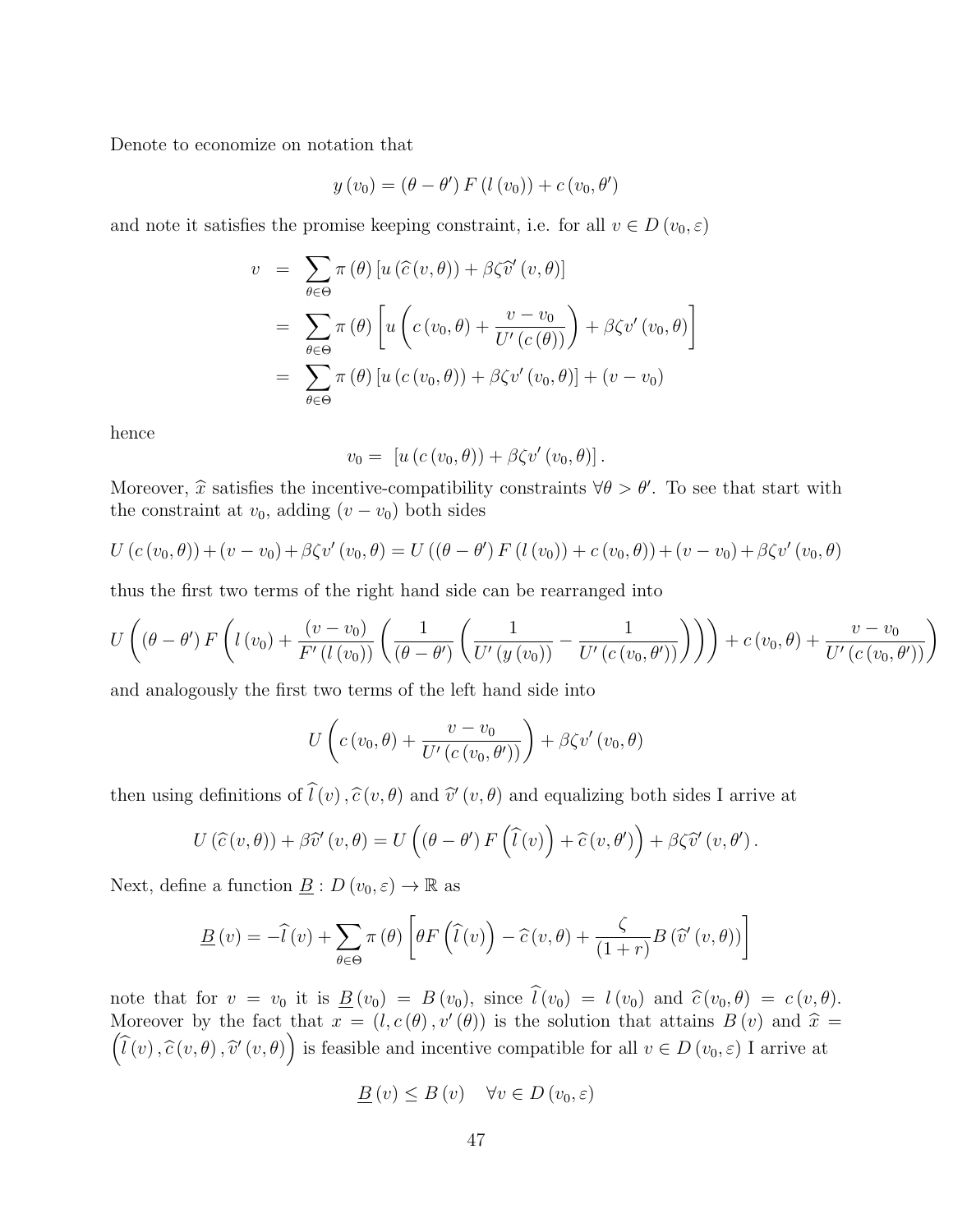and  $B'(v_0) = \underline{B}'(v)|_{v_0}$ , where

$$
\underline{B}'(v)|_{v_0} = \frac{\sum_{\theta \in \Theta} \pi(\theta) \theta F(l(v_0)) - 1}{F'(l(v_0))} \left[ \frac{1}{(\theta - \theta')} \left( \frac{1}{U'(y(v_0))} - \frac{1}{U'(c(v_0, \theta'))} \right) \right]
$$

$$
-\sum_{\theta \in \Theta} \frac{\pi(\theta)}{U'(c(v_0, \theta))}
$$

which completes the proof.  $\blacksquare$ 

The value function  $B(v)$  is differentiable and under Assumption [2](#page-18-0) it is strictly concave. In order to simplify notation let  $c_i = c(v, \theta_i)$  and  $v_i = v'(v, \theta_i)$  for  $i = L, H$  for every  $s \in S$ . Moreover let  $\lambda_{IC}(v)$  and  $\lambda_{PKC}(v)$  be the Lagrange multipliers on respectively incentivecompatibility and promise keeping constraints. I skip the dependence contract policy functions and multipliers on the continuation utilities  $v$  and types  $s$  to simplify the notation. Then, the necessary and sufficient conditions for the interior solution are:

<span id="page-47-1"></span>
$$
l : F'(l) \sum_{i \in L, H} \pi_i \theta_i - 1 - \lambda_{IC} (\theta_H - \theta_L) F'(l) U' ((\theta_H - \theta_L) F(l) + c_L) = 0 \quad (17)
$$

$$
c_L : -\pi_L - \lambda_{PKC}\pi_L U'(c_L) - \lambda_{IC} U'((\theta_H - \theta_L) F(l) + c_L) = 0
$$
\n(18)

$$
c_H : -\pi_H - \lambda_{PKC}\pi_H U'(c_H) + \lambda_{IC} U'(c_H) = 0
$$
\n
$$
c_H : \pi_L - \mathcal{P}'(c_H) \longrightarrow \mathcal{P}'(c_H) \longrightarrow 0
$$
\n
$$
(19)
$$

$$
v'_{L} : \frac{\pi_L}{(1+r)} B'(v'_{L}) - \lambda_{PKC} \beta \pi_L - \lambda_{IC} \beta = 0
$$
\n(20)

$$
v_H' \quad : \quad \frac{\pi_H}{(1+r)} B'(v_H') - \lambda_{PKC} \beta \pi_H + \lambda_{IC} \beta = 0 \tag{21}
$$

and the envelope condition is

<span id="page-47-2"></span>
$$
B'(v) = \lambda_{PKC} \tag{22}
$$

which after rearranging together with the promise keeping constraint and incentive compatibility constraint constitute the following set of equations determining allocation  ${c_L, c_H, v_L, v_H, l}$ 

<span id="page-47-0"></span>
$$
v - \pi_H \left[ U \left( c_H \right) + \beta \zeta v_H' \right] - \pi_L \left[ U \left( c_L \right) + \beta \zeta v_L' \right] = 0 \tag{23}
$$

$$
U\left(c_H\right) + \beta\zeta v_H' - \left[U\left(\left(\theta_H - \theta_L\right)F\left(l\right) + c_L\right) + \beta\zeta v_L'\right] = 0 \tag{24}
$$

$$
-\pi_L - U'(c_L) \left[ B'(v) \pi_L + \lambda_{IC} \frac{U'((\theta_H - \theta_L) F(l) + c_L)}{U'(c_L)} \right] = 0 \tag{25}
$$

$$
-\pi_H - U'(c_H) \left[ B'(v) \pi_H - \lambda_{IC} \right] = 0 \tag{26}
$$

$$
\mathbb{E}\left[\theta\right]F'(l) - 1 - \lambda_{IC}\left(\theta_H - \theta_L\right)F'(l)U'\left((\theta_H - \theta_L)F(l) + c_L\right) = 0 \tag{27}
$$

where

$$
\lambda_{IC} = \frac{\pi_H \pi_L}{\beta (1+r)} \left( B'(v'_L) - B'(v'_H) \right) \tag{28}
$$

Proof of Proposition [1.](#page-23-0) I start with establishing that incentive compatibility constraint must bind at the optimal solution. Rewrite the problem [\(14\)](#page-43-1) using the feasibility constraint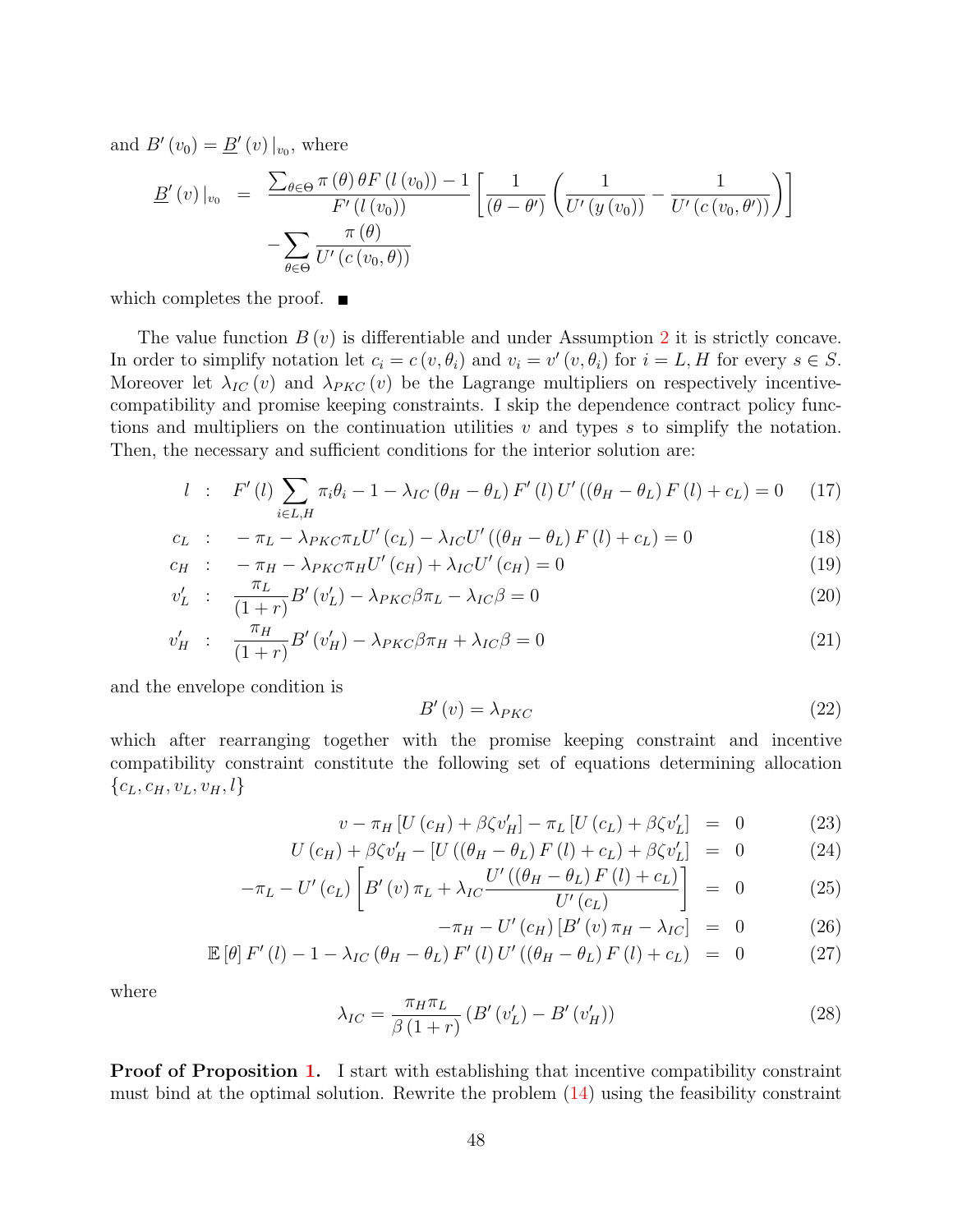$\theta_n F(l) - m_n = c_n$  for  $n = L, H$  to replace consumption with payments

$$
B(v) = \max_{l,m(\theta),v'(\theta)} \left\{ -l + \sum_{i=L,H} \pi_i \left[ m_i + \frac{\zeta}{(1+r)} B(v'_i) \right] \right\}
$$
(29)  
subject to  

$$
v = \sum_{i=L,H} \pi_i \left[ U(\theta_i F(l) - m_i) + \beta \zeta v'_i \right]
$$

$$
U(\theta_H F(l) - m_H) + \beta \zeta v'_H \ge U(\theta_H F(l) - m_L) + \beta \zeta v'_L \quad \forall \theta, \theta'
$$

and suppose the incentive constraint is not binding at the solution  $\{l, m(\theta), v'(\theta)\}\)$ , i.e.

<span id="page-48-0"></span>
$$
U\left(\theta_{H}F\left(l\right)-m_{H}\right)+\beta\zeta v'_{H} > U\left(\theta_{H}F\left(l\right)-m_{L}\right)+\beta\zeta v'_{L} \tag{30}
$$

By the Lemma [2,](#page-22-3)  $m(\theta_H) \ge m(\theta_L)$  and  $v'(\theta_H) \ge v'(\theta_L)$ , thus it has to be that  $v'_H(v) > v'_L(v)$ . Consider now the following variation

$$
\widehat{v}'_H(v) = v'_H(v) - \varepsilon
$$

where  $\varepsilon$  is large enough to that [\(30\)](#page-48-0) holds with equality. Now, let

$$
\widehat{v}'_L(v) = v'_L(v) + \frac{\pi_H \varepsilon}{\pi_L}
$$

then

$$
\sum_{i=L,H} \pi_i \hat{v}'_i(v) = \pi_H \left( v'_H(v) - \varepsilon \right) + \pi_L \left( v'_L(v) + \frac{\pi_H \varepsilon}{\pi_L} \right) = \sum_{i=L,H} \pi_i v'_i(v)
$$

thus the variation satisfies the promise keeping constraint and is a mean preserving decrease in spread of the continuation values. Under Assumption [2,](#page-18-0) the value function  $B(v)$  is strictly concave, hence  $\sum_{i=L,H} \pi_i B(\hat{v}_i') > \sum_{i=L,H} \pi_i B(v_i')$  and hence  $B(v)$  increases contradicting<br>the optimality. Hence, incentive constraint is binding at the solution to the problem 14 the optimality. Hence, incentive constraint is binding at the solution to the problem [14.](#page-43-1) Given Lemma [2](#page-22-3) there are 4 possible cases: (1)  $v'_H > v'_L, m_H > m_L$ , (2)  $v'_H = v'_L, m_H > m_L$ , (3)  $v'_H > v'_L, m_H = m_L$ , (4)  $v'_H = v'_L, m_H = m_L$ . First note that case (2) violates the incentive compatibility constraint. Consider case (4) and note whenever  $m_H = m_L$  then  $c_H > c_L$ . Collapse first order conditions with respect to  $v'_L$  and  $v'_H$  into

$$
\frac{\beta(1+r)}{\pi_H \pi_L} \lambda_{IC} = (B'(v'_L) - B'(v'_H))
$$

then since  $v'_H = v'_L$ , if only solution is interior, it has to be that  $\lambda_{IC} = 0$ , which implies from collapsed  $(26)$  and  $(25)$ 

$$
\frac{1}{U'(c_L)} = \frac{1}{U'(c_H)}
$$

hence  $c_L = c_H$ , a contradiction. Finally, consider case (3). Consider the following deviation

$$
\widehat{v}'_H(v) = v'_H(v) - \frac{\varepsilon}{\beta \zeta}, \qquad \widehat{v}'_L(v) = v'_L(v)
$$

$$
\widehat{m}_H(v) = m_H(v) + \frac{\varepsilon}{U'(c_H)}, \qquad \widehat{m}_L(v) = m_L(v)
$$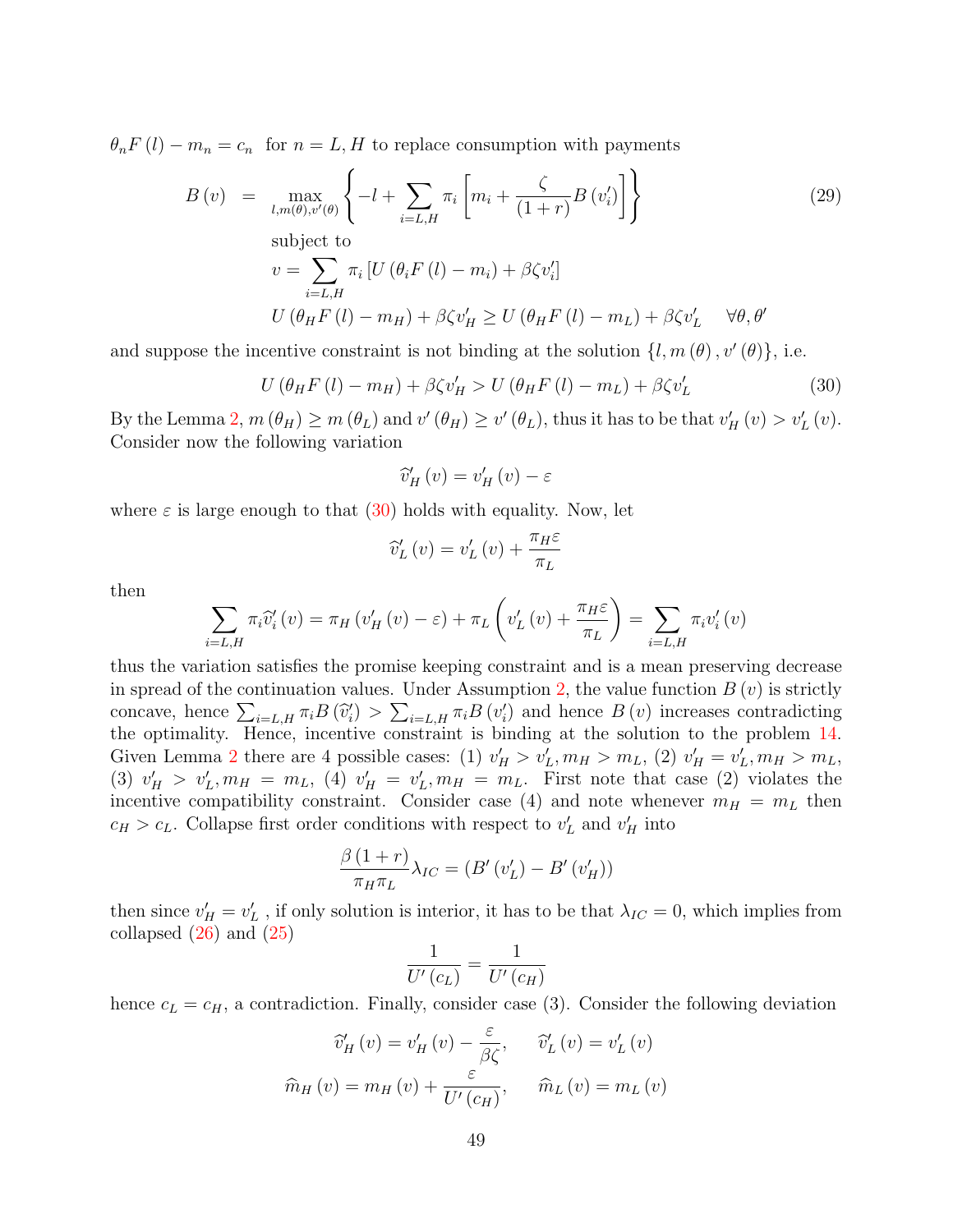which satisfies the promise keeping constraint and is incentive compatible. By strict concavity of the value function  $B(v)$  there is  $\sum_{i=L,H} \pi_i B(\hat{v}_i^{\prime}) > \sum_{i=L,H} \pi_i B(v_i^{\prime})$  and also we have  $\hat{m}_H(v) > m_H(v)$  implying together that  $B(v)$  increases, contradicting optimality. Therefore under the optimal contract it has to be that  $v'_H > v'_L, m_H > m_L$ . Now, use again a collapsed conditions [\(20\)](#page-47-1) and [\(21\)](#page-47-1) together with the fact that  $v'_H > v'_L$  to conclude that for any interior solution it has to be that  $\lambda_{IC}(v) > 0$ . Use modified conditions [\(18\)](#page-47-1) and [\(19\)](#page-47-1) respectively

$$
\lambda_{PKC} = -\frac{1}{U'(c_L)} - \lambda_{IC} \frac{U'((\theta_H - \theta_L) F(l) + c_L)}{\pi_L U'(c_L)} < -\frac{1}{U'(c_L)} - \frac{\lambda_{IC}}{\pi_L} < -\frac{1}{U'(c_L)}
$$

$$
\lambda_{PKC} = -\frac{1}{U'(c_H)} + \frac{\lambda_{IC}}{\pi_H} > -\frac{1}{U'(c_H)}
$$

where the first inequality in the firs line comes from the fact that for any interior solution  $l > 0$  (see proof of part (ii)) and the second inequality is implied by  $\lambda_{IC}(v) > 0$ . Analogously the inequality in the second line is implied by  $\lambda_{IC}(v) > 0$ . Therefore combining the two conditions

$$
\frac{1}{U'(c_H(v))} > -\lambda_{PKC}(v) > \frac{1}{U'(c_L(v))}
$$

strict concavity of  $B(v)$  implies  $\lambda_{PKC}(v) < 0$  thus I obtain  $c_H > c_L$ . This completes a proof of part (i). For part (ii) consider a problem of finding a minimum value of the continuation utility  $v^*$  such that the statically efficient lending  $l^*$  is both incentive compatible and feasible. The value  $v^*$  is a solution to the problem where the right hand side of the participation constraint is an objective function and the incentive and feasibility are the constraints, i.e.

$$
v^* \equiv \min_{c_H, c_L, m_H, m_L, v_H, v_L} \{ \pi_H \left[ U\left( c_H \right) + \zeta \beta v_H \right] + \pi_L \left[ U\left( c_L \right) + \zeta \beta v_L \right] \}
$$
\nsubject to\n
$$
U\left( c_H \right) + \beta \zeta v_H \ge U\left( \left( \theta_H - \theta_L \right) F\left( l^* \right) + c_L \right) + \beta \zeta v_L
$$
\n
$$
c_H + m_H \le \theta_H F\left( l^* \right)
$$
\n
$$
c_L + m_L \le \theta_L F\left( l^* \right)
$$
\n
$$
v_H \ge v^*, v_L \ge v^*
$$

and using the feasibility one can rule out the  $c_H$ ,  $c_L$  from the problem and rewrite the objective as

$$
\pi_H U \left( \theta_H F \left( l^* \right) - m_H \right) + \pi_L U \left( \theta_L F \left( l^* \right) - m_L \right) + \zeta \beta \left[ \pi_H \left( v_H - v_L \right) + v_L \right]
$$

further using binding incentive compatibility constraint objective is reduced to the problem

$$
v^* \equiv \min_{m_{H,}m_{L,}v_{L}} \pi_{L}U(\theta_{L}F(l^*) - m_{L}) + \pi_{H}U(\theta_{H}F(l^*) - m_{L}) + \zeta\beta v_{L}
$$
  

$$
v_{L} \geq v^*
$$

Note that necessary condition is  $v_L = v^*$  and  $v^*$  is a finite by Assumption [1](#page-16-0) which completes the argument that such point exists. Now I argue that for any  $v < v^*$  it has to be that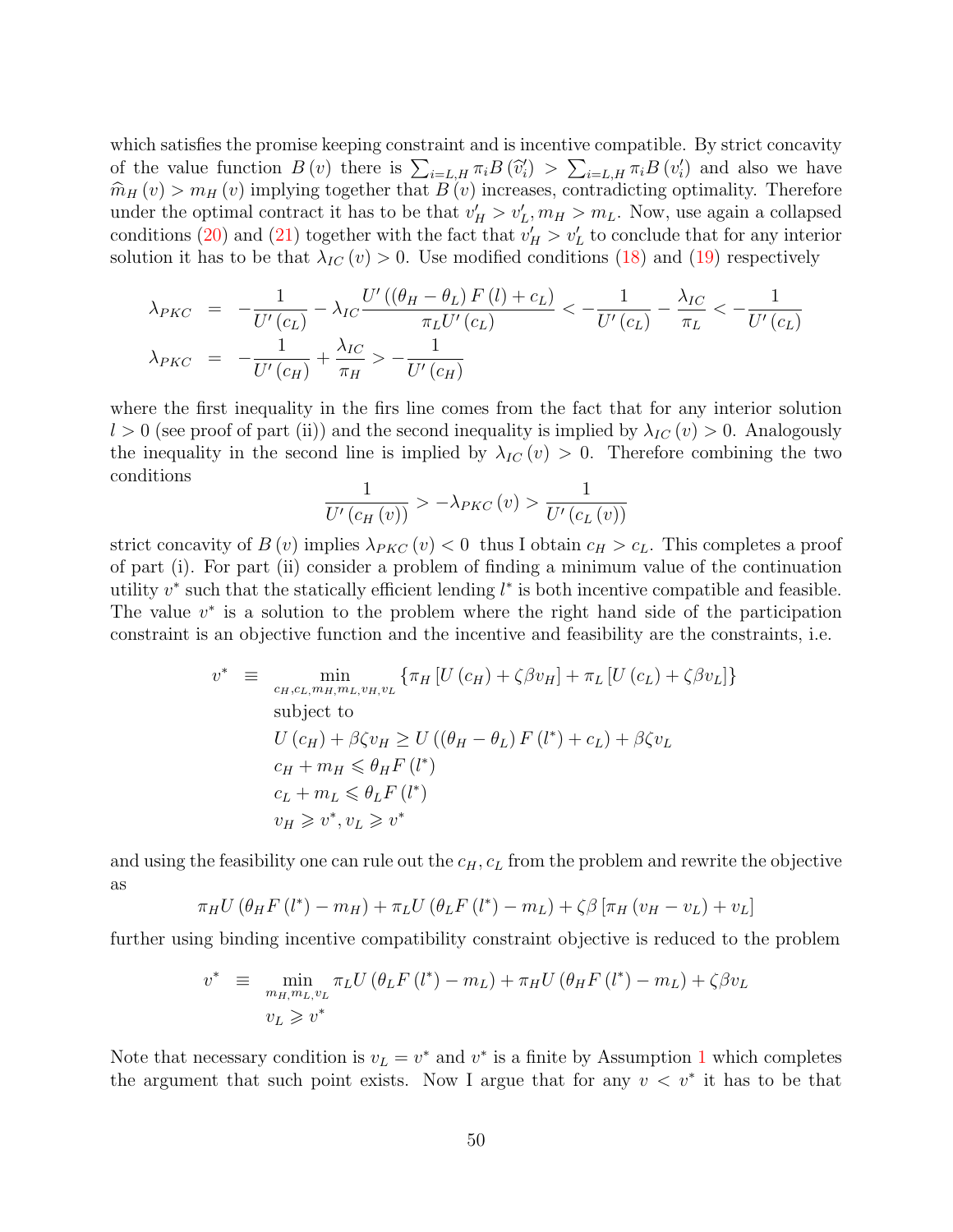$l < l^*$ . Suppose now for contradiction that there exists  $v \in [v_{\min}, v^*]$  such  $l = l^*$ . Then l is determined by

<span id="page-50-0"></span>
$$
\sum_{i \in L, H} \pi_i \theta_i F'(l) - 1 = 0 \tag{31}
$$

rewriting the first order condition  $(17)$  using  $(31)$  we obtain

$$
0 = \lambda_{IC} U' \left( (\theta_H - \theta_L) \, F \left( F'^{(-1)} \left( \frac{1}{\sum_{i \in L, H} \pi_i \theta_i} \right) \right) + c_L \right)
$$

since for any finite  $c<sub>L</sub>$  is the equation above can not hold. By the fact that the solution is interior and incentive compatibility constraint is binding there is  $\lambda_{IC} > 0$ . Thus it has to be that  $l < l^*$ .

**Proof of Proposition [2.](#page-26-1)** The most convenient way to prove this result is with the use of the sequential formulation of the problem

<span id="page-50-1"></span>
$$
J(v_0) = \max_{\mathbf{x}} \sum_{t=j}^{\infty} \sum_{\theta^t} \left(\frac{\zeta}{1+r}\right)^{t-j} \Pr\left(\theta^t\right) \left[m\left(\theta^t\right) - l\left(\theta^{t-1}\right)\right]
$$
\nsubject to

\n
$$
c\left(\theta^t\right) + m\left(\theta^t\right) \leq \theta_n^{1-\gamma} F\left(l\left(\theta^{t-1}\right)\right) \qquad \forall t \geq j, \forall \theta^{t-1} \in \Theta^{t-1}, n = L, H
$$
\n
$$
\sum_{t=j}^{\infty} \sum_{\theta^t} (\beta \zeta)^t \Pr\left(\theta^t\right) U\left(c\left(\theta^t\right)\right) \geq v_0
$$
\n
$$
U\left(c\left(\theta^t\right)\right) + \beta \zeta v\left(\theta^t\right) \geq U\left(\left((\theta_H)^{1-\gamma} - (\lambda \theta_L)^{1-\gamma}\right) F\left(l\left(\theta^{t-1}\right)\right) + c\left(\theta^{t-1}, \theta_L\right)\right) + \beta \zeta v\left(\theta^{t-1}, \theta_L\right), \forall \theta^{t-1}
$$
\nwhere

\n
$$
v_0 \text{ given.}
$$
\n(32)

where

$$
v(\theta^{t}) = \sum_{i=1}^{\infty} \sum_{\theta^{t+i}} (\beta \zeta)^{i-1} \Pr(\theta^{t+i} | \theta^{t}) U(c_t(\theta^{t+i}))
$$

Let  $x^* = \{c^*(\theta^t), m^*(\theta^t), l^*(\theta^{t-1})\}$  be the solution of the problem [\(32\)](#page-50-1). The policy functions are the functions of a history of shocks, i.e.  $c^* : \Theta^t \to \mathbb{R}_+, m^* : \Theta^t \to \mathbb{R}$  and  $l^* : \Theta^{t-1} \to \mathbb{R}_+$ , where  $\Theta = {\theta_L, \theta_H}$ . Consider any  $\lambda > 0$ , so that  $\Theta = {\lambda \theta_L, \lambda \theta_H}$  then under Assumption [3](#page-26-0)

$$
\lambda \theta_H = \lambda \left( \overline{\theta} + \frac{\sigma}{\pi_H} \right)^{\frac{1}{1-\gamma}}, \quad \lambda \theta_L = \lambda \left( \overline{\theta} - \frac{\sigma}{\pi_L} \right)^{\frac{1}{1-\gamma}}
$$

and thus

 $($ 

$$
\lambda \theta_H \right)^{1-\gamma} = \lambda^{1-\gamma} \overline{\theta} \left( 1 + \frac{\sigma}{\pi_H} \right), \quad (\lambda \theta_L)^{1-\gamma} = \lambda^{1-\gamma} \overline{\theta} \left( 1 - \frac{\sigma}{\pi_L} \right)
$$

therefore

$$
\mathbb{E}\left[\left(\lambda\theta\right)^{1-\gamma}\right] = \lambda^{1-\gamma}\overline{\theta}, \quad \text{Std}\left(\left(\lambda\theta\right)^{1-\gamma}\right) = \frac{\sigma}{\sqrt{\pi_L \pi_H}}
$$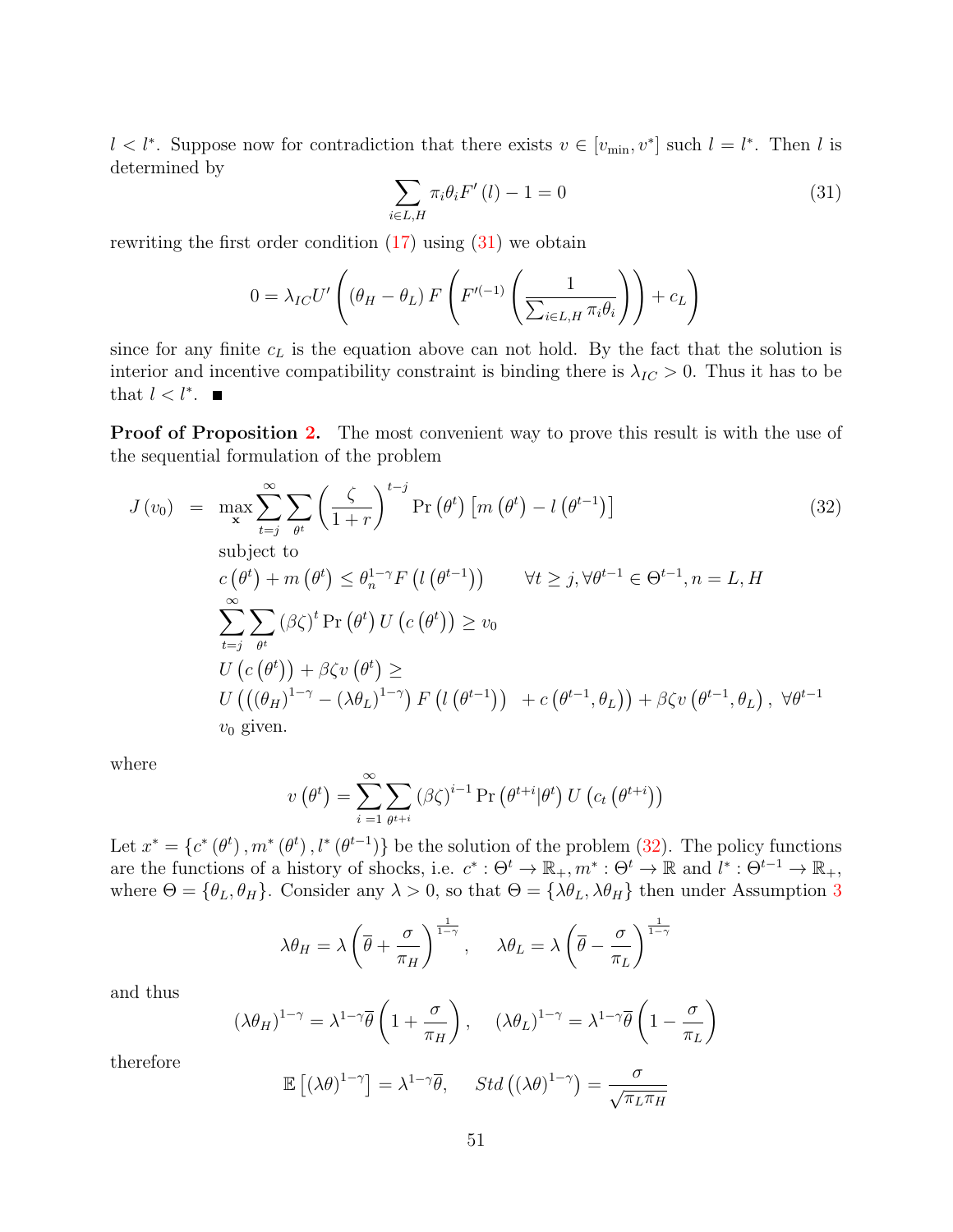so that expected return on project increases by  $\lambda^{1-\gamma}$  and the standard deviation remains unchanged. Immediately, we have  $\lambda \theta^t = {\lambda \theta_j, ..., \lambda \theta_t}$ . Under Assumption [1](#page-16-0) output of the firm is  $F(l(\theta^{t-1})) = [l(\theta^{t-1})]^{\gamma} \Omega(r, w)$  where  $\Omega(r, w)$  is a function of prices and exogenous parameters of the model only. Note that  $Pr(\lambda \theta^t) = Pr(\theta^t)$  since probabilities of the particular history remain unchanged. Then, the contracting problem becomes

<span id="page-51-0"></span>
$$
\hat{J}(\hat{v}_0) = \max_{\mathbf{x}} \sum_{t=j}^{\infty} \sum_{\theta^t} \left(\frac{\zeta}{1+r}\right)^{t-j} \Pr\left(\theta^t\right) m\left(\lambda \theta^t\right) - l\left(\lambda \theta^{t-1}\right)
$$
\nsubject to\n
$$
c\left(\lambda \theta^t\right) + m\left(\lambda \theta^t\right) \leq \left(\lambda \theta_n\right)^{1-\gamma} \left(l\left(\lambda \theta^{t-1}\right)\right)^{\gamma} \Omega\left(r, w\right) \quad \forall t \geq j, \forall \theta^{t-1} \in \Theta^{t-1}, n = L, H
$$
\n
$$
\sum_{t=j}^{\infty} \sum_{\theta^t} \left(\beta \zeta\right)^t \Pr\left(\theta^t\right) U\left(c\left(\lambda \theta^t\right)\right) \geq \hat{v}_0
$$
\n
$$
U\left(c\left(\lambda \theta^t\right)\right) + \beta \zeta v\left(\lambda \theta^t\right) \geq U\left(\left((\lambda \theta_H)^{1-\gamma} - (\lambda \theta_L)^{1-\gamma}\right) \left(l\left(\lambda \theta^{t-1}\right)\right)^{\gamma} \Omega\left(r, w\right) + c\left(\lambda \theta^{t-1}, \lambda \theta_L\right)\right) + \beta \zeta v\left(\lambda \theta^{t-1}, \lambda \theta_L\right)
$$
\n
$$
\hat{v}_0 \text{ given.}
$$
\n(33)

where  $\widehat{v}_0$  is the initial promised utility pinned down by the free entry condition.

$$
v\left(\lambda\theta^{t}\right) = \sum_{i=1}^{\infty} \sum_{\theta^{t+i}} \left(\beta\zeta\right)^{i-1} \Pr\left(\theta^{t+i}|\theta^{t}\right) U\left(c_{t}\left(\lambda\theta^{t+i}\right)\right)
$$

Guess the solution to the problem [\(33\)](#page-51-0) has the form  $\hat{x} = \lambda x^* = {\lambda c^*(\theta^t), \lambda m^*(\theta^t), \lambda l^*(\theta^{t-1})}$ and the initial promised utility is  $\hat{v}_0 = \lambda^{1-\rho} v_0$ . In what follows I will show this policy is<br>fossible, satisfies the participation constraint and is incentive compatible. Next, I argue feasible, satisfies the participation constraint and is incentive compatible. Next, I argue it maximizes the value of the lender and that  $\hat{v}_0$  is consistent with zero profit condition. Feasibility requires  $\forall t \geq j, \forall \theta^{t-1} \in \Theta^{t-1}, n = L, H$ 

$$
\lambda c^* \left( \theta^t \right) + \lambda m^* \left( \theta^t \right) \leq \left( \lambda \theta_n \right)^{1-\gamma} \left( \lambda l^* \left( \theta^{t-1} \right) \right)^{\gamma} \Omega \left( r, w \right)
$$

which clearly holds. For the participation constraint

$$
\sum_{t=j}^{\infty} \sum_{\theta^t} (\beta \zeta)^t \Pr(\theta^t) U(\lambda c^* (\theta^t)) \geq \hat{v}_0
$$
  

$$
\sum_{t=j}^{\infty} \sum_{\theta^t} (\beta \zeta)^t \Pr(\theta^t) \lambda^{1-\rho} U(c^* (\theta^t)) \geq \lambda^{1-\rho} v_0
$$

where the second equation is due to the utility function form imposed in Assumption [3.](#page-26-0) Hence it is also satisfied. As for the incentive compatibility

$$
U\left(\lambda c^*\left(\theta^t\right)\right) + \beta \zeta v\left(\lambda \theta^t\right) \ge
$$
  
 
$$
U\left(\left((\lambda \theta_H)^{1-\gamma} - (\lambda \theta_L)^{1-\gamma}\right) \left(\lambda l^*\left(\theta^{t-1}\right)\right)^{\gamma} \Omega\left(r, w\right) + \lambda c^*\left(\theta^{t-1}, \theta_L\right)\right) + \beta \zeta v\left(\lambda \theta^{t-1}, \lambda \theta_L\right)
$$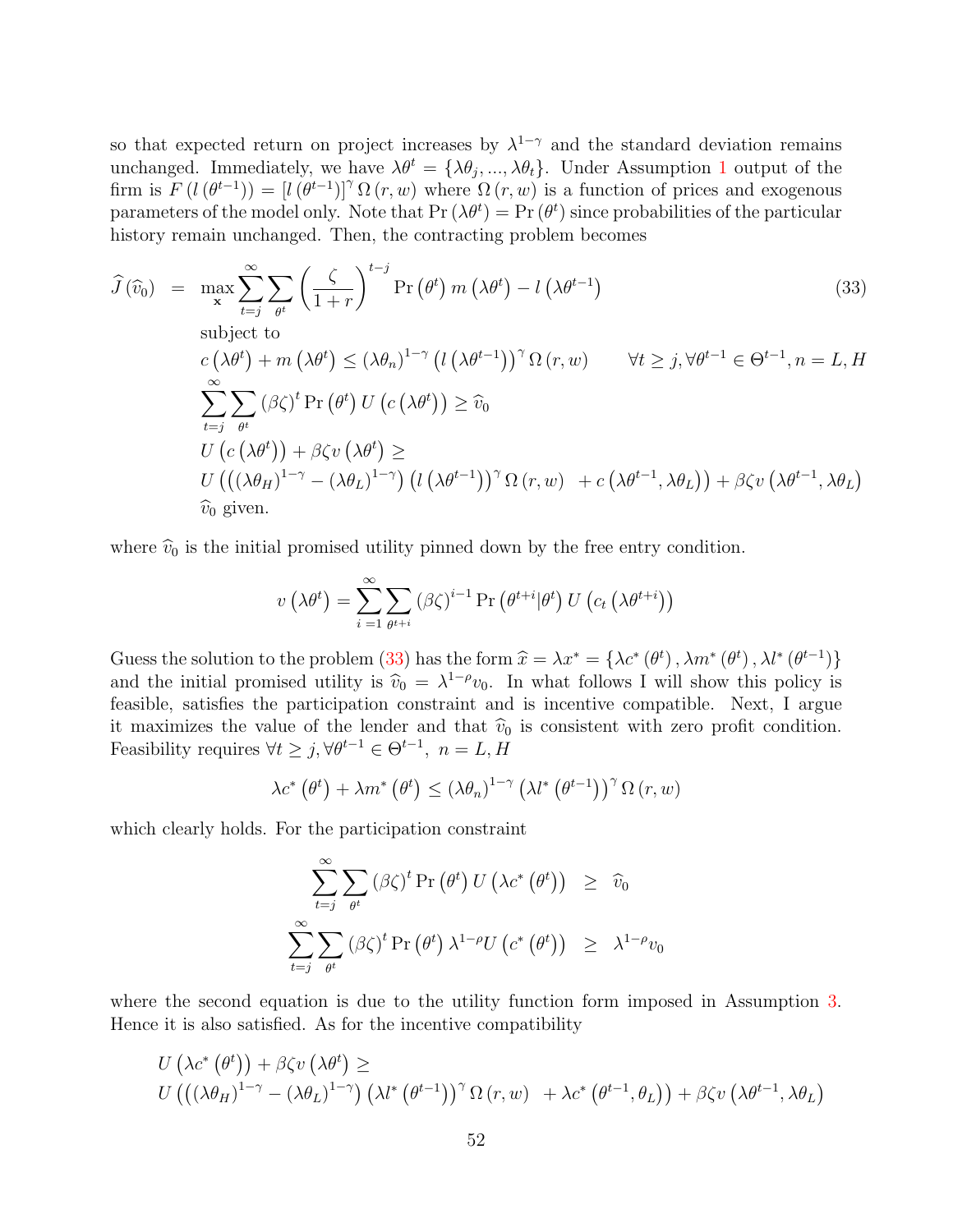which given the properties of the utility function allows to factor out the  $\lambda^{1-\rho}$  to get

$$
\lambda^{1-\rho}U\left(c^*\left(\theta^t\right)\right) + \lambda^{1-\rho}\beta\zeta v\left(\theta^t\right) \ge \lambda^{1-\rho}U\left(\left((\theta_H)^{1-\gamma} - (\theta_L)^{1-\gamma}\right)\left(l^*\left(\theta^{t-1}\right)\right)^{\gamma}\Omega\left(r,w\right) + c^*\left(\theta^{t-1},\theta_L\right)\right) + \lambda^{1-\rho}\beta\zeta v\left(\theta^{t-1},\theta_L\right)
$$

thus a proposed contract is incentive feasible. Thus, a contract policy  $\hat{x}$  is feasible, satisfies the participation constraint and is incentive compatible. Moreover, note that since  $x$  solves [\(32\)](#page-50-1) we have

$$
\hat{J}(\widehat{v}_0) = \max_{\mathbf{x}} \sum_{t=j}^{\infty} \sum_{\theta^t} \left( \frac{\zeta}{1+r} \right)^{t-j} \Pr(\theta^t) \left[ \lambda m^* (\theta^t) - \lambda l^* (\theta^{t-1}) \right]
$$

$$
= \lambda \max_{\mathbf{x}} \sum_{t=j}^{\infty} \sum_{\theta^t} \left( \frac{\zeta}{1+r} \right)^{t-j} \Pr(\theta^t) \left[ m^* (\theta^t) - l^* (\theta^{t-1}) \right]
$$

$$
= \lambda J(v_0)
$$

and thus

$$
\widehat{J}\left(\lambda^{1-\rho}v_0\right) = \lambda J\left(v_0\right) \tag{34}
$$

therefore a proposed contract policy maximizes the value of the financial intermediary. Moreover, it is follows that whenever  $J(v_0) = 0$  then  $\hat{J}(\hat{v}_0) = 0$ , hence  $\hat{v}_0$  is consistent with zero profit condition.  $\blacksquare$ 

**Proof of Corollary [1.](#page-26-2)** Consider any  $b > 1$  and suppose that  $\mathbb{E}\left[\widehat{\theta}^{1-\gamma}\right] = b\mathbb{E}\left[\theta^{1-\gamma}\right] = b\overline{\theta}$ , then under Assumption [3](#page-26-0) I have

$$
b\overline{\theta} = b\mathbb{E}\left[\theta^{1-\gamma}\right] = b\left(\pi_H\theta_H^{1-\gamma} + \pi_L\theta_L^{1-\gamma}\right) = \left(\pi_H\left(b^{\frac{1}{1-\gamma}}\theta_H\right)^{1-\gamma} + \pi_L\left(b^{\frac{1}{1-\gamma}}\theta_L\right)^{1-\gamma}\right)
$$

so it has to be

$$
\widehat{\theta}_H = b^{\frac{1}{1-\gamma}} \theta_H, \quad \widehat{\theta}_L = b^{\frac{1}{1-\gamma}} \theta_L
$$

then by Proposition [2](#page-26-1) the optimal amount of lending is  $l^*\left(\widehat{\theta}^{t-1}\right) = b^{\frac{1}{1-\gamma}}l\left(\theta^{t-1}\right)$  thus it increases in line with the expected demand as desired.

Sketch of proof of Proposition [3.](#page-27-1) The proof is conducted in three steps. In the first step I show that there exists a stationary distribution of firms over the space of continuation utilities which can be attained in a finite number of periods starting from any initial distribution. In the second step I show the stationary distribution is continuous in prices. Finally, I define a continuous mapping Φ and apply Shauder Fixed-Point Theorem implying the mapping has at least one fixed point (stationary recursive equilibrium).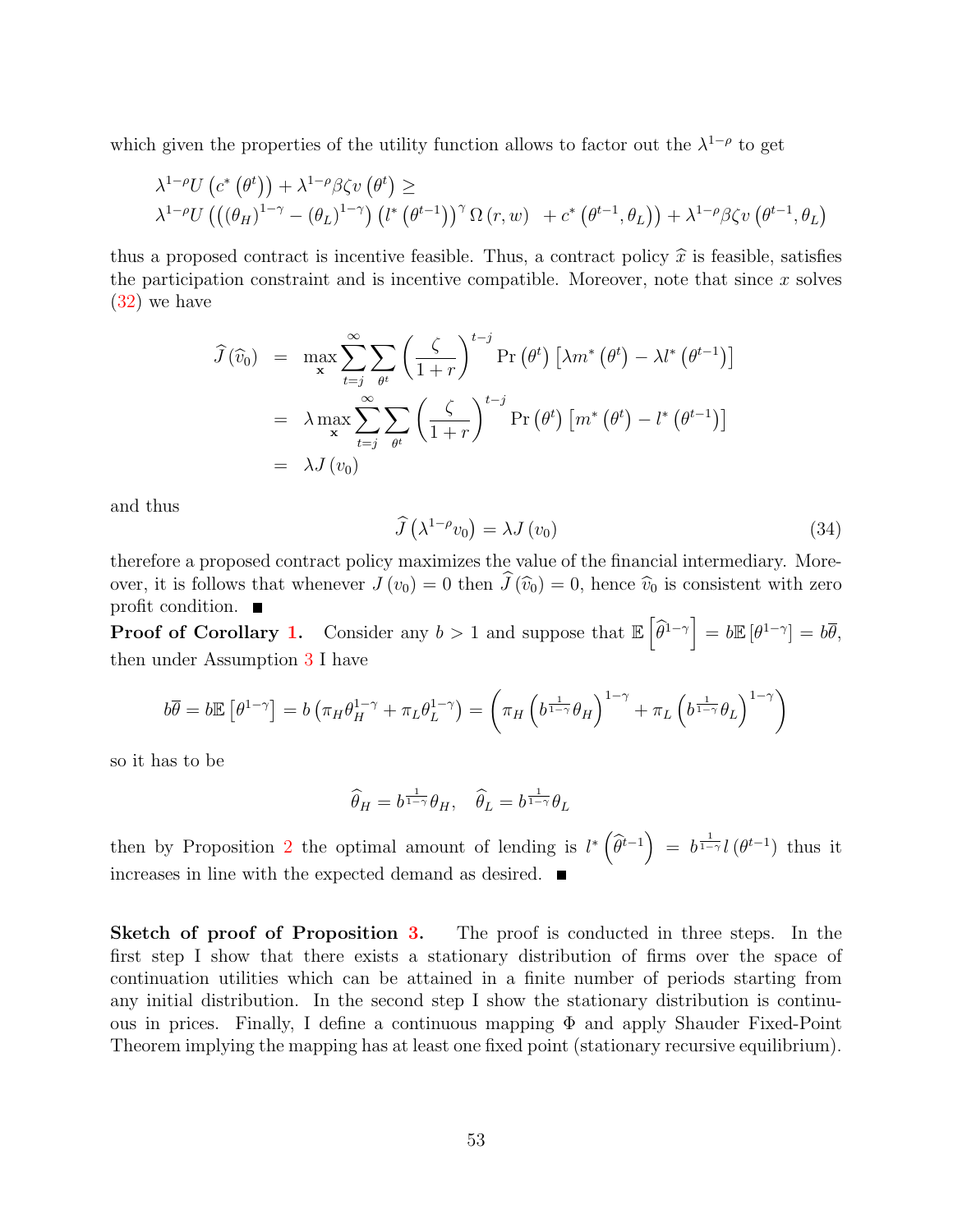Step(1) Stationary distribution of firms exists. To prove the existence of the stationary distribution of firms I show that conditions in Theorem 12.12 in SLP are satisfied. Define the transtion function  $Q(v_s, \mathcal{A}) : [v_{\min}, v_{\max}] \times \mathcal{B}([v_{\min}, v_{\max}]) \to \mathbb{R}$  as

$$
Q(v_s, \mathcal{A}) = \begin{cases} \zeta \sum_{\theta_s \in \Theta_s} \pi(\theta_s) \mathbb{I} \{ v'(v_s, \theta_s) \in \mathcal{A} \} \\ (1 - \zeta) \end{cases}
$$

Firstly, I have to argue that transition function is monotone and satisfies Feller property. A transition function is monotone if for any bounded, increasing function  $f$ , the function  $Tf$  is also increasing. Consider any  $v_s^1 > v_s^2$  and f increasing and note  $v'(v_s^1, \theta_s) > v'(v_s^2, \theta_s)$ , then

$$
\int f(x) Q(v_s^1, dx) > \int f(x) Q(v_s^2, dx)
$$

and hence  $Q(v_s^1, \cdot) > Q(v_s^2, \cdot)$  by Exercise 12.11 in SLP, establishing monotonicity. For Feller property, note by Lemma [3](#page-22-1) policy function  $v'(v_s, \theta_s)$  is continuous for all  $s \in S$  and therefore by Proposition 9.14 in SLP the transition function  $Q(v_s, A)$  satisfies Feller property. I am left to show that Assumption 12.1 in SLP is satisfied. I have to argue that there exists a mixing point  $v^* \in [v_{\min}, v_{\max}]$ , a natural number  $N \geq 1$  and  $\varepsilon > 0$ , such that  $Q^N(v_{\min}, [v_s, v_{\max}]) \geq \varepsilon$ and  $Q^N(v_{\text{max}}, [v_s, v_{\text{min}}]) \geq \varepsilon$ . Given the exogenous probability of exit firm faces every period we have

$$
Q(v_s, v_s^0) = (1 - \zeta) \text{ for all } v_s \in [v_{\min}, v_{\max}]
$$

which clearly implies  $v^* = v_s^0$  is a mixing point with  $N = 1$  end  $\varepsilon = (1 - \zeta)$ .

Step(2) Stationary distribution is continuous in prices. In this part of the proof I apply the Theorem 12.13 in SLP.

Step(3) There exists a fixed point (equilibrium). Use the labor, capital and goods market clearing conditions to define a mapping  $\Phi : \Omega \to \mathbb{R}^3$ , where

$$
\Phi(\omega) = \left[ \frac{\sum_{s \in S} \Gamma_s \int_V k_s(\omega) d\mu_s(\omega) - A(\omega)}{\sum_{s \in S} \Gamma_s \int_V n_s(\omega) d\mu_s(\omega) - h} \right]
$$

$$
\sum_{s \in S} \Gamma_s \int_V \pi(\theta_s) \left[ \theta_s^{1-\gamma} F(l_s(\omega)) \right] d\mu_s(v_s) - C^e(\omega) - C^w(\omega) - K(\omega) \right]
$$

Note prices r and w have to be greater than zero and without loss of generality I assume they are bounded above by some arbitrarily large number. Thus,  $\Omega$  compact and convex set. Then define a mapping

<span id="page-53-0"></span>
$$
T(\omega) = \arg \max_{\omega \in \Omega} - \|\Phi(\omega)\|^2 \tag{35}
$$

By arguments from Step 2 a solution to the problem [35](#page-53-0) is continuous in  $\omega$  and therefore a correspondence  $T(\omega)$  is also continuous. Applying the Shauder Fixed-Point threorem (see SLP Theorem 17.4) establishes the result.  $\blacksquare$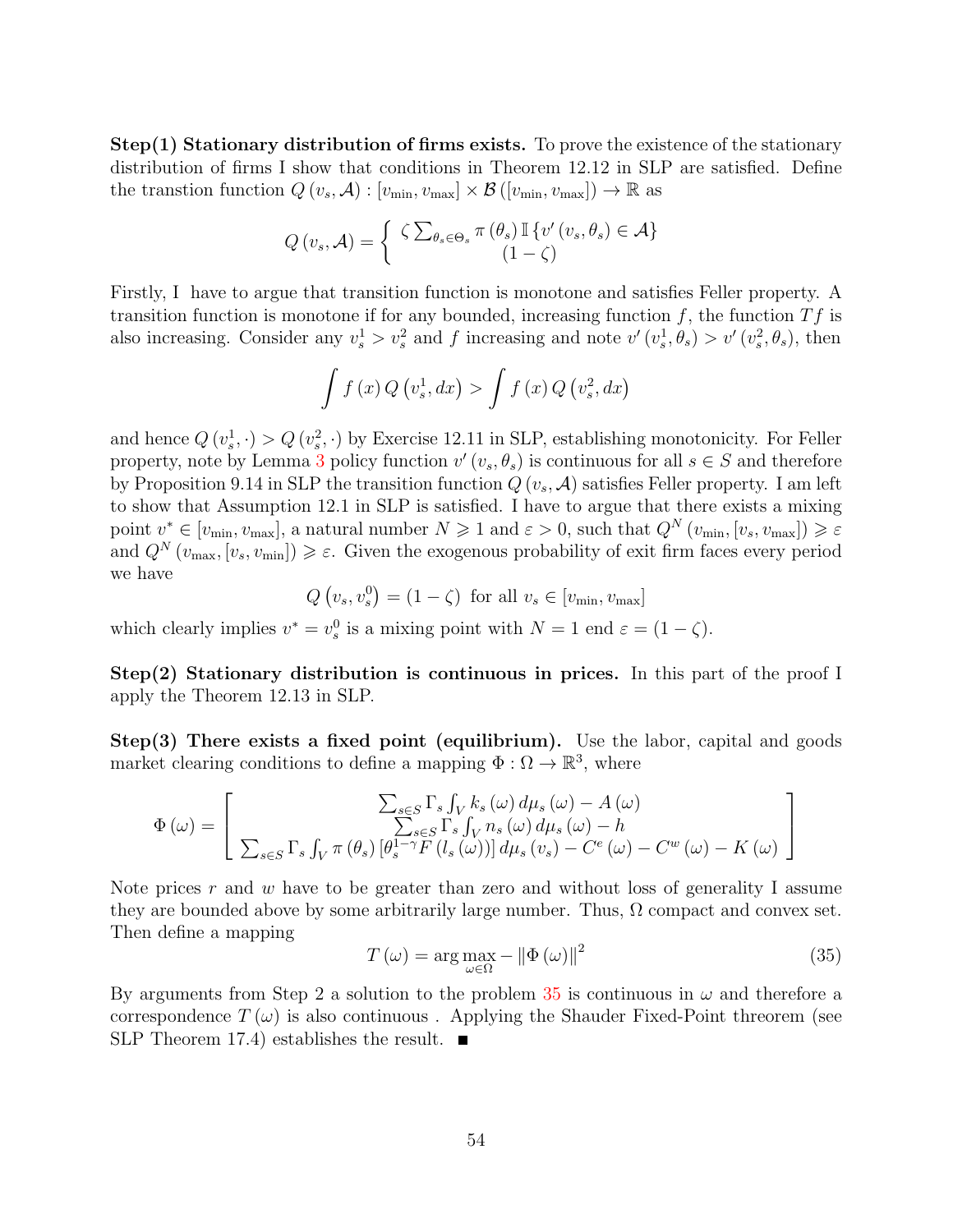# C Algorithms

This section presents numerical algorithms used to compute the individual contracting problem, stationary recursive equilibrium and then transitional dynamics. Let me start with the description of the individual contract solution.

<span id="page-54-1"></span>Algorithm 1 The algorithm consists of the following steps

- 1. Discretize space  $V = [v_{\min}, v_{\max}]$  using  $n_V$  points. I set  $n_V = 400$ .
- 2. For each  $i \in N_V = \{1, ..., n_V\}$  and each type  $s \in S$  guess the derivative of the contract value function  $B^{0}(v) = \{B_{s}^{\prime 0}(v_{i})\}_{i=1,..,n_{V},s \in S}$ .
- 3. Update the guess and obtain  $B^0(v)$  using the following procedure:
	- (a) Given the initial guess  $B^0(v)$  use the necessary and sufficient conditions [23](#page-47-0)-[27](#page-47-0) to solve for  $\{c(v_i, \theta_{sL}), c(v_i, \theta_{sH}), v'(v_i, \theta_{sL}), v'(v_i, \theta_{sH}), l(v_i)\}$  for each  $i = 1, ..., n_V$ ,  $s \in S$ . I use the nonlinear equation solver proposed by [Bouaricha and Schnabel](#page-58-11) [\(1994\)](#page-58-11). Also I use linear splines to approximate  $B^0(v)$  at any prosed  $v'(v_i, \theta_{sL})$ and  $v'(v_i, \theta_{sH})$  by the solver.
	- (b) Update the guess using collapsed conditions [21](#page-47-1) and [20](#page-47-1) and envelope condition [22](#page-47-2), i.e.

$$
B_{s}^{\prime 1}(v_{i}) = \frac{1}{\beta(1+r)} \left[ \pi_{L} B_{s}^{\prime 0}(v'(v_{i}, \theta_{sL})) + \pi_{H} B_{s}^{\prime 0}(v'(v_{i}, \theta_{sH})) \right] \quad \forall s \in S, \forall i \in N_{V}
$$

4. Compare  $B_1'(v)$  and  $B_0'(v)$  and compute distance  $d$ :

$$
d = \max_{i \in \{1, 2, \dots, n_V\}} |B'_{s1}(v_i) - B'_{s0}(v_i)|
$$

- 5. If  $d \leq \varepsilon_c$  then the stop. If  $d > \varepsilon_c$  then update the derivative of the value function  $B'_{0}(v) = B'_{1}(v)$  and go back to Step 3.
- 6. Back out the value function  $B(v)$  using the contract policy functions found in steps 3 and 4.

A recursive, stationary equilibrium can be computed by finding a pair of prices  $r$  and  $w$  that solve the pair of equations  $G_1(r, w) = 0$  and  $G_2(r, w) = 0$ . I use a nonlinear equation solver to find them. The function  $G_1$  corresponds to the labor market clearing  $N = h$ , while the function  $G_2$  corresponds to the market-clearing in the asset market  $K = A$ . In order to evaluate these function I use the following algorithm.

<span id="page-54-0"></span>Algorithm 2 The algorithm consists of the following steps:

1. Guess the initial price vector  $\{w_0, r_0\}$ .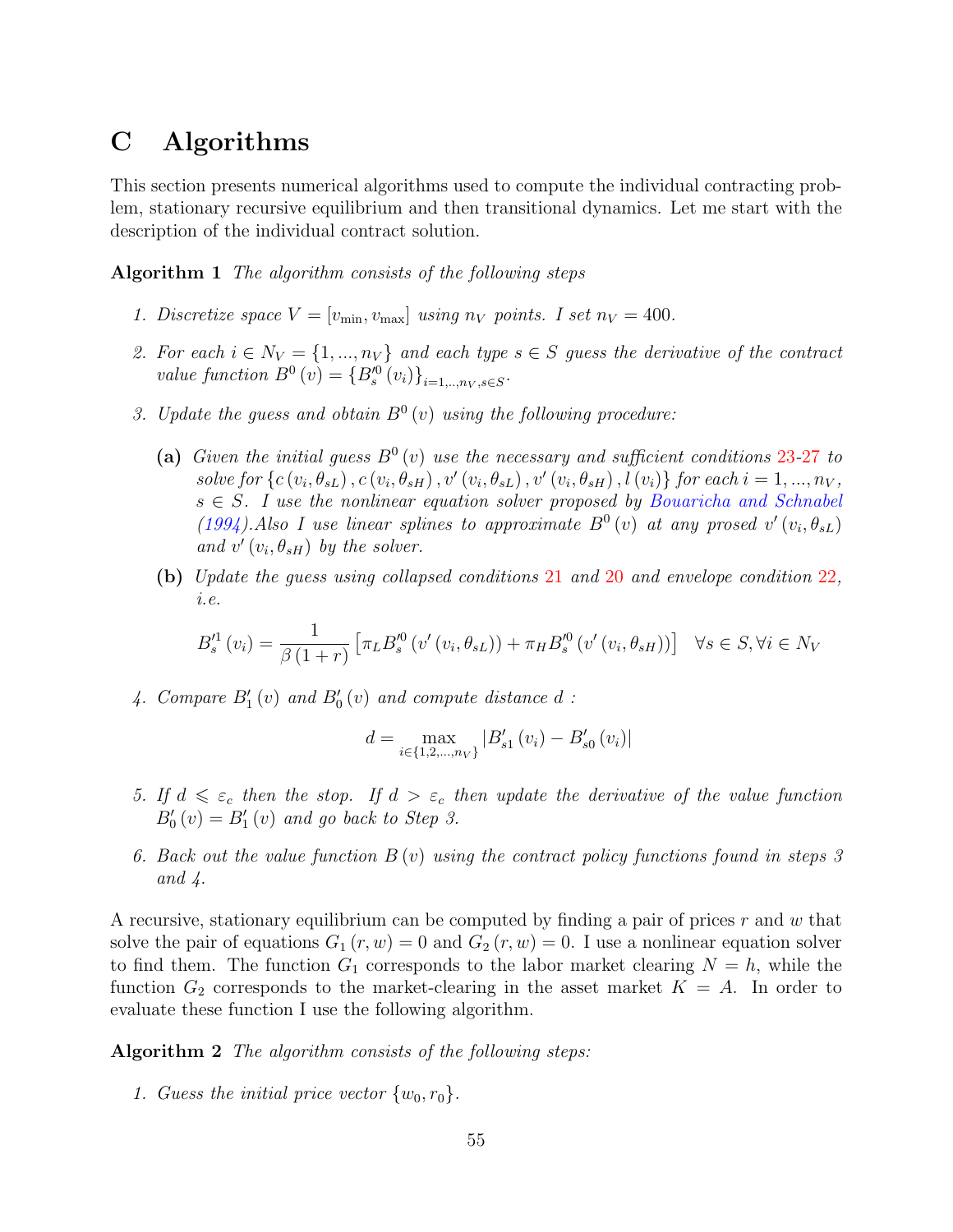- 2. Given the prices solve for the optimal contract policies  ${c(v_i, \theta_{sL}), c(v_i, \theta_{sH}), v'(v_i, \theta_{sL}), v'(v_i, \theta_{sH}), l(v_i)}$  for each  $i = 1, ..., n_V, s \in S$ , and value of the contract  $B_s(v_s)$  using Algorithm [1.](#page-54-1)
- 3. Given the value function obtained in Step 2, solve for the initial utility of entrepreneur using

$$
B_s\left(v_s^0\right) = 0
$$

- 4. Use Monte Carlo simulation to compute a stationary distribution of firms. Simulate a panel of firms (I use  $N = 1,000,000$ ) for a large number of periods T using decision rules and initial utility computed in Steps 2 and 3 until the distribution of firms converges to a stationary one. Specifically, use a (pseudo)random number generator to  $\emph{generate a sequence $\{\theta^j_t\}$}$  $\left\{ \int_{t}^{j} \right\}_{j=1}^{N}$  and  $\left\{ u_{t}^{j} \right\}_{t}$  $\left\{ \begin{array}{l} i \ l \end{array} \right\}_{i=1}^N$  for each  $t\,=\,0,...,T,$  where  $u^j_t$  are iid over time and firms and each  $u_t^j$  $t_t^j$  is uniformly distributed on  $[0,1]$  interval. Use these simulates sequences generate a simulated sequence of continuation utilities  $\{v_t^j\}$  $\left\{\frac{j}{t}\right\}_{t=0}^{T}$  for each  $j = 1, ..., N$ . In particular, use the following procedure
	- (a) Set  $v_0 = v_s^0$ , and age of the firm of type s to be  $a_s^j = 0$  and  $t = 0$ .
	- (b) If  $u_t^j \leqslant \zeta_t^j$  $t_t^j$  then firm survives and  $v_{t+1} = v'(v_t, \theta_{st})$  and  $a_s^j = t$ , otherwise the firm is replaced by a new one and  $v_{t+1} = v_0, a_s^j = 0$ .
	- (c) Increment t. Iterate on steps (a)-(b) until  $t = T$ .
- 5. Given a sequence of  $\{v_t^j\}$  $\left( \begin{smallmatrix} j \ t \end{smallmatrix} \right)_{t=0}^T$  compute policy functions using linear spline interpolation and contract policy functions solved on the grid in Step 2.
- 6. Compute aggregates defined in Section [3.6](#page-20-1) using the empirical distribution from the simulation at time T (check if the distribution converged).
- 7. Evaluate  $G_1(r, w)$  and  $G_2(r, w)$ , defined as follows

$$
G_1 (r, w) = N (r, w) - h (w)
$$
  
\n
$$
G_2 (r, w) = K (r, w) - (1/r) (L (r, w) - P (r, w))
$$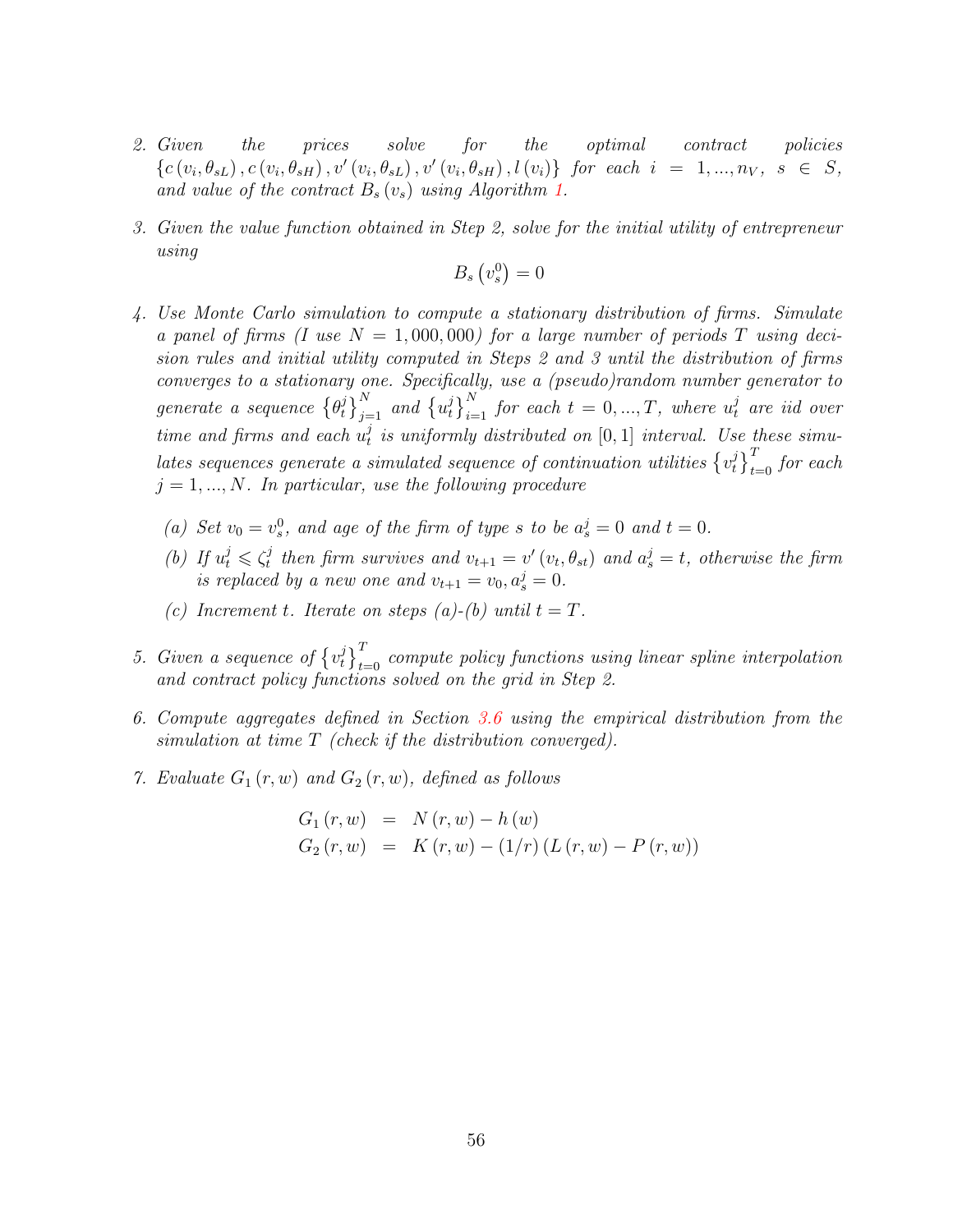I compute transitional dynamics in my main quantitative section using the following algorithm.

<span id="page-56-0"></span>Algorithm 3 The algorithm consists of the following steps:

- 1. Fix a transition length T, uncertainty shock vector  ${\lbrace \sigma_t \rbrace}_{t=1}^T$  and convergence criterion ε.
- 2. Solve for the initial stationary equilibrium using Algorithm [2](#page-54-0) Denote the initial distribution by  $\mu_0$ , initial prices clearing the market by  $\{w_0, r_0\}$ .
- 3. Solve for the final stationary equilibrium with prices  $\{w_T, r_0\}$ . Denote the final distribution by  $\mu_T$ .
- 4. Guess a sequence of aggregate labor stocks  $\left\{\widehat{H}_t\right\}_{t=1}^{T}$  $t=1$  of length T such that  $H_1 = H$  and  $\widehat{H}_T = H^{**}.$
- 5. Back out the vector of wages from household problem. Get from the final stationary equilibrium  $B_T(v)$ . Solve backward for the policy functions  ${c_t(v_i, \theta_{sL})}, c_t(v_i, \theta_{sH}), v'_t(v_i, \theta_{sL}), v'_t(v_i, \theta_{sH}), l_t(v_i)$ <sub>t=1</sub><sup>T-1</sup> and further for value of the contract  ${B_t (v)}_{t=1}^{T-1}$ .
- 6. Compute a sequence of distributions forward using

$$
\mu_{s,t+1}(v_{s,t+1}) = \int_V Q(v_{s,t}, v_{s,t+1}) d\mu_{s,t}(v_{s,t})
$$

7. Compute the aggregate variables to check market clearings

$$
\widehat{N}_t = \sum_s \int_V n_t \left( v_s \right) \ d\mu_{s,t} \left( v_{s,t} \right)
$$

8. Check whether  $\max_1 \leq t \leq T \left| \widehat{H}_t - \widehat{N}_t \right|$  $\epsilon \leq \varepsilon$ . If the criterion above is not satisfied at every t, update a new guess

$$
\widehat{H}_t^{new} = (1 - \phi) \widehat{H}_t + \phi \widehat{N}_t
$$

where  $0 < \phi \leq 1$  and go back to Step 5.

Note this algorithm does not require running costly Monte Carlo experiment, which is required to track firm's age, simulation for every iteration. Once the market clearing price and policy functions are obtained through this algorithm I can run Monte Carlo simulation just once. To do so proceed as follows.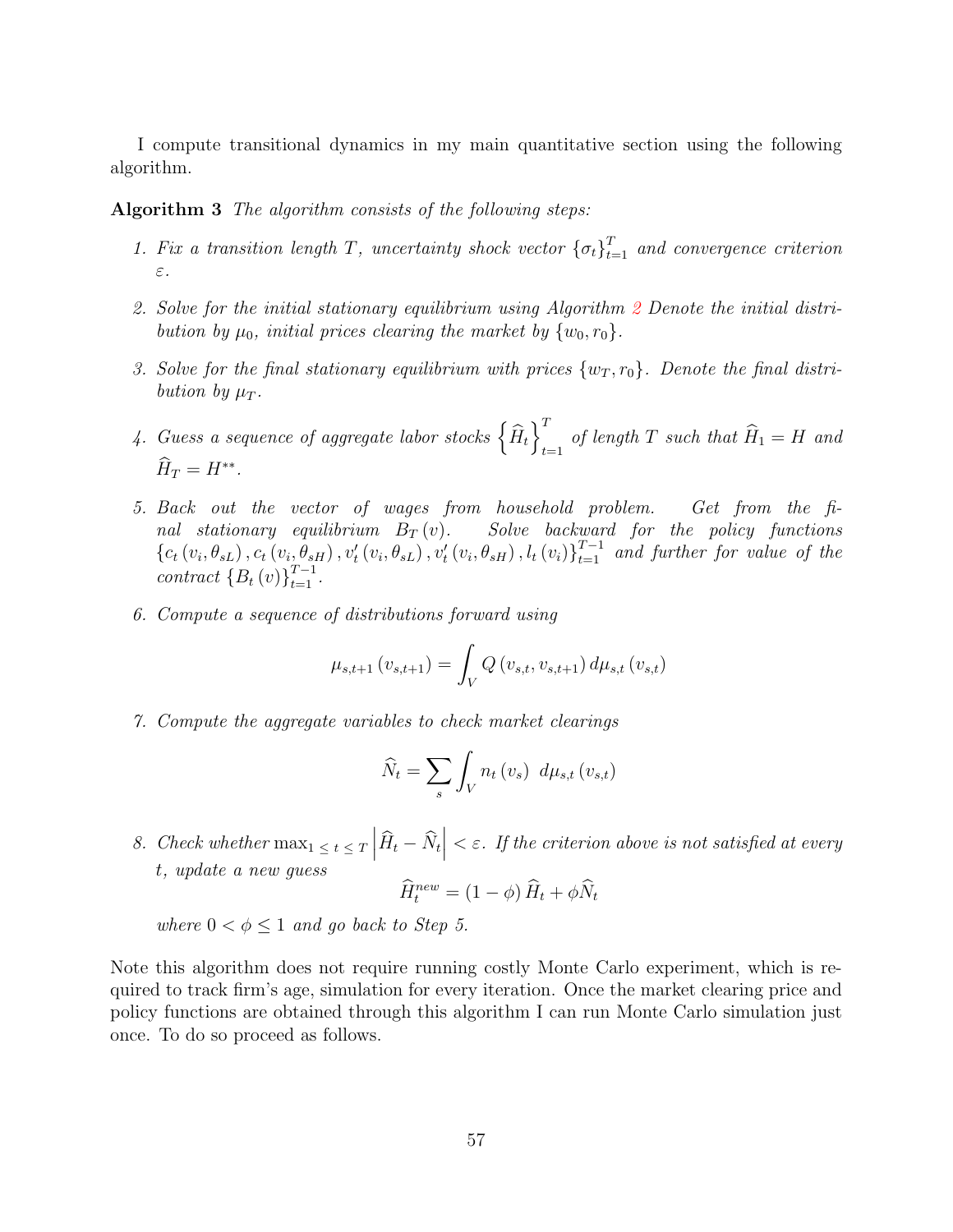### Algorithm 4 The algorithm consists of the following steps:

- 1. Use the population of firms to which an economy converged in Algorithm [2](#page-54-0) as the starting one.
- 2. Simulate the economy over T periods using decision rules and prices computed using Algorithm  $3$  in a similar way as in Step 4 of Algorithm [2.](#page-54-0)
- 3. Compute the statistics conditional on size and age over transition.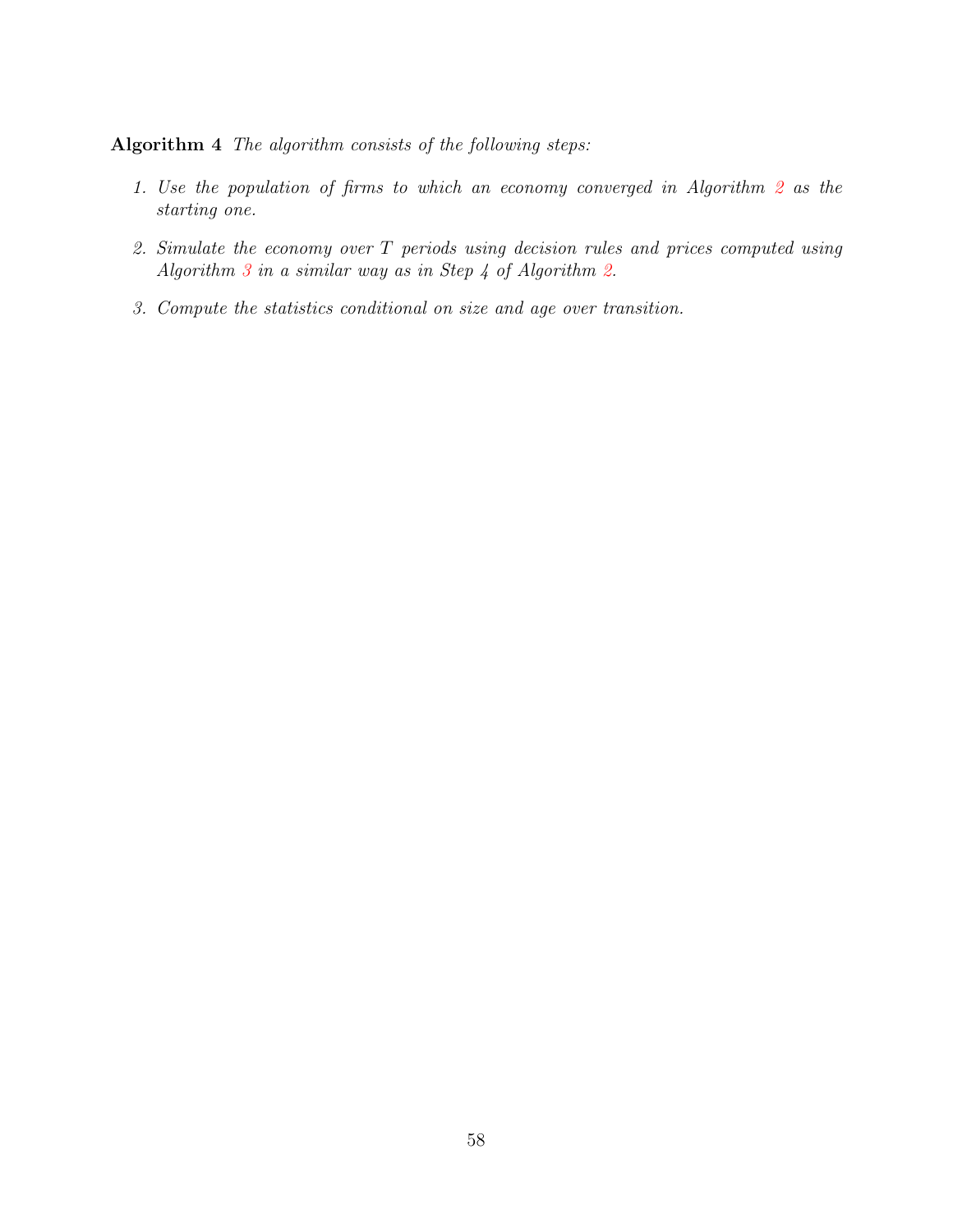# References

- <span id="page-58-8"></span>Arellano, C., Y. Bai, and P. J. Kehoe (2012): "Financial frictions and fluctuations in volatility," Tech. rep.
- <span id="page-58-9"></span>Atkeson, A. and J. Lucas, Robert E (1992): "On Efficient Distribution with Private Information," Review of Economic Studies, 59, 427–53.
- <span id="page-58-10"></span>Atkeson, A. and R. Lucas (1995): "Efficiency and Equality in a Simple Model of Efficient Unemployment Insurance," Journal of Economic Theory, 66, 64–88.
- <span id="page-58-5"></span>BACHMANN, R. AND C. BAYER (2009): "The cross-section of firms over the business cycle: new facts and a DSGE exploration," Tech. rep.
- <span id="page-58-0"></span>Bernanke, B. and M. Gertler (1989): "Agency Costs, Net Worth, and Business Fluctuations," American Economic Review, 79, 14–31.
- <span id="page-58-2"></span>BERNANKE, B., M. GERTLER, AND S. GILCHRIST (1999): "The Financial Accelerator in a Quantitative Business Cycle Framework," Handbook of Macroeconomics, edited by John B. Taylor and Michael Woodford, pp. 1341-1393, Amsterdam, New York and Oxford, Elsevier Science, North-Holland.
- <span id="page-58-7"></span>Bloom, N. (2014): "Fluctuations In Uncertainty," Working Papers 14-17, Center for Economic Studies, U.S. Census Bureau.
- <span id="page-58-6"></span>Bloom, N., M. Floetotto, N. Jaimovich, I. Saporta-Eksten, and S. J. Terry (2014): "Really Uncertain Business Cycles," Working Papers 14-18, Center for Economic Studies, U.S. Census Bureau.
- <span id="page-58-11"></span>Bouaricha, A. and R. Schnabel (1994): "TENSOLVE: A Software Package for Solving Systems of Nonlinear Equations and Nonlinear Least Squares Problems Using Tensor Methods," Tech. rep., Preprint MCS-P463-0894, Mathematics and Computer Science Division, Argonne National Laboratory.
- <span id="page-58-3"></span>BRUNNERMEIER, M. K., T. M. EISENBACH, AND Y. SANNIKOV (2012): "Macroeconomics with Financial Frictions: A Survey," Levine's Working Paper Archive 786969000000000384, David K. Levine.
- <span id="page-58-4"></span>Buera, F. J. and Y. Shin (2013): "Financial Frictions and the Persistence of History: A Quantitative Exploration," Journal of Political Economy, 121, 221 – 272.
- <span id="page-58-1"></span>CARLSTROM, C. T. AND T. S. FUERST (1997): "Agency Costs, Net Worth, and Business Fluctuations: A Computable General Equilibrium Analysis," American Economic Review, 87, 893–910.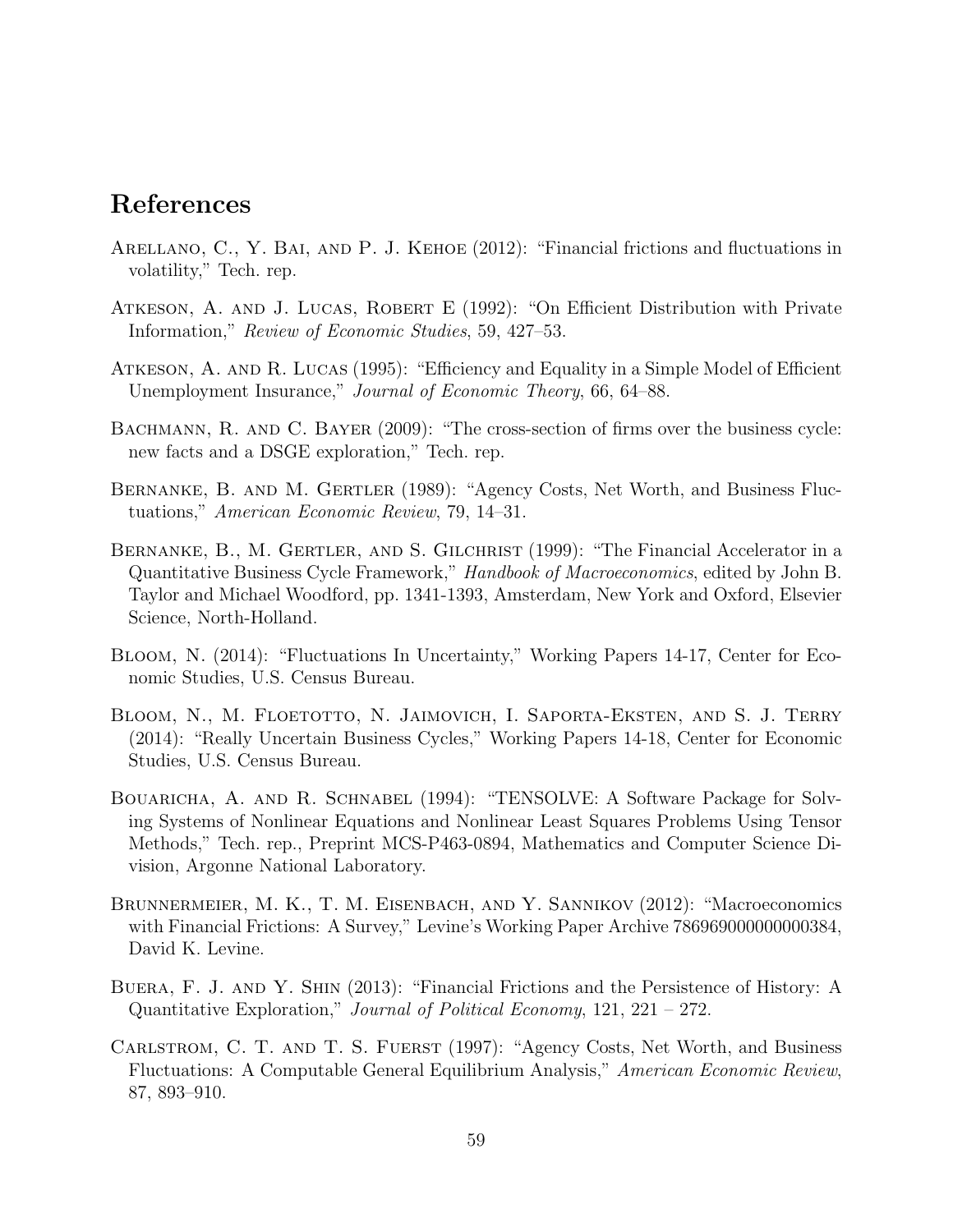- <span id="page-59-1"></span>Chari, V. V., L. Christiano, and P. Kehoe (2008): "On the Behavior of Small and Large Firms over the Business Cycle," Working Paper, Research Department, Federal Reserve Bank of Minneapolis.
- <span id="page-59-11"></span>Chetty, R., A. Guren, D. Manoli, and A. Weber (2011): "Are Micro and Macro Labor Supply Elasticities Consistent? A Review of Evidence on the Intensive and Extensive Margins," American Economic Review, 101, 471–75.
- <span id="page-59-3"></span>Christiano, L. J., R. Motto, and M. Rostagno (2014): "Risk Shocks," American Economic Review, 104, 27–65.
- <span id="page-59-7"></span>Clementi, G. L. and H. Hopenhayn (2006): "A Thoey of Financing Constraints and Firm Dynamics," Quarterly Journal of Economics, 121, 229–265.
- <span id="page-59-10"></span>Conesa, J. C., S. Kitao, and D. Krueger (2009): "Taxing Capital? Not a Bad Idea after All!" American Economic Review, 99, 25–48.
- <span id="page-59-6"></span>Cooley, T., R. Marimon, and V. Quadrini (2004): "Aggregate Consequences of Limited Contract Enforceability," Journal of Political Economy, 112, 817–847.
- <span id="page-59-9"></span>Davila, J., J. H. Hong, P. Krusell, and J. V. R. Rull (2012): "Constrained Efficiency in the Neoclassical Growth Model With Uninsurable Idiosyncratic Shocks," Econometrica, 80, 2431–2467.
- <span id="page-59-8"></span>DEMARZO, P. M. AND M. J. FISHMAN (2007): "Agency and Optimal Investment Dynamics," Review of Financial Studies, 20, 151–188.
- <span id="page-59-2"></span>Fort, T. C., J. Haltiwanger, R. S. Jarmin, and J. Miranda (2013): "How Firms Respond to Business Cycles: The Role of Firm Age and Firm Size," IMF Economic Review, 61, 520–559.
- <span id="page-59-12"></span>Foster, L., J. Haltiwanger, and C. Syverson (2012): "The Slow Growth of New Plants: Learning about Demand?" Working Papers 12-06, Center for Economic Studies, U.S. Census Bureau.
- <span id="page-59-0"></span>Gertler, M. and S. Gilchrist (1994): "Monetary Policy, Business Cycles, and the Behavior of Small Manufacturing Firms," The Quarterly Journal of Economics, 109, 309– 40.
- <span id="page-59-4"></span>GILCHRIST, S., J. W. SIM, AND E. ZAKRAJSEK (2014): "Uncertainty, Financial Frictions, and Investment Dynamics," NBER Working Papers 20038, National Bureau of Economic Research, Inc.
- <span id="page-59-5"></span>GREEN, E. J. (1987): "Lending and the Smoothing of Uninsurable Income," Contractual Arrangements for Intertemporal Trade, 3–25.